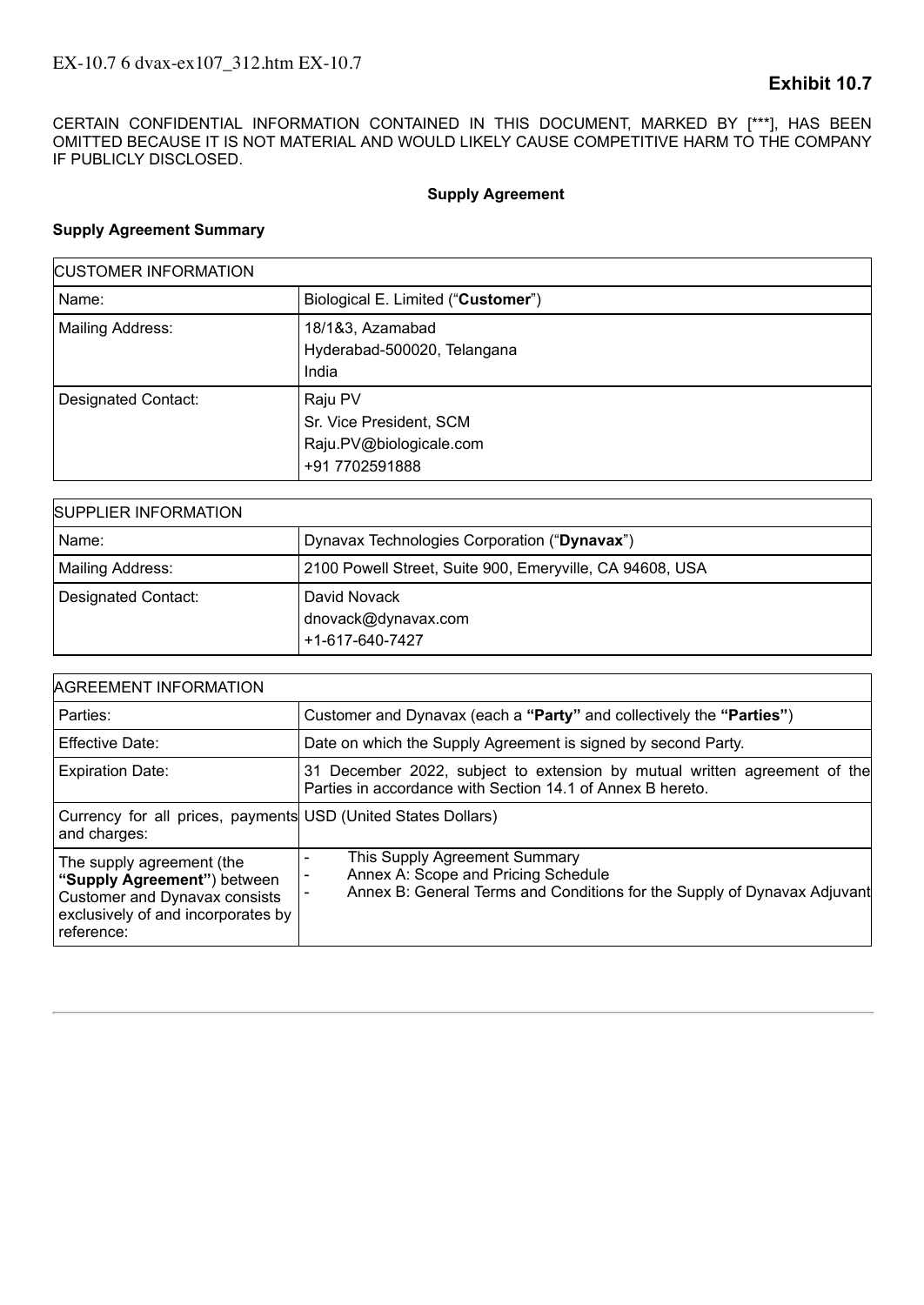| Signed for and on behalf of Dynavax Technologies<br><b>Corporation by:</b> | Signed for and on behalf of Biological E. Limited by: |
|----------------------------------------------------------------------------|-------------------------------------------------------|
| Signature: /s/ David Novack                                                | Signature: /s/ Mahima Datla                           |
| Name: David Novack                                                         | Name: Mahima Datla                                    |
|                                                                            | <b>Title: Managing Director</b>                       |
| Title: President and COO                                                   | Date: Jul-01-2021                                     |
| Date: Jul-01-2021                                                          |                                                       |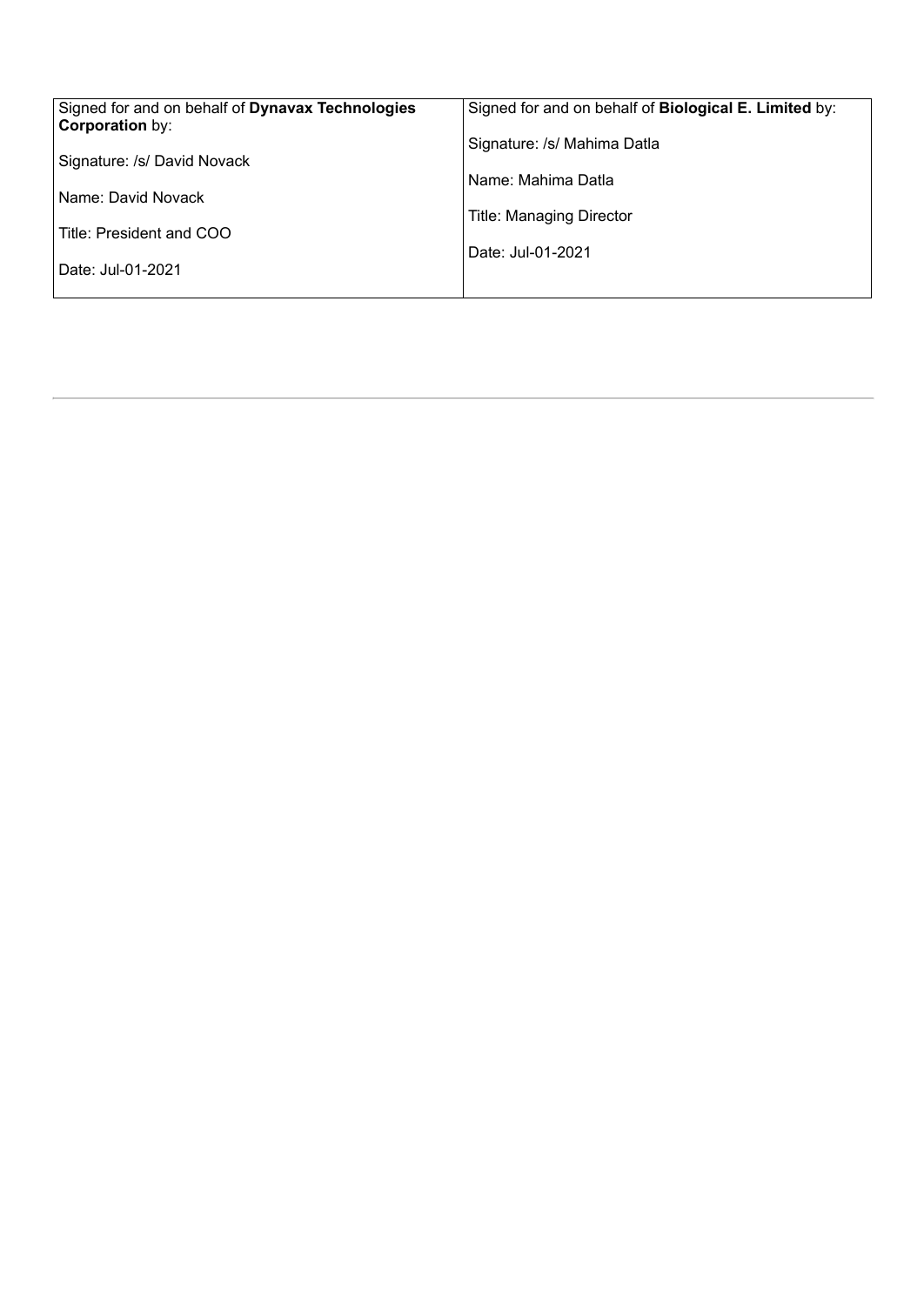| <b>Annex A: Scope and Pricing Schedule</b> |  |  |  |
|--------------------------------------------|--|--|--|
|--------------------------------------------|--|--|--|

| Dynavax Adjuvant   Dynavax CpG 1018<br>Name: |                                                                                                                                                                                                                                                                                                                                                                                                                                |
|----------------------------------------------|--------------------------------------------------------------------------------------------------------------------------------------------------------------------------------------------------------------------------------------------------------------------------------------------------------------------------------------------------------------------------------------------------------------------------------|
| Form of Supply:                              | Liquid bulk formulation of Dynavax CpG 1018 in [***], at a concentration of [***] mg/ml, provided<br>that, for each full batch of Dynavax CpG 1018 manufactured, the [***].                                                                                                                                                                                                                                                    |
|                                              | Must be ordered in whole numbers of containers.                                                                                                                                                                                                                                                                                                                                                                                |
| Dose:                                        | Dose means [***], including overage.                                                                                                                                                                                                                                                                                                                                                                                           |
| <b>Adjuvant Price per</b><br>Dose:           | <b>LMIC Price.</b> For Dynavax Adjuvant in Customer Product(s) sold in countries supported by the<br>Advance Market Commitment of the COVAX Facility as listed at the following website:<br>https://www.gavi.org/news/media-room/92-low-middle-income-economies-eligible-access-covid-<br>19-vaccines-gavi-covax-amc ("LMICs"); but excluding Dynavax Adjuvant in Customer<br>Product(s) sold in private markets within LMICs: |
|                                              | USD [***] per Dose [***]; and<br>$\bullet$                                                                                                                                                                                                                                                                                                                                                                                     |
|                                              | • USD [***] per Dose [***];                                                                                                                                                                                                                                                                                                                                                                                                    |
|                                              | in each case, the "LMIC Price" for the applicable Dose.                                                                                                                                                                                                                                                                                                                                                                        |
|                                              | <b>UMIC Price.</b> For Dynavax Adjuvant in Customer Product(s) sold in countries listed at the<br>following website (and as updated from time to time)as "upper middle income" countries:<br>https://data.worldbank.org/income-level/upper-middle-income ("UMICs") or in private markets<br>within LMICs; but excluding Dynavax Adjuvant in Customer Product(s) sold in private markets<br>within UMICs:                       |
|                                              | USD [***] per Dose [***]; and<br>$\bullet$                                                                                                                                                                                                                                                                                                                                                                                     |
|                                              | • USD [***] per Dose [***];                                                                                                                                                                                                                                                                                                                                                                                                    |
|                                              | in each case, the "UMIC Price" for the applicable Dose.                                                                                                                                                                                                                                                                                                                                                                        |
|                                              | HIC Price. For Dynavax Adjuvant in Customer Product(s) sold in countries that are neither<br>LMICs nor UMICs ("HICs") or in private markets within UMICs:                                                                                                                                                                                                                                                                      |
|                                              | USD [***] per Dose [***]; and<br>$\bullet$                                                                                                                                                                                                                                                                                                                                                                                     |
|                                              | • USD [***] per Dose [***];                                                                                                                                                                                                                                                                                                                                                                                                    |
|                                              | in each case, the "HIC Price" for the applicable Dose.                                                                                                                                                                                                                                                                                                                                                                         |
|                                              | Dynavax shall [***] quantity of Dynavax Adjuvant [***] in each of the categories listed above. In<br>the event Dynavax [***] the Dynavax Adjuvant [***] quantity of Dynavax Adjuvant [***], then<br>Dynavax shall [***]. For clarity, the foregoing [***] in case Dynavax [***], and shall [***] quantity of<br>Dynavax Adjuvant [***].                                                                                        |
|                                              | For avoidance of doubt, if any country categorized as an LMIC also qualifies as a UMIC as<br>defined above, then, the LMIC Price shall apply for the Price per Dose in such an event.                                                                                                                                                                                                                                          |
|                                              | <b>Royalty.</b> As per Section 6.4 of Annex B of the Supply Agreement, a royalty of [***]% will be<br>payable to Dynavax on any Net Sale of Customer Product(s) under a Bilateral Agreement<br>exceeding a Net Sale Per Unit of \$[***]. For clarity, no royalty will be payable with respect to<br>Customer Product(s) sold under any COVAX Supply Agreement or GAVI Customer Agreement.                                      |

-1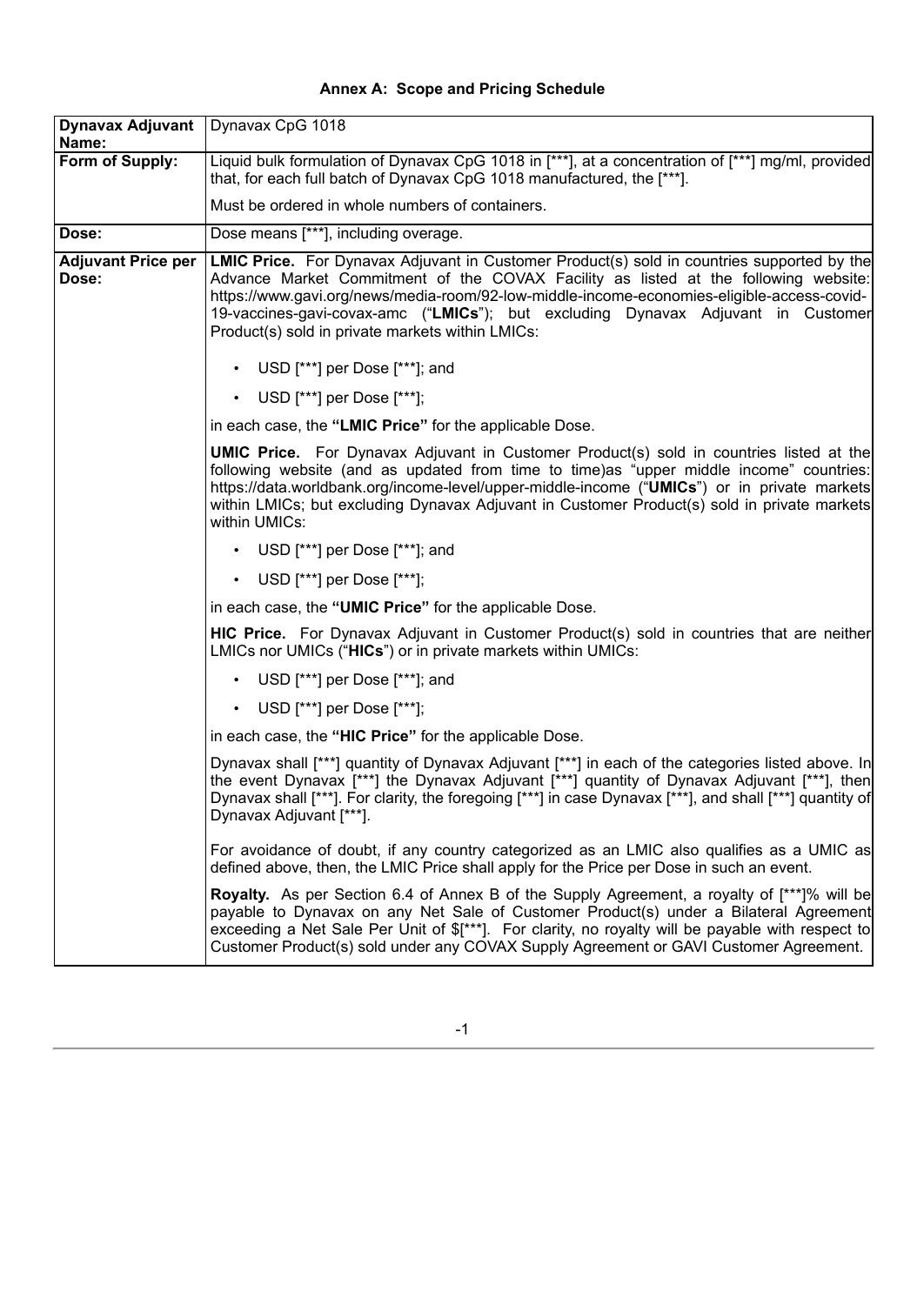| Order# | Quarter<br>(manufacturing) | Order Quantity Doses (kg) | Order Due Date | Delivery Date    |
|--------|----------------------------|---------------------------|----------------|------------------|
|        | $1***1$                    | $1***1$                   | <b>T***1</b>   | [***] 2021 [***] |
|        | <b>F***1</b>               | $1***1$                   | <b>T***1</b>   | $[t***]$ 2022    |
|        | <b>T***1</b>               | $1***1$                   | <b>T***1</b>   | $[t***]$ 2022    |
|        | <b>T***1</b>               | $1***1$                   | $+***$         | [***] 2022       |
| 5      | $1***1$                    | $1***1$                   | <b>T***1</b>   | $[t***]$ 2022    |

The Parties acknowledge that [\*\*\*]. Should any additional quantity of Dynavax Adjuvant become available for delivery in Q1 2022, Dynavax shall offer such additional Dynavax Adjuvant, up to a maximum of an additional [\*\*\*] Doses [\*\*\*] of Dynavax Adjuvant (the "**Additional Q1 2022 Dynavax Adjuvant**"), to Customer by written notice, stating the available quantity of Additional Q1 2022 Dynavax Adjuvant, and Customer shall have [\*\*\*] Business Days from delivery of such notice (the "**First Offer Period**") in which to submit an Order for such Additional Q1 2022 Dynavax Adjuvant (or a portion thereof) as described in Section 2.1 of Annex B of the Supply Agreement.

Notwithstanding the table above, the timing for ordering and manufacturing and the timing for delivery for Q3 and Q4 of 2021 may be delayed, and the quantities for Q3 and Q4 of 2021 may be modified, by CEPI in its sole discretion.

Rows 1 and 2 of the table above constitute a binding commitment on the part of Customer to order the applicable quantities set forth in the table above, except to the extent that any such quantities are modified by CEPI.

<sup>-2</sup>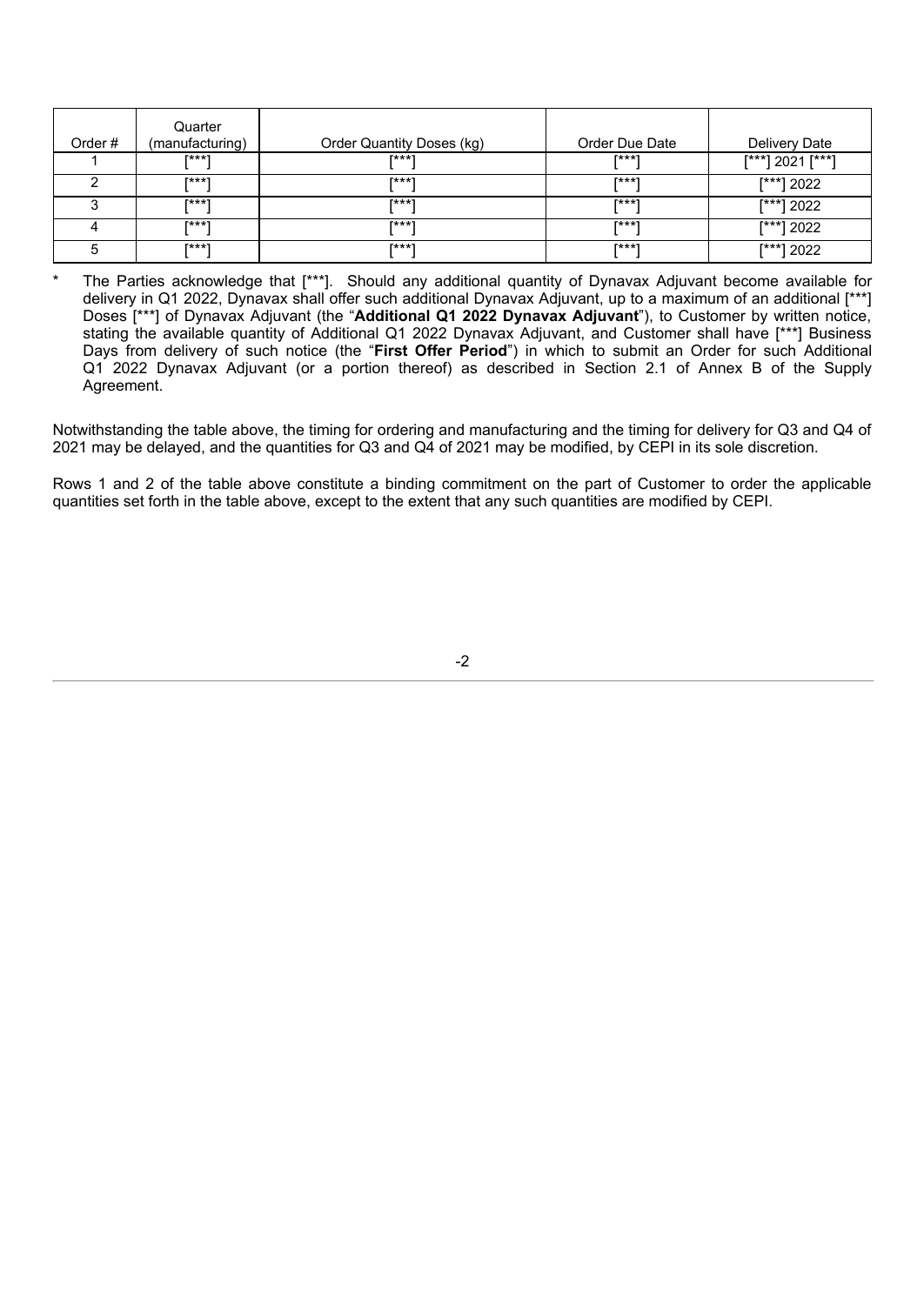## **Annex B: General Terms and Conditions for the Supply of Dynavax Adjuvant**

#### **1. Interpretation**

The following definitions and rules of interpretation apply in these Conditions.

#### 1.1 **Definitions.**

**"Additional Q1 2022 Dynavax Adjuvant"** has the meaning given in Annex A of the Supply Agreement.

**"Adjusted Net Sales Per Unit"** means, in any accounting period, the amount (if any) by which Net Sales Per Unit exceeds the Unit Threshold Price.

**"Anti-Corruption Laws"** means the U.S. Foreign Corrupt Practices Act (15 U.S.C. §§78dd-1, et. seq.), as amended, the Organization for Economic Co-operation and Development (OECD) Convention on combating bribery of foreign public officials in international business transactions, the UK Bribery Act 2010, as amended, and any subordinate legislation made under that Act from time to time together with any guidance and/or codes of practice issued by the relevant government department concerning the legislation, and any other applicable laws of similar effect, and the related regulations and published interpretations thereunder.

**"Applicable Laws"** means all national and supranational laws and regulations and other mandatory professional regulations applicable to a Party or a Party's activities or obligations described under or pursuant to the Supply Agreement, including but not limited to, Anti-Corruption Laws, Data Protection Legislation and cGMP.

**"Authorized Third Party"** has the meaning given in Section 10.5.

**"Bilateral Agreement"** means any agreement entered into between Customer and a third party, outside any COVAX Supply Agreement or GAVI Customer Agreement, for the supply of the Customer Product(s).

**"Binding Quantities"** has the meaning given in Section 3.1.

**"Bioequivalent Adjuvant"** means a CpG oligodeoxynucleotide with the same sequence as Dynavax Adjuvant that is not manufactured by or on behalf of Dynavax.

**"Biosimilar Version"** means, with respect to any Customer Product that is being sold in a country or regulatory jurisdiction (the "Reference Product"), any biopharmaceutical product sold by a third party (other than a third party acting on behalf of or in concert with Customer, any of its affiliates, any Licensee, or any sublicensee or assignee of any of the foregoing) in such country or jurisdiction, that through reference to the Regulatory Approval of the Reference Product, is eligible for and has achieved regulatory approval in such country or jurisdiction pursuant to an abbreviated follow-on biological approval pathway established by the Regulatory Authority in such country or jurisdiction pursuant to the Applicable Laws, or otherwise is approved for marketing and sale in such country or jurisdiction by an abridged procedure in reliance, in whole or in part, on the prior Regulatory Approval of the Reference Product or on the safety and efficacy data included in the prior Regulatory Approval (in such country or jurisdiction) of the Reference Product, including any such biopharmaceutical product that (i) with respect to such biopharmaceutical product in the United States, has been approved as a biosimilar or interchangeable product by the FDA pursuant to 42 U.S.C. § 262 of the Public Health Service Act, or (ii) with respect to such biopharmaceutical product in any country or regulatory jurisdiction, has otherwise obtained Regulatory Approval from a Regulatory Authority pursuant to similar statutory or regulatory requirement as that described in the foregoing clause (i) in such other country or jurisdiction.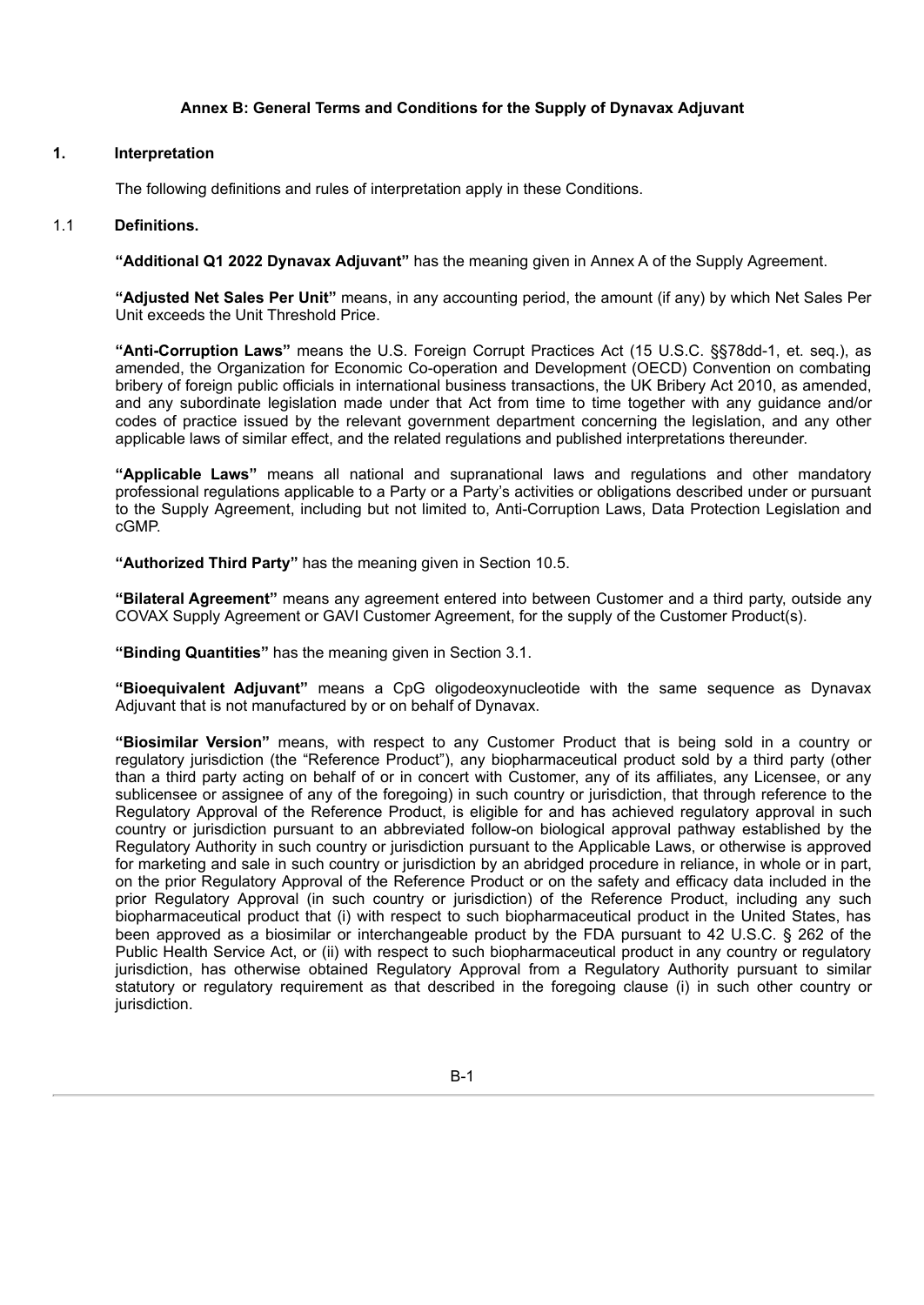**"Business Day"** means a day other than a Saturday, Sunday or public holiday in the United States of America and/or India.

"**CMO Quality Agreement**" means the quality agreement between Dynavax and the Dynavax CMO setting out the responsibilities of Dynavax and the Dynavax CMO in relation to quality of the Dynavax Adjuvant supplied under this Supply Agreement.

**"CEPI"** means the Coalition for Epidemic Preparedness and Innovations.

**"CEPI Agreement"** has the meaning given in Section 3.4.

**"CEPI Reserved Material"** has the meaning given in Section 3.4.

**"COA"** means the Certificate of Analysis issued by Dynavax for the Dynavax Adjuvant in each delivery for the Customer, summarizing the batch number, manufacturing date, expiry date or retest date, analytical parameters & testing results on samples of the Dynavax Adjuvant in that delivery together with the evaluation of compliance to the Specifications.

**"COC**" means the certificate of compliance issued by Dynavax to Recipient with each shipment of Dynavax Adjuvant that states (i) the batch number, manufacturing date, and (ii) that the Dynavax Adjuvant supplied to Customer thereunder were manufactured in accordance with all Applicable Laws.

**"Collaboration Agreements"** means (a) the Clinical Collaboration Agreement between Dynavax and Customer dated October 16, 2020, as amended (the "**Clinical Collaboration Agreement**"), and (b) the Collaboration Agreement between Dynavax and Customer dated June 29, 2020, as amended (the "**Collaboration Agreement**").

**"Conditions"** means the terms and conditions of this Annex B, as amended from time to time in accordance with Section 17.9 hereof.

**"Confidential Information"** confidential or proprietary information disclosed by or on behalf of a Party or any of its affiliates (the "**Disclosing Party**") to the other Party or any of its affiliates (the "**Receiving Party**") under the Supply Agreement or the NDA (including under any Collaboration Agreement), either directly or indirectly, in writing, orally, electronically or through other means, and whether or not designated as "confidential" at the time of disclosure, including without limitation, information relating to compounds, biological sequences, inventions (including patent applications covering such inventions), trade secrets, specifications, formulations, designs, data, know-how, results, regulatory affairs, clinical trials and protocols, customers, suppliers, collaborators, funders, employees, consultants, partners, clients or sales and marketing information, development work, project timetables, manufacturing processes, analytical processes, and other confidential or proprietary information, processes, services and business of the Disclosing Party including new know-how and information developed by the Disclosing Party under the Supply Agreement, data, information, and any improvements, modifications, derivations, or compilations thereto, provided however, that Confidential Information shall not include any information which:

- (a) Was known by or in the possession of the Receiving Party prior to its date of disclosure to the Receiving Party by or on behalf of the Disclosing Party, as demonstrated by the written records of the Receiving Party;
- (b) Either before or after the date of the disclosure to the Receiving Party by or on behalf of the Disclosing Party, is lawfully disclosed to the Receiving Party by sources other than the Disclosing Party;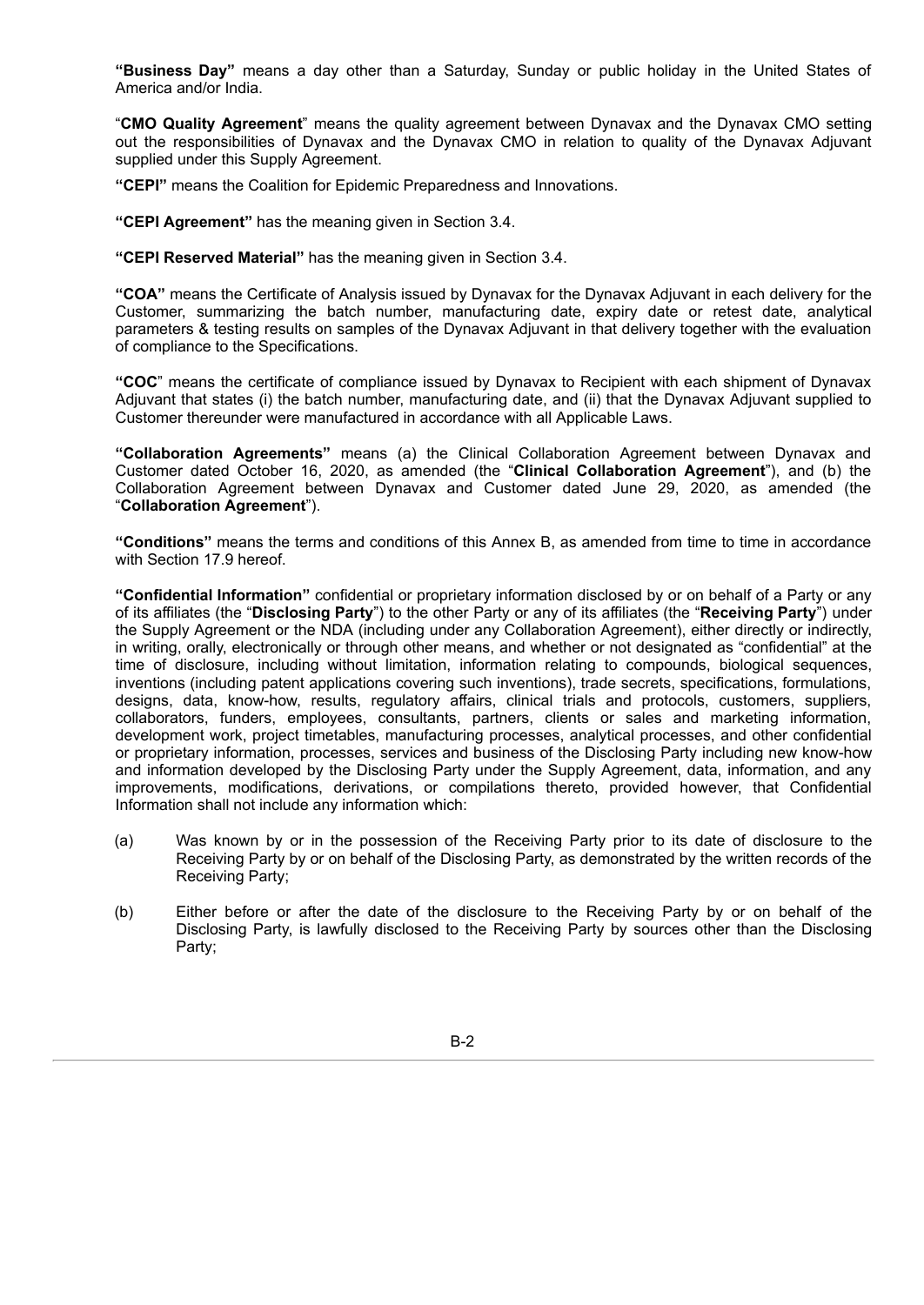- (c) Either before or after the date of the disclosure to the Receiving Party by or on behalf of the Disclosing Party, was or becomes publicly known through no fault or omission on the part of the Receiving Party; or
- (d) Is or was independently developed by or for the Receiving Party without use of the Confidential Information as evidenced by the written records of the Receiving Party.

Without limiting the generality of the foregoing definition, Confidential Information of Dynavax includes Dynavax Manufacturing Information.

**"COVAX"** means the global organization COVAX, one of three pillars of the Access to COVID-19 Tools (ACT) Accelerator which is coordinated by GAVI, CEPI and the World Health Organization (WHO) to act as a platform to support the research, development and manufacturing of a wide range of COVID-19 vaccine candidates, and to negotiate their pricing.

**"COVAX Supply Agreement"** means any agreement entered into between Customer and COVAX for the supply of Customer Product(s).

**"Current Good Manufacturing Practice"** or **"cGMP"** means the minimum standard that a medicines manufacturer must meet in their production processes in accordance with (i) 21 C.F.R. Parts 210 and 211, (ii) Directive 2003/94/EC laying down the principles and guidelines of good manufacturing practice in respect of medicinal products for human use and investigational medicinal products for human use, (iii) Volume 4 of the Rules Governing Medicinal Products in the European Union, EU Guidelines for Good Manufacturing Process for Medicinal Products for Human and Veterinary Use, Chapter 7 (Outsourced Activities) and (iv) all relevant regulations or guidance for WHO Pregualification, in each case  $(i) - (iv)$  above as amended, supplemented or superseded from time to time.

**"Customer"** has the meaning set forth in the Supply Agreement Summary.

**"Customer Product"** means a product containing or comprising a combination of Customer Vaccine and Dynavax Adjuvant supplied by Dynavax hereunder (whether such Dynavax Adjuvant is formulated with the Customer Vaccine in the same vial or separately from the Customer Vaccine in an accompanying vial).

**"Customer Vaccine"** means: (a) the antigen(s) comprising of a protein sub-unit derived from SARS-CoV-2 virus spike protein (wild-type and variants), adjuvanted with alum, that is being developed, manufactured or commercialized by or on behalf of Customer or its affiliates or their Licensees as a COVID 19 vaccine as of the Effective Date; or (b) any other antigen (with respect to the wild type or any variant of SARS-COV-2) that is developed, manufactured or commercialized by or on behalf of Customer or its affiliates or their Licensees as a COVID 19 vaccine, with or without alum, that is identified by Customer to Dynavax in writing pursuant to Section 3.2. For clarity, Customer Vaccine does not include Dynavax Adjuvant.

**"Data Protection Legislation"** means all applicable data protection and privacy legislation in force from time to time, including Regulation (EU) 2016/679 (the General Data Protection Regulation) and any other applicable legislation relating to personal data and all other legislation and regulatory requirements in force from time to time which apply to a Party relating to the use of personal data (including, without limitation, the privacy of electronic communications) pursuant to the Supply Agreement; and the guidance and codes of practice issued by the relevant data protection or supervisory authority and applicable to such Party.

**"Defect"** or **"Defective Product"** means any failure of the Dynavax Adjuvant supplied hereunder (i) to conform to the Specifications, or (ii) to have been manufactured in accordance with cGMP.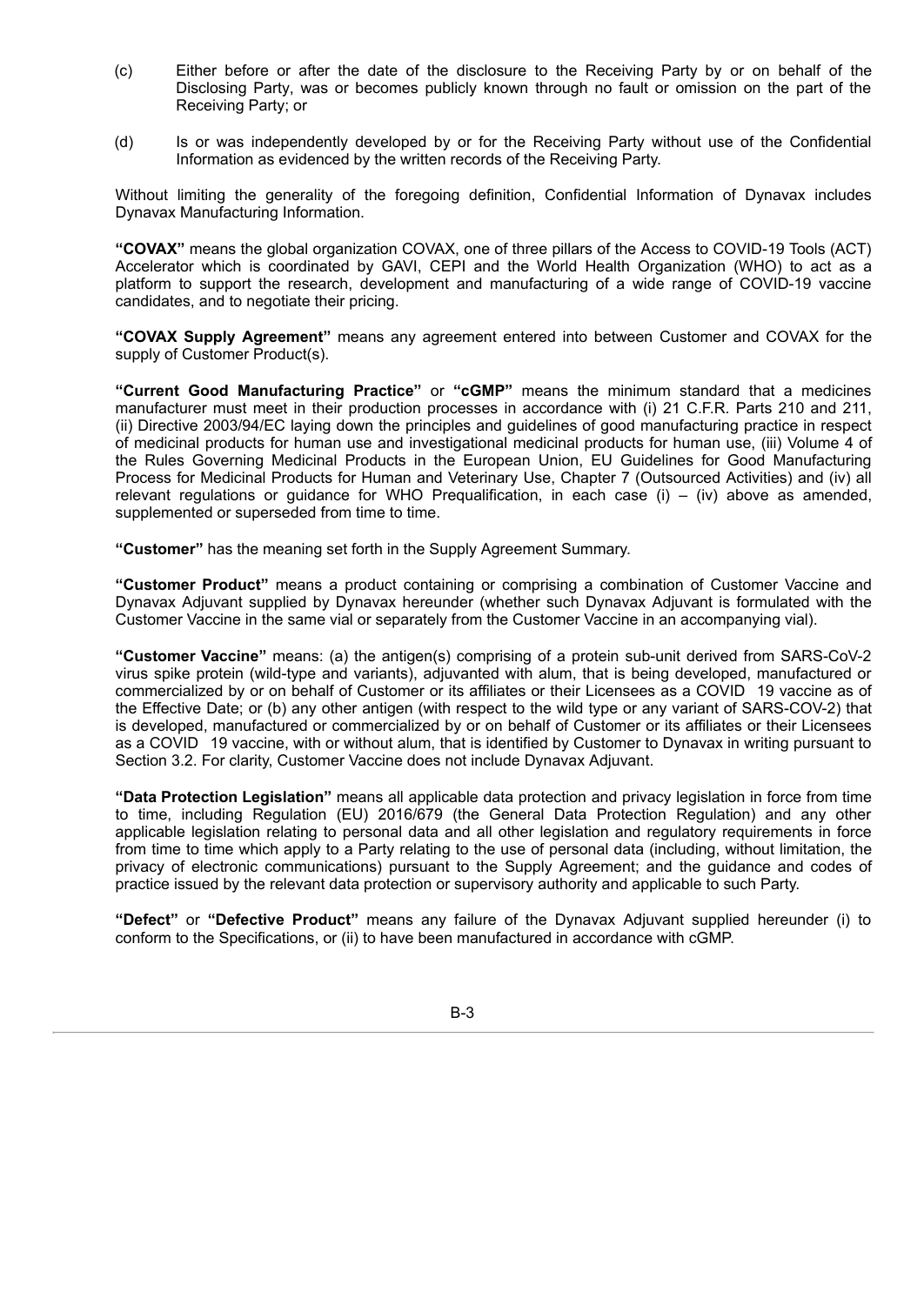**"Delivery Location"** has the meaning given in Section 4.2.

**"Dose"** has the meaning described in Annex A of the Supply Agreement.

**"Dynavax"** means Dynavax Technologies Corporation.

**"Dynavax Adjuvant"** means Dynavax's proprietary CpG 1018 adjuvant (as further described in Annex A), manufactured by or on behalf of Dynavax.

**"Dynavax CMO"** means Nitto Denko Avecia, Inc. and/or any other third party contract manufacturer engaged by Dynavax to manufacture Dynavax Adjuvant on behalf of Dynavax.

**"Dynavax Manufacturing Information"** means information or documentation in the possession or under the control of Dynavax relating to the development or manufacture of the Dynavax Adjuvant, that, in each case: (a) is contained in any Dynavax Regulatory Filing that Dynavax authorizes Customer or any Regulatory Authority to reference or use in connection with Customer or any of its affiliates, Licensees or Authorized Third Party, applying for, obtaining or maintaining Regulatory Approval for any Customer Product; or (b) is submitted by or on behalf of Dynavax to any Regulatory Authority for use or reference in connection with Customer or any of its affiliates, their Licensees or any Authorized Third Party, applying for, obtaining or maintaining Regulatory Approval for any Customer Product; or (c) is disclosed or provided by or on behalf of Dynavax to Customer or any of its affiliates for submission to any Regulatory Authority in connection with Customer or any of its affiliates, or their Licensees or any Authorized Third Party, applying for, obtaining or maintaining Regulatory Approval for any Customer Product. Without limiting the generality of the foregoing, Dynavax Manufacturing Information includes the Specifications. In addition, the identity and concentration tests for Dynavax Adjuvant to transferred to Customer pursuant to Section 3.8 shall constitute Dynavax Manufacturing Information.

**"Dynavax Regulatory Filing"** means any filing or submission by or on behalf of Dynavax or any of its affiliates with or to any Regulatory Authority regarding the Dynavax Adjuvant.

**"Effective Date"** means the effective date specified in the Supply Agreement Summary.

**"Expiration Date"** means the expiration date specified in the Supply Agreement Summary.

**"Export Control Laws"** shall mean: (a) all applicable U.S. laws and regulations relating to sanctions and embargoes imposed by U.S. Department of Treasury's Office of Foreign Assets Control (or its successor office or other body having substantially the same function); (b) all applicable U.S. export control laws, including the Arms Export Controls Act (22 U.S.C. Ch. 39), the International Emergency Economic Powers Act (50 U.S.C. §§ 1701 et seq.), the Trading With the Enemy Act (50 U.S.C. app. §§ 1 et seq.), the Export Administration Act of 1979 (50 U.S.C. app. §§ 2401 et seq.), International Boycott Provisions of Section 999 of the U.S. Internal Revenue Code of 1986, and all rules, regulations and executive orders relating to any of the foregoing, including but not limited to the International Traffic in Arms Regulations (22 C.F.R. §§ 120 et seq.), the Export Administration Regulations (15 C.F.R. §§ 730 et. seq.), and the regulations administered by the Office of Foreign Assets Controls of the United States Department of the Treasury; and (c) all export controls imposed on any Dynavax Adjuvant by any country or organization or nation within the jurisdiction of which either Party operates or does business.

[\*\*\*] has the meaning given in Section 4.9.

[\*\*\*] has the meaning given in Section 3.8.

**"First Offer Period"** has the meaning given in Annex A of the Supply Agreement.

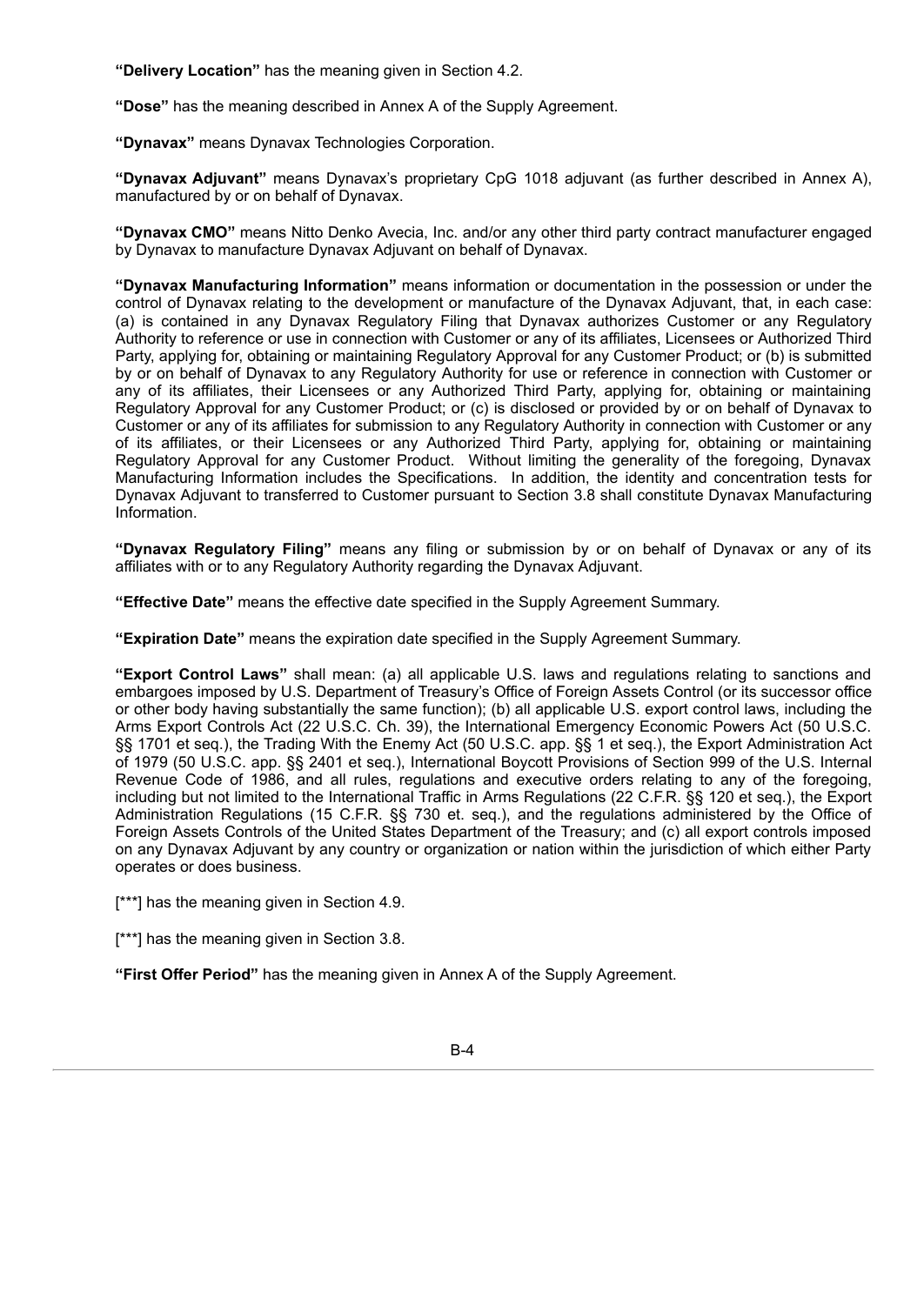**"Force Majeure Event"** means any circumstance not within a Party's reasonable control including, without limitation:

- (e) acts of God, flood, drought, earthquake or other natural disaster;
- (f) epidemic or pandemic;
- (g) terrorist attack, civil war, civil commotion or riots, war, threat of or preparation for war, armed conflict, imposition of sanctions, embargo, or breaking off of diplomatic relations;
- (h) nuclear, chemical or biological contamination or sonic boom;
- (i) any law or action taken by a government or public authority, including without limitation imposing an export or import restriction, quota or prohibition;
- (j) collapse of buildings, fire, explosion or accident; and
- (k) any labor or trade dispute, strikes, industrial action or lockouts (excluding any labor or trade dispute, strike, industrial action or lockout confined to Dynavax's workforce).

**"GAVI"** means the GAVI Alliance (formerly the Global Alliance for Vaccines and Immunisation), which is a global health partnership of public and private sector organizations dedicated to "immunisation for all."

**"GAVI Customer Agreement"** means any agreement entered into between GAVI and Customer for the purchase of Customer Product(s).

**"HIC Price"** has the meaning given in Annex A.

**"HICs"** has the meaning given in Annex A.

**"Intellectual Property Rights"** means patents, patent applications, rights to inventions, know-how, and other intellectual property rights, in each case whether registered or unregistered and including all applications and rights to apply for and be granted, renewals or extensions of, and rights to claim priority from, such rights and all similar or equivalent rights or forms of protection which subsist or will subsist now or in the future in any part of the world.

**"Latent Defect"** means a Defect in any Dynavax Adjuvant delivered hereunder that could not be discovered by (a) (i) the testing / certification procedures by Dynavax / Dynavax CMO prior to the issuance of the COA and COC, and (ii) testing by Customer pursuant to Section 3.7; and (b) a reasonable visual inspection (i) prior to delivery by Dynavax / Dynavax CMO, and (ii) following receipt by Customer within the timeframe specified under Section 4.6.

**"Licensee"** means any third party to which Customer or its affiliate has granted a license to develop, manufacture or commercialize Customer Product(s).

**"LMIC Price"** has the meaning given in Annex A.

**"LMICs"** has the meaning given in Annex A.

**"NDA"** means that certain Mutual Non-Disclosure Agreement between Dynavax and Customer dated May 26, 2020.

**"Net Sales"** means, in any accounting period, the gross amounts invoiced by Customer, its affiliates and their respective Licensees (each, a "**Selling Party**") for sales of Customer Product(s)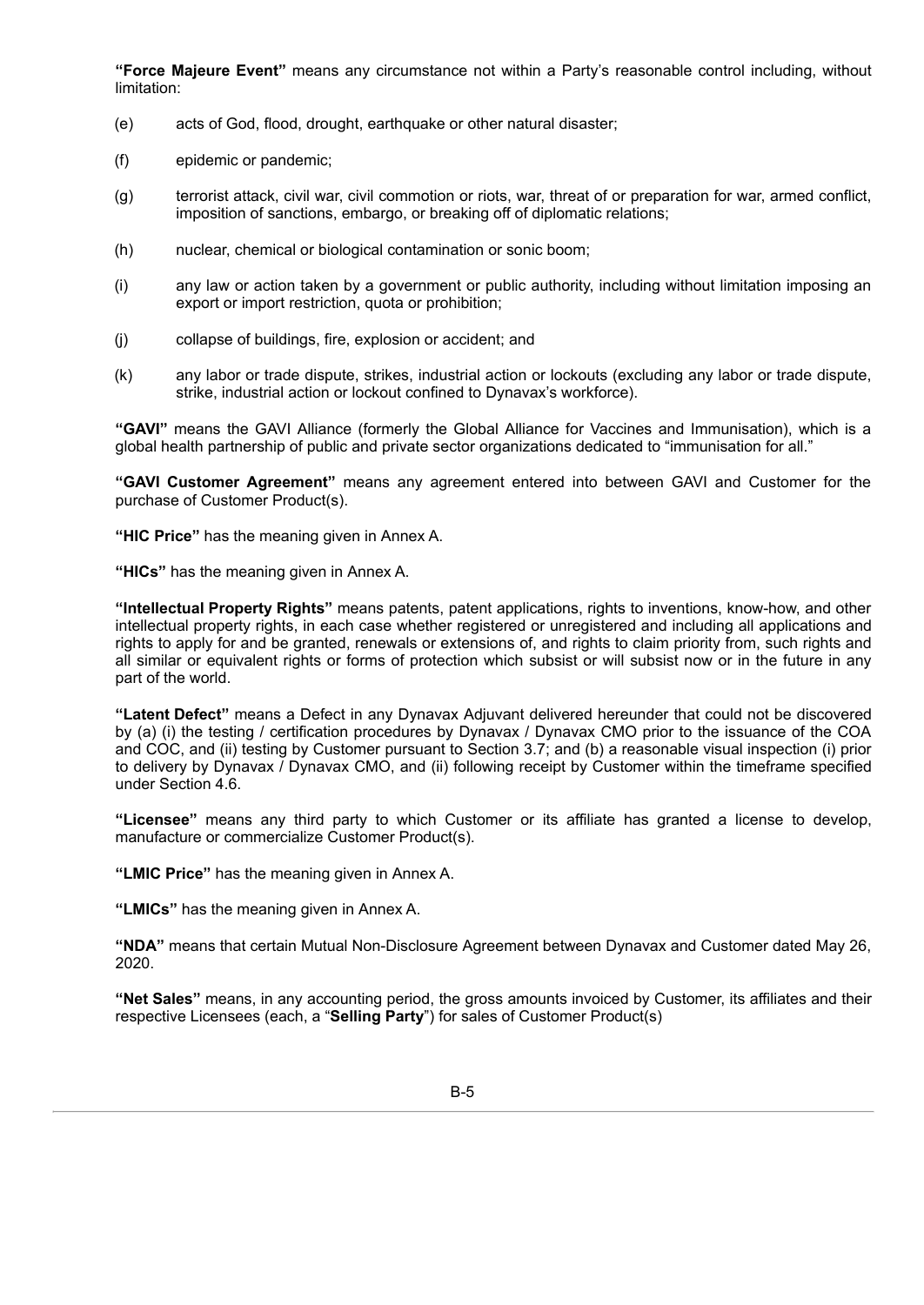to third parties (other than Selling Parties), but excluding sales of Customer Product(s) under any COVAX Supply Agreement or GAVI Customer Agreement, less the following, to the extent actually granted, allowed, incurred or paid by the Selling Party and specifically attributable to such sales of Customer Product(s):

- (l) normal and customary trade discounts, including trade, cash and quantity discounts or trade rebates, credits or refunds, or retroactive price reductions;
- (m) credits or allowances additionally granted upon returns, rejections or recalls, allowances for uncollectible amounts or bad debts on previously sold Customer Product(s), provided that Customer shall use commercially reasonable efforts to collect such uncollectible amounts and any such amounts shall be included in Net Sales if and at such time as subsequently received;
- (n) rebates, chargebacks, credits and discounts (or the equivalent thereof) accrued and actually paid, credited or granted to any third party including governmental agency (or agent or branch thereof) or to any third party payor, administrator or contractee, including managed healthcare organizations, pharmacy benefit managers (or equivalent thereof) or their agencies, purchasers, reimbursers, or trade customers;
- (o) charges for tertiary packaging, outbound freight, insurance, transportation, postage and handling; and
- (p) tariffs, taxes, excises, customs duties and other governmental charges (including any tax such as a value added or similar tax, GST or government charge, except to the extent reimbursed, but excluding income tax) levied on or measured by the production, sale, transportation, delivery or use of Customer Product(s) and actually paid, as adjusted for rebates and refunds.

All aforementioned deductions shall only be allowable to the extent they are (i) calculated in a manner consistent with the Selling Party's customary practice for pharmaceutical products and, in any event, in accordance with U.S. Generally Accepted Accounting Principles or International Financial Reporting Standards, consistently applied by such Selling Party, and (ii) reasonably allocable to Customer Product, or apportioned on a good faith, fair and equitable basis to Customer Product. No particular amount identified above shall be deducted more than once in calculating Net Sales (i.e., no "double counting" of deductions).

For clarification, sale of Customer Product by a Selling Party to another Selling Party for resale by such other Selling Party to a third party (other than a Selling Party) shall not be deemed a sale for purposes of this definition of "Net Sales," provided that the subsequent resale to such third party is included in the computation of Net Sales. In the event of any sale of Customer Product for any consideration other than exclusively monetary consideration on bona fide arm's-length terms (including any sale of Customer Product by a Selling Party to another Selling Party for end use by such other Selling Party), then for purposes of calculating Net Sales under these Conditions, such Customer Product shall be deemed to have been sold exclusively for cash at the weighted (by sales volume) average sale price of such Customer Product in bona fide arm'slength transactions (when sold alone, and not with other products) in the applicable country in which such sale occurred during the applicable accounting period. Customer Product(s) provided to third parties without charge in connection with research and development, clinical trials, compassionate use, humanitarian and charitable donations, or indigent programs shall be excluded from the computation of Net Sales.

**"Net Sales Per Unit"** means, in any accounting period, the amount determined by dividing (x) total Net Sales of Customer Product(s) in such period by (y) Units Sold in such period.

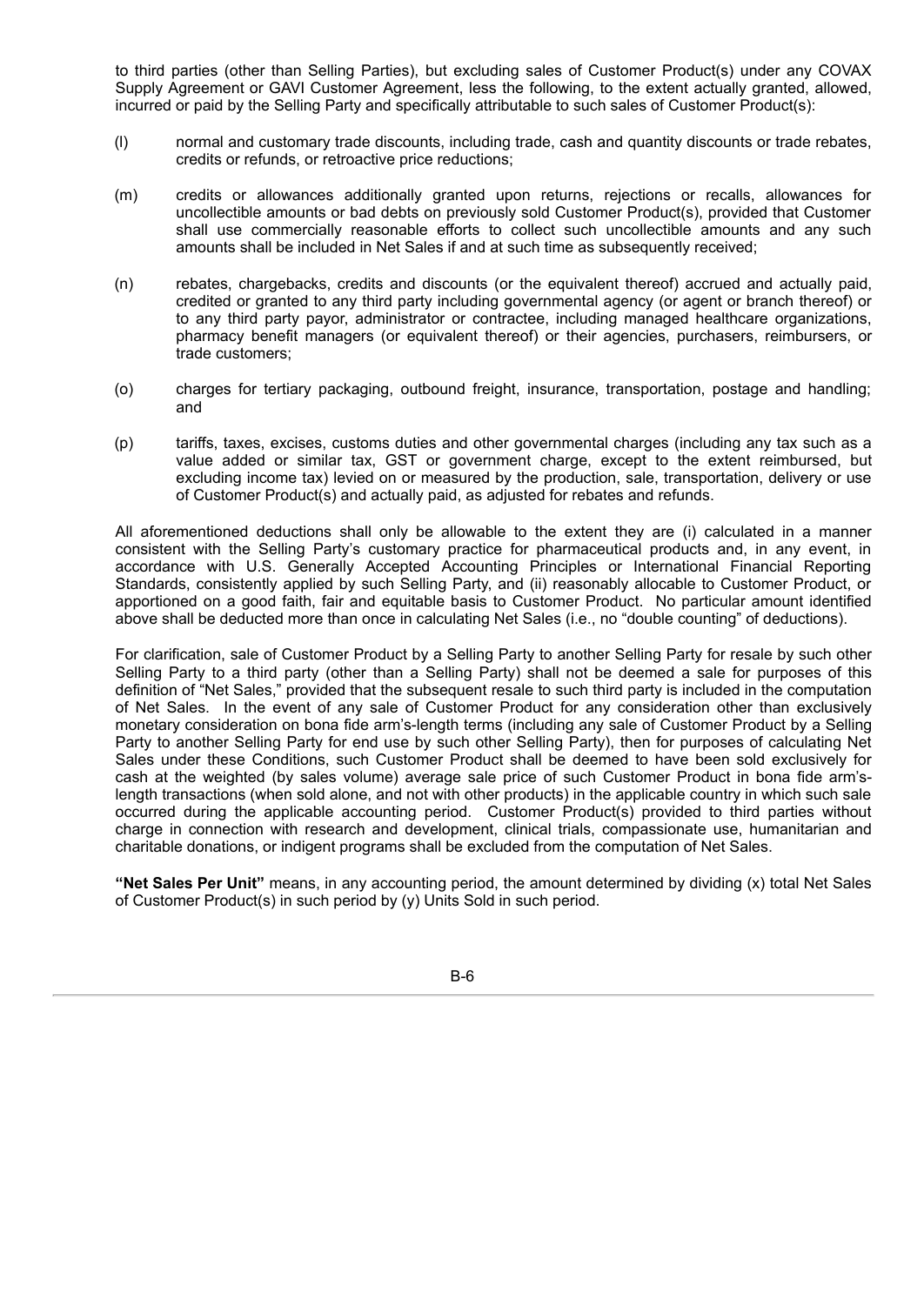**"Order"** or **"Order Form"** has the meaning given in Section 2.2.

**"Party"** or **"Parties"** has the meaning set forth in the Supply Agreement Summary.

**"Person"** means an individual, sole proprietorship, partnership, limited partnership, limited liability partnership, corporation, limited liability company, business trust, joint stock company, trust, unincorporated association, joint venture, or other similar entity or organization, including a government or political subdivision, department, or agency of a government.

**"Pharmacovigilance Agreement"** means the agreement between Dynavax and Customer setting out the pharmacovigilance responsibilities of the Parties in relation to the Dynavax Adjuvant.

**"Quality Agreement"** means the quality agreement between Customer and Dynavax setting out the responsibilities of the Parties in relation to quality of the Dynavax Adjuvant supplied hereunder as required for compliance with cGMP of the applicable country or jurisdictions.

**"Quarter"** means a period of three calendar months starting on 1st January, 1st April, 1st July and 1st October respectively in each calendar year. **"Q1"** shall refer to the first Quarter of the calendar year that it refers to, **"Q2"** shall refer to the second Quarter of the calendar year that it refers to, **"Q3"** shall refer to the third Quarter of the calendar year that it refers to, **"Q4"** shall refer to the fourth Quarter of the calendar year that it refers to. By way of illustration, **"Q4 2021"** refers to the period starting 1st October 2021 and ending 31st December 2021. **"Quarterly"** shall be construed accordingly.

**"Regulatory Approval"** means in relation to any country and any Customer Product, any approval (including emergency use approvals and conditional use approval) granted by the appropriate Regulatory Authority to research, develop, manufacture, use, offer for sale, import, export, distribute, promote, price, market or sell the Customer Product in that country, whether filed or held in the name of Customer, any affiliate of Customer, any Licensee or any Authorized Third Party.

**"Regulatory Authority"** means any competent government agency, regulatory authority or other administrative body, including WHO, responsible for regulating or otherwise exercising authority with respect to the research, development, manufacture, sale, import, export, distribution, promotion, regulatory approval (including regulatory or marketing approval), pricing or reimbursement of medicinal products.

**"Remaining Stock"** means any Dynavax Adjuvant supplied by Dynavax to Customer or any of its affiliates pursuant to the Supply Agreement that (a) remain in the possession or control of Customer or any of its affiliates or their Licensees (including any such Dynavax Adjuvant in the physical possession of a third party contractor that is being held on behalf of Customer, its affiliate or a Licensee) as of the expiry or termination of the Supply Agreement or (b) are delivered by Dynavax to Customer or any of its affiliates after the expiry or termination of this Agreement in accordance with Section 15.

**"Selling Party"** has the meaning provided in the definition of Net Sales.

**"Specifications"** means the specifications for the Dynavax Adjuvant as set forth in the Quality Agreement, as they may be amended from time to time in accordance with the Quality Agreement. As of the Effective Date, the Specifications are the same as or tighter than those of the Product (as defined in the Clinical Collaboration Agreement) that was supplied under the Clinical Collaboration Agreement.

**"Supply Agreement"** has the meaning provided in the Supply Agreement Summary.

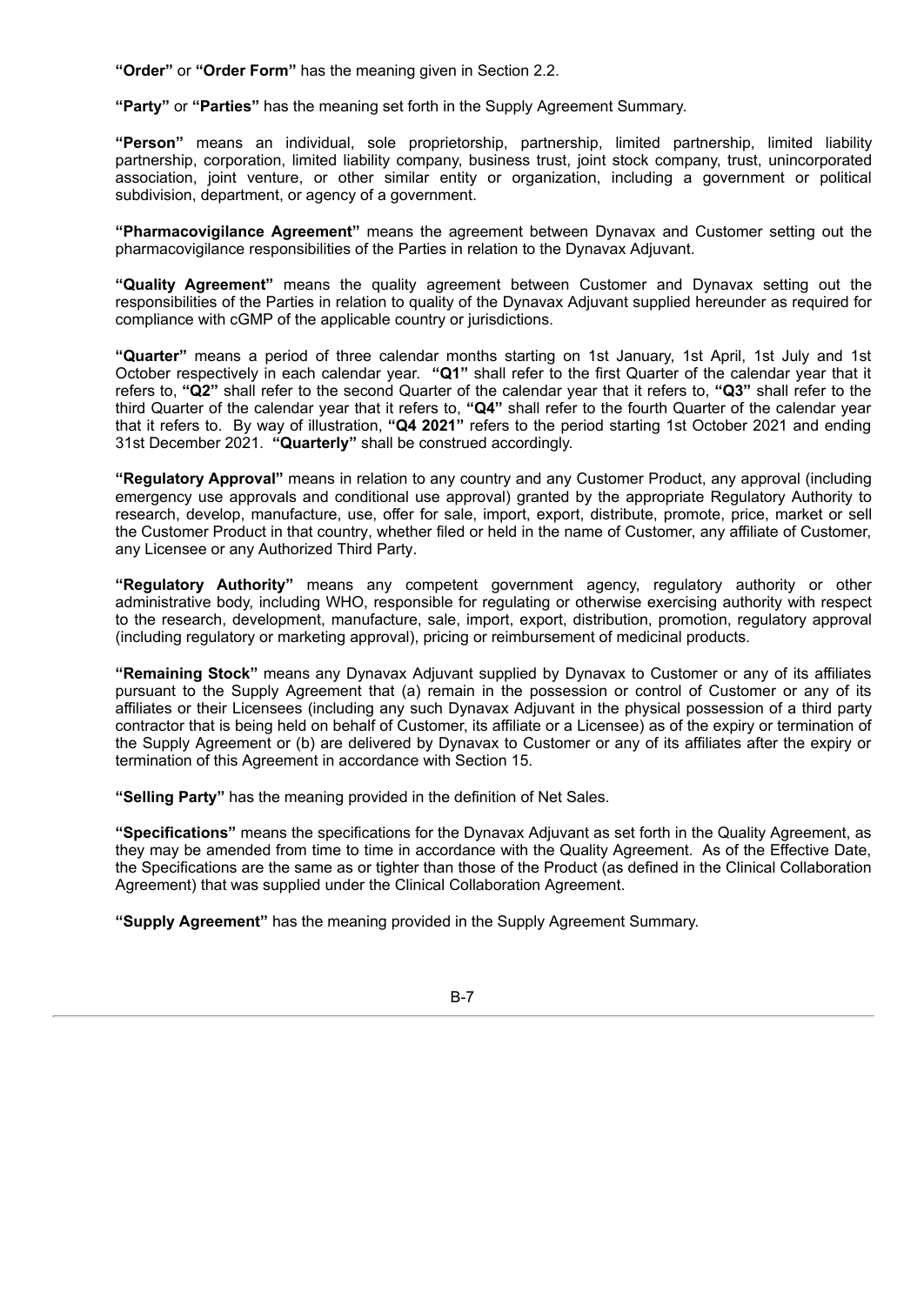**"Term"** means the period beginning on the Effective Date and, subject to earlier termination of the Supply Agreement in accordance with Section 14 of these Conditions, expiring on the Expiration Date.

**"UMIC Price"** has the meaning given in Annex A.

**"UMICs"** has the meaning given in Annex A.

**"Uncancellable"** means with respect to orders for the manufacture of Dynavax Adjuvant placed with the Dynavax CMO in response to Orders from Customer, such orders that cannot be cancelled by Dynavax using commercially reasonable efforts, without Dynavax incurring any out-of-pocket cost as a result of such cancellation.

**"Unit"** of Customer Product means the amount of Customer Product required and sufficient for a single immunization of one (1) patient.

**"Units Sold"** means, for any accounting period, the number of Units of Customer Product sold by the Selling Parties in such accounting period that are included in the computation of Net Sales. For clarity, "Units Sold" in an accounting period exclude Customer Product(s) provided to third parties without charge in connection with research and development, clinical trials, compassionate use, humanitarian and charitable donations, or indigent programs in such accounting period.

**"Unit Threshold Price"** means [\*\*\*] per Unit of Customer Product.

- 1.2 In the Supply Agreement:
	- (a) any headings in the Supply Agreement shall not affect the scope/interpretation of the Supply Agreement;
	- (b) except where the Supply Agreement expressly specifies Business Days, all references to numbers of days in the Supply Agreement refer to calendar days;
	- (c) unless the context otherwise requires reference to the singular includes the plural and vice versa, any reference to a person includes a body corporate and words importing one gender include both genders;
	- (d) a reference to a statute or statutory provision is (unless otherwise stated) a reference to the applicable country's or regulatory jurisdiction's statute as it is then in effect, taking account of any amendment, extension, or re-enactment, and includes any subordinate legislation made under it that is then in effect;
	- (e) where the words "include(s)" or "including" are used in the Supply Agreement, they are deemed to have the words "without limitation" following them, and are illustrative and shall not limit the sense of the words preceding them;
	- (f) references to Annexes are references to Annexes of the Supply Agreement; and
	- (g) references to Sections are references to Sections of these Conditions (including all subsections thereof, if any) unless otherwise specified.
- 1.3 In the event of any conflict/inconsistency between the terms of this Supply Agreement and:
	- (a) the terms of the Quality Agreement, the Quality Agreement shall govern for all quality-related matters and the Supply Agreement shall govern for all other matters;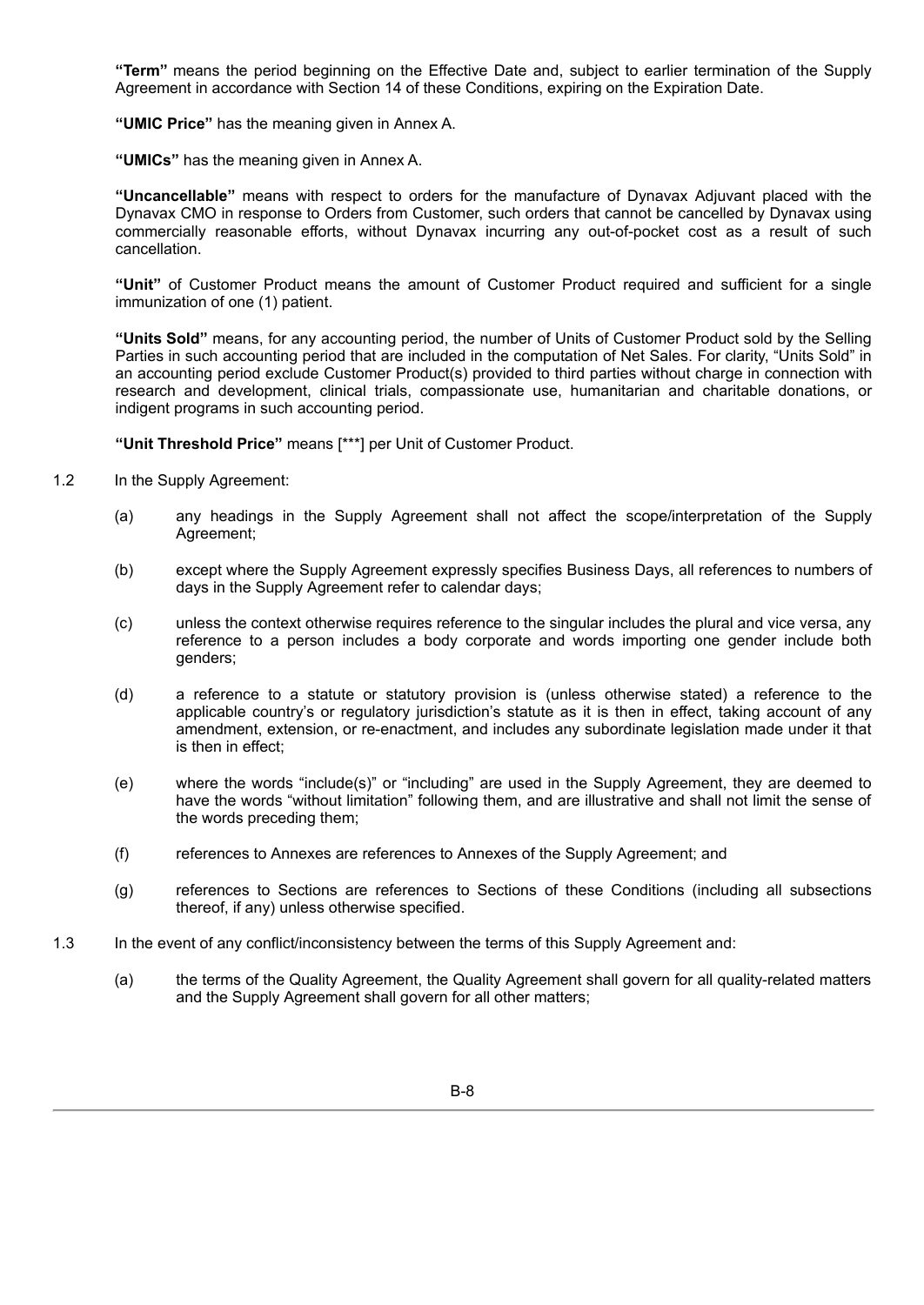(b) the terms of the Pharmacovigilance Agreement, the Pharmacovigilance Agreement shall govern for all pharmacovigilance-related matters and the Supply Agreement shall govern for all other matters;

# **2. Orders**

- 2.1 As of the Effective Date, Customer is deemed to have ordered, and has committed to purchase, and Dynavax is deemed to have accepted such orders and committed to supply, the quantities of Dynavax Adjuvant specified in rows 1 and 2 of the table contained in Annex A of the Supply Agreement. On or within five (5) Business Days after the Effective Date, Customer shall submit Order Form(s) to Dynavax evidencing such commitment by Customer, which, upon submission, shall be binding on both Parties. In addition, if Customer submits to Dynavax an Order for any Additional Q1 2022 Dynavax Adjuvant offered by Dynavax as described in Annex A of the Supply Agreement prior to expiration of the First Offer Period, such Order, upon submission, will be binding on both Parties.
- 2.2 In addition to the Orders described in Section 2.1, Customer may issue to Dynavax from time to time during the Term one or more purchase orders (each an "**Order**" or "**Order Form**") for additional Dynavax Adjuvant during the Term, subject to Annex A, provided that an Order Form for Dynavax Adjuvant shall be submitted to Dynavax in accordance with the timing given in Annex A, and, except to the extent set forth in Section 2.3 below, Dynavax may, [\*\*\*]. If and to the extent Dynavax believes it will be able to supply the quantity set forth in any such Order Form, Dynavax shall provide written confirmation of acceptance of such Order Form, including the quantity (if less than the full quantity) of Dynavax Adjuvant believes it will be able to supply, within five (5) Business Days after its receipt thereof. However, if Dynavax in good faith believes that it will not be able to supply the full quantity of Dynavax Adjuvant specified in an Order Form, then Dynavax shall so notify Customer within such five-Business Day period, indicating the quantity of such Dynavax Adjuvant, if any, that Dynavax in good faith believes it will be able to supply by the specified delivery date.
- 2.3 For clarity, [\*\*\*]. However, in the event that [\*\*\*], Dynavax [\*\*\*], Dynavax shall [\*\*\*].
- 2.4 Any Orders for Dynavax Adjuvant submitted by Customer shall reference the Supply Agreement and shall be governed exclusively by the terms contained herein. Unless mutually agreed to by the Parties in writing, any term or condition in any Order Form, purchase order, confirmation, or other document furnished by Customer or Dynavax that is in any way inconsistent with, or in addition to, the terms and conditions set forth in the Supply Agreement is hereby expressly rejected.

# **3. Supply of Dynavax Adjuvant**

- 3.1 Pursuant to the terms and conditions of the Supply Agreement, during the Term (except as provided in Section 15.3), (a) Dynavax (either itself or through the Dynavax CMO) shall manufacture or have manufactured, and supply or have supplied to Customer, the Dynavax Adjuvant in (i) the quantities specified in rows 1 and 2 of the table contained in Annex A of the Supply Agreement, (ii) the quantity (if any) of Additional Q1 2022 Dynavax Adjuvant offered by Dynavax as described in Annex A of the Supply Agreement with respect to which Customer submits an Order prior to expiration of the First Offer Period, (iii) the quantities (if any) set forth in any written confirmation of Order delivered by Dynavax to Customer in response to an Order submitted by Customer pursuant to Section 2.2, and (iv) the quantities (if any) set forth in any Order submitted by Customer in accordance with Section 2.3 (clauses (i) through (iv), collectively, "**Binding Quantities**"), and (b) Customer shall purchase from Dynavax all of such quantities of Dynavax Adjuvant. Customer shall inform Dynavax in writing, the identity of the antigen contained in each Customer Vaccine that Customer uses in combination with Dynavax Adjuvant for the development, manufacturing or commercialization of any Customer Product.
- 3.2 Except to the extent otherwise expressly permitted by Section 4.9 in the event of [\*\*\*], during the Term and subject to [\*\*\*], Customer (a) [\*\*\*], (b) [\*\*\*], and (c) [\*\*\*]. For clarity, [\*\*\*].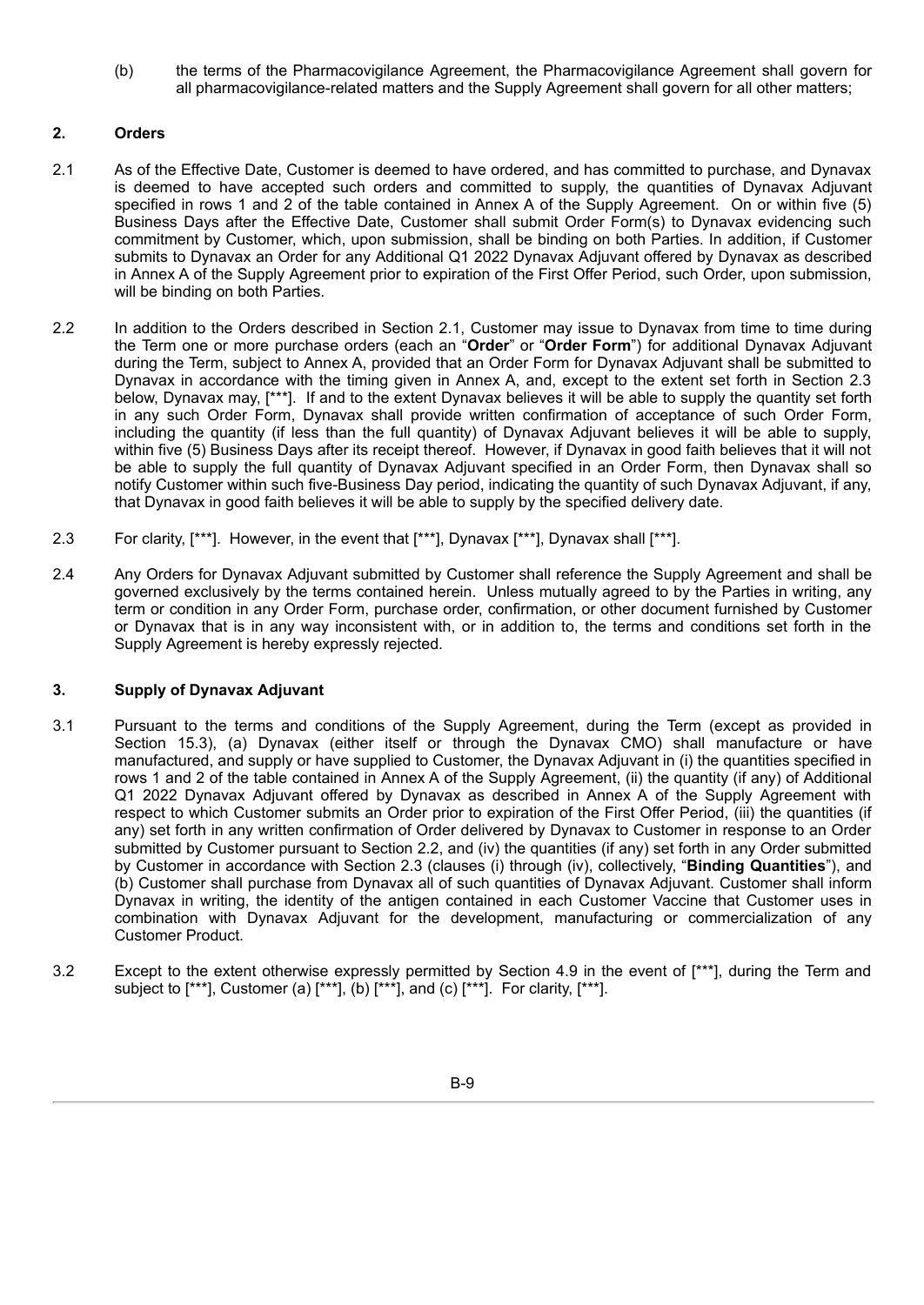- 3.3 In the event that, during or after the Term, Customer or any of its affiliates [\*\*\*], including, but not limited to, [\*\*\*], Dynavax shall have the right [\*\*\*]: (a) [\*\*\*]; (b) [\*\*\*]; (c) [\*\*\*]; (d) [\*\*\*]; and (e) [\*\*\*]; *provided, however, that,* notwithstanding any exercise by Dynavax of its rights set forth above in this Section 3.3, [\*\*\*] subject to the terms and conditions of the Supply Agreement, and, [\*\*\*], (i) [\*\*\*], and (ii) [\*\*\*]. For the avoidance of doubt, nothing in this Supply Agreement shall [\*\*\*].
- 3.4 Dynavax and CEPI have entered into an agreement (the "**CEPI Agreement**") whereby CEPI has advanced loans to Dynavax to cover the costs of at-risk manufacture of certain quantities of Dynavax Adjuvant in 2021 ("**CEPI Reserved Material**"), and Dynavax has agreed to reserve the CEPI Reserved Material for purchase by CEPI partners in such proportions as CEPI may direct. By written notice to Dynavax, CEPI may direct that specified quantities of CEPI Reserved Material be sent to destinations of CEPI's choice, and Customer hereby consents to Dynavax providing such to Customer such quantities of CEPI Reserved Material as CEPI may direct. The quantities of CEPI Reserved Material supplied to Customer in response to any such direction by CEPI shall be considered as Dynavax Adjuvant supplied as part of an applicable Order placed by Customer.
- 3.5 Customer and Dynavax shall enter into a Quality Agreement and Pharmacovigilance Agreement, each in a form reasonable and typical for the industry, within thirty (30) days of the Effective Date. The Quality Agreement shall include provisions covering *inter alia* recalls of Customer Product(s), and Dynavax Adjuvant and the respective responsibilities of the Parties.
- 3.6 Customer hereby covenants on behalf of itself and its affiliated entities not to, and not to permit or cause any of its affiliated entities, any of its permitted manufacturers or distributors, or any other third party to, directly or indirectly: (a) except as permitted by Section 3.7, modify or create derivatives from the Dynavax Adjuvant or attempt to reverse engineer, deconstruct or in any way determine the structure or composition of the Dynavax Adjuvant; (b) use the Dynavax Adjuvant for any product other than the Customer Product(s); (c) use the Dynavax Adjuvant to develop, use or seek regulatory approval for the Dynavax Adjuvant except for the Dynavax Adjuvant as incorporated in Customer Product(s); (d) sell, resell, transfer, convey, dispose of, or otherwise provide access to the Dynavax Adjuvant except (i) for transfer of the Dynavax Adjuvant to Licensees and Customer's or its affiliate's or their Licensees' contract research organization / contract manufacturer of Customer Product(s) for the sole purpose of developing / manufacturing Customer Product(s) on behalf of Customer or any of its affiliates or their Licensees, or (ii) as incorporated in Customer Product(s); or (e) use the Dynavax Adjuvant for any purpose other than the research, development, manufacture, use, sale, offer for sale, importation, export or other commercialization of Customer Vaccine or Customer Product(s).
- 3.7 Customer, its affiliates or their Licensees, or third party contractors acting on behalf of any of them, may (i) perform identity test(s) and to test the concentration of Dynavax Adjuvant in the Dynavax Adjuvant supplied hereunder, and (ii) use Dynavax's tests for identity and concentration for the purpose set out in (i) above, and Customer, its affiliates and their Licensees may develop/have developed, manufacture/have manufactured, sell, and have sold on their behalf, Customer Product(s) including Dynavax Adjuvant (whether formulated with the Customer Vaccine in the same vial or separately in an accompanying vial).
- 3.8 Dynavax shall [\*\*\*] for Dynavax Adjuvant to Customer within ten (10) Business Days after the Effective Date. [\*\*\*] constitutes Confidential Information of Dynavax. Customer shall be solely responsible, [\*\*\*] for (a) as applicable, (i) [\*\*\*], or (ii) [\*\*\*], and (b) [\*\*\*].
- 3.9 Dynavax represents and warrants to Customer that all Dynavax Adjuvant delivered by Dynavax hereunder (whether directly or upon CEPI's direction as set forth in Section 3.4) will, as of the date of delivery: (a) conform to the applicable Specifications then in effect and Applicable Laws; (b) have been manufactured, labelled, packaged, stored, handled and shipped in accordance with the Quality Agreement, cGMP and other Applicable Laws; (c) not be adulterated or misbranded within the meaning of the United States Food, Drug and Cosmetic Act, as amended, and any regulations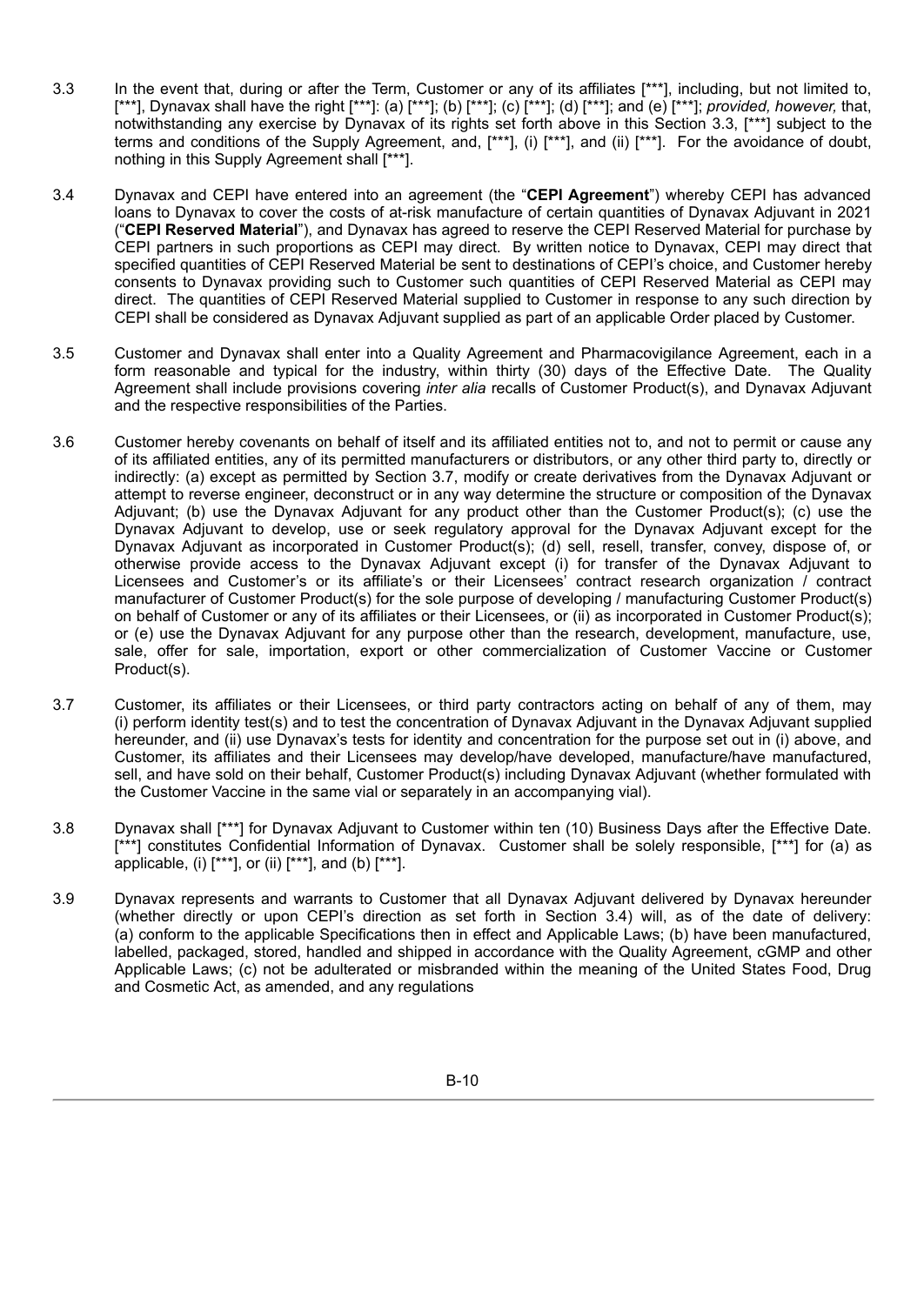promulgated thereunder (the "**Act**"); (d) not be articles that, under the provisions of the Act, may not be introduced into interstate commerce; and (e) be free and clear of any lien or encumbrance.

- 3.10 Dynavax shall ensure that at all relevant and required times it has and maintains (and Dynavax CMO has and maintains) all the licences, permissions, authorisations, consents and permits that it needs to carry out its obligations under the Supply Agreement in respect of the Dynavax Adjuvant. Dynavax will provide (or have provided) to Customer, Dynavax Manufacturing Information and any other information relating to the Dynavax Adjuvant that Customer, any of its affiliates, their Licensees, third party contract manufacturers of Customer Product(s) acting on their behalf, or any Authorized Third Party may reasonably require for purposes of (i) applying for, obtaining and maintaining clinical trial authorisations and Regulatory Approvals for Customer Product(s), or (ii) exercising their rights under the Supply Agreement provided that any such information provided by Dynavax shall not be used by or on behalf of Customer, any of its affiliates or their Licensees or any Authorized Third Party for any purpose, other than as expressly permitted hereby or as otherwise required by Applicable Law, in each case, in relation to Customer Product(s). However, for the avoidance of doubt, Customer, its affiliates or their Licensees or Authorized Third Parties, as applicable, shall own and be solely responsible for obtaining and maintaining all licenses, permissions, authorisations, consents, permits and Regulatory Approvals necessary for the research, development, manufacture (excluding manufacture of the Dynavax Adjuvant), use, marketing, promotion, distribution, handling, storage, sale, import, export or other disposition of Customer Vaccine and Customer Product(s), and for complying with all Applicable Laws in connection with carrying out the foregoing activities.
- 3.11 EXCEPT AS EXPRESSLY SET FORTH IN THE SUPPLY AGREEMENT, NEITHER PARTY MAKES ANY REPRESENTATIONS OR EXTENDS ANY WARRANTIES OF ANY KIND, EITHER EXPRESS OR IMPLIED, AND EACH PARTY EXPRESSLY DISCLAIMS ANY AND ALL WARRANTIES OF ANY KIND, EXPRESS OR IMPLIED, INCLUDING THE WARRANTIES OF DESIGN, MERCHANTABILITY, FITNESS FOR A PARTICULAR PURPOSE, NON-INFRINGEMENT OF THE INTELLECTUAL PROPERTY RIGHTS OF THIRD PARTIES, OR ARISING FROM A COURSE OF DEALING, USAGE OR TRADE PRACTICES.
- 3.12 Notwithstanding anything to the contrary in the Supply Agreement including this Section 3, Customer [\*\*\*].

# **4. Delivery of Dynavax Adjuvant**

- 4.1 Dynavax shall ensure that:
	- (a) the Dynavax Adjuvant is properly packed and secured in a manner reasonably determined by Dynavax to be appropriate for shipping;
	- (b) each delivery of the Dynavax Adjuvant is accompanied by a COA, COC as well as a delivery note which shows the date of the Order, the Order number (if any), the type and quantity of the Dynavax Adjuvant (including the code number of the Dynavax Adjuvant (where applicable)), manufacturing date, special storage instructions (if any) and, if the Dynavax Adjuvant are being delivered by instalments, the outstanding balance of Dynavax Adjuvant remaining to be delivered; and
	- (c) it states clearly on the delivery note any requirement for the Customer to return any packaging material for the Dynavax Adjuvant to Dynavax. Any such packaging material shall only be returned to Dynavax at the cost of Dynavax.
- 4.2 Dynavax shall deliver the Dynavax Adjuvant within five (5) Business Days of the delivery date specified in the Order and to the location set out in the Order or as otherwise agreed by the Parties

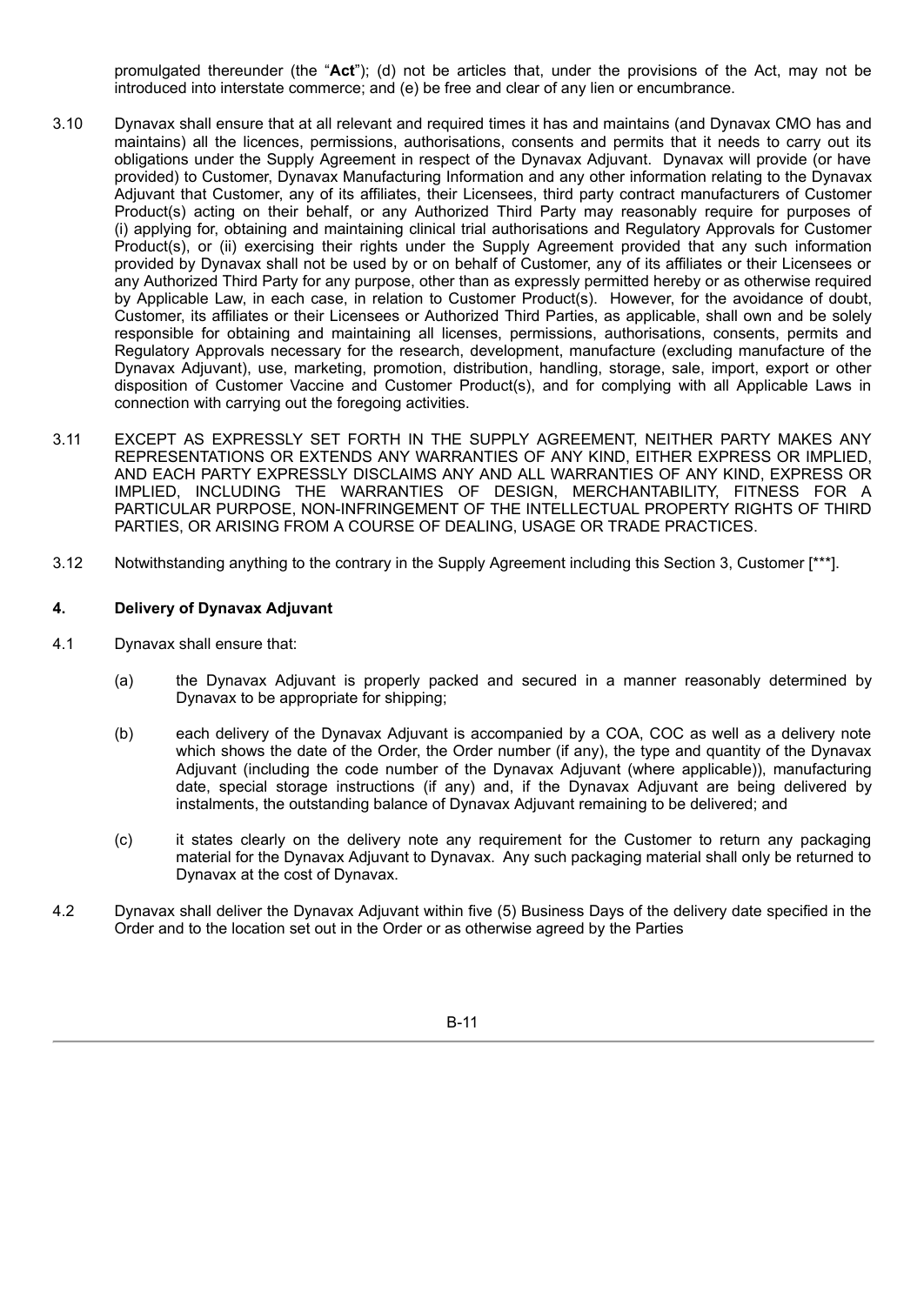before delivery ("**Delivery Location**"). Dynavax shall not be responsible for any delay in delivery of Dynavax Adjuvant to the extent caused by a third party carrier.

- 4.3 Dynavax shall deliver all Dynavax Adjuvant [\*\*\*], and title and risk of loss shall pass from Dynavax to Customer upon [\*\*\*]. Customer shall be responsible for [\*\*\*]. Dynavax shall be responsible for [\*\*\*]. At Customer's request, Dynavax shall [\*\*\*].
- 4.4 Dynavax shall not deliver the Dynavax Adjuvant in instalments without the Customer's prior written consent. Where it is agreed that the Dynavax Adjuvant can be delivered in instalments, they may be invoiced and paid for separately.
- 4.5 Customer shall notify Dynavax in writing of any shortage in any shipment of Dynavax Adjuvant within thirty (30) days after receipt. [\*\*\*]. In the event of an undisputed shortage claim, Dynavax shall make up the shortage of Dynavax Adjuvant at no cost to Customer, and deliver the same within thirty (30) Business Days of receiving such written notification from Customer if replacement Dynavax Adjuvant stock is available, or if replacement stock is unavailable at such time, as soon as reasonably practicable after it becomes available [\*\*\*].
- 4.6 Customer shall inspect all shipments of Dynavax Adjuvant promptly upon receipt, and shall notify Dynavax in writing in reasonable detail within thirty (30) days of receipt if Customer is rejecting any Dynavax Adjuvant for any Defect discovered in the course of such inspection. All Dynavax Adjuvant not rejected within such thirty (30)-day period will be deemed accepted. Customer acknowledges that [\*\*\*] and hereby agrees that [\*\*\*] Customer shall [\*\*\*]. Dynavax shall [\*\*\*]. [\*\*\*]. Should Dynavax [\*\*\*], Dynavax shall [\*\*\*], the Parties shall [\*\*\*], provided that  $\left[\right.^*$ \*\*].
- 4.7 If Customer notifies Dynavax of any Defect in any Dynavax Adjuvant in accordance with Section 4.6, Dynavax shall have the right to inspect the Dynavax Adjuvant in question and Customer shall cooperate with Dynavax's inspection, including providing Dynavax with samples of the Dynavax Adjuvant in question for testing upon request. If Dynavax agrees with such notice of Defect and agrees that such Defect was caused by occurrences prior to the delivery of the Dynavax Adjuvant to Customer in accordance with Section 4.3, Dynavax shall, at [\*\*\*] option, either: (A) replace (at no additional expense to Customer) such Dynavax Adjuvant as soon as reasonably practicable and in any event within one hundred and eighty (180) days after receipt of notification of such Defect or (B) refund any portion of the applicable amount that has already been paid for such Dynavax Adjuvant. If necessary to produce replacement Dynavax Adjuvant for Dynavax Adjuvant properly and timely rejected in accordance with Section 4.6, Dynavax shall start another manufacturing run within three (3) months of notice of the Defect and shall deliver the new Dynavax Adjuvant to Customer within six (6) months of the notice of the Defect at no additional cost to the Customer.
- 4.8 In the event that Dynavax disagrees with Customer that the relevant Dynavax Adjuvant have a Defect, or believes in good faith that the Defect was caused by occurrences after the delivery of the Dynavax Adjuvant to Customer, it may require a sample of the allegedly nonconforming Dynavax Adjuvant to be delivered to a mutually acceptable independent testing laboratory for testing or, in the case of a dispute concerning compliance with cGMP, an independent consultant for evaluation. Except in the case of manifest error, the determination of the laboratory or consultant, as applicable, will be final and binding on the Parties. The fees and expenses of such laboratory testing or consultant, as the case may be, shall be borne entirely by the Party against whom such laboratory's or consultant's determination is made. If such determination is against Customer, then such Dynavax Adjuvant shall be deemed accepted by Customer. If such determination is against Dynavax, then Dynavax shall, at [\*\*\*] option, either: (A) replace (at no additional expense to Customer) such Dynavax Adjuvant as soon as reasonably practicable [\*\*\*] or (B) refund any portion of the applicable amount that has already been paid for such Dynavax Adjuvant. If necessary to produce replacement Dynavax Adjuvant, Dynavax shall start another manufacturing run within three (3) months of such determination and shall deliver the new Dynavax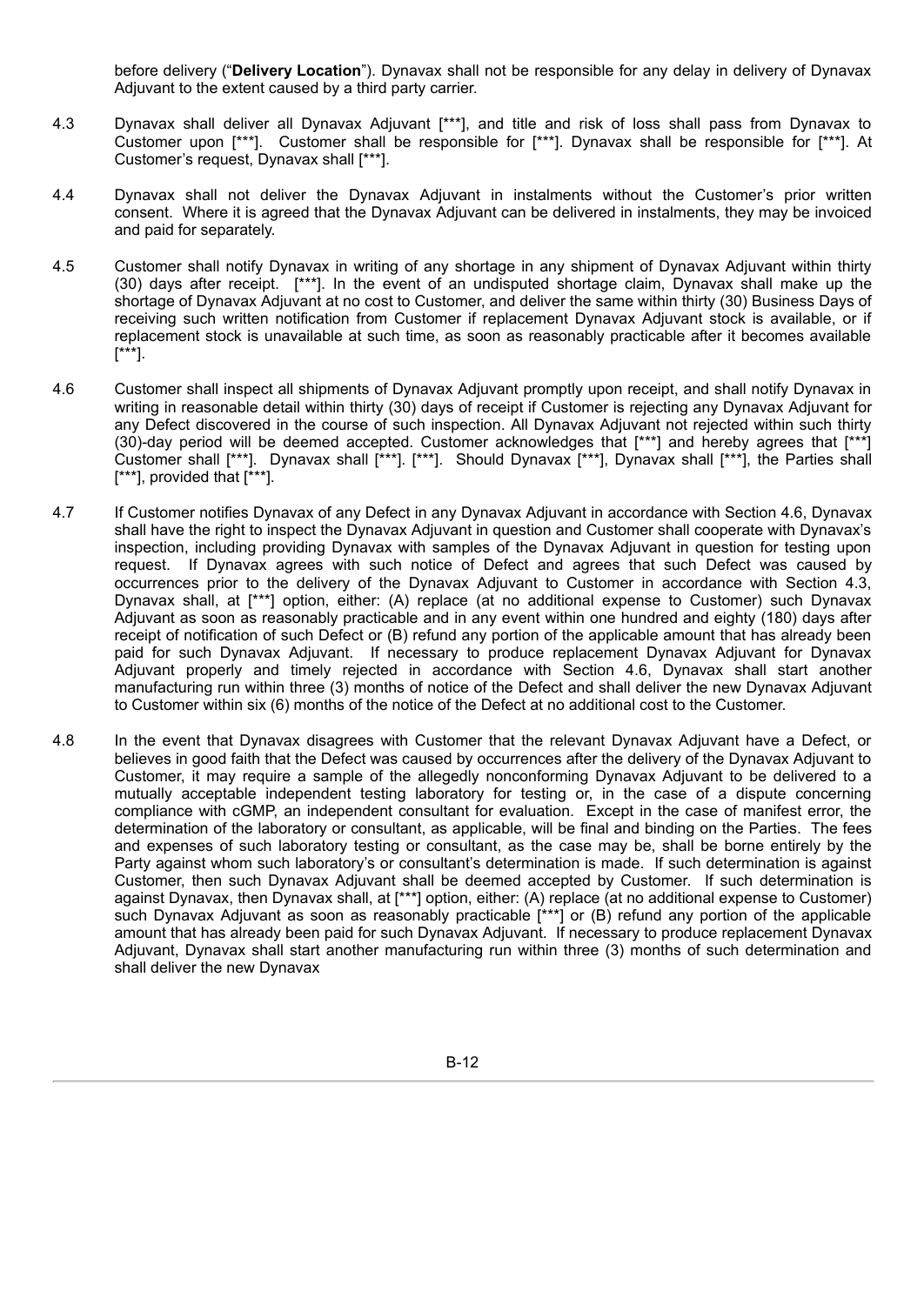Adjuvant to Customer within six (6) months of such determination at no additional cost to the Customer.

4.9 In the event that Dynavax has manufacturing and supply problems rendering it unable to supply during any Quarter the aggregate of the quantity of Dynavax Adjuvant ordered by Customer for delivery in such Quarter and the quantity of Dynavax Adjuvant ordered by Dynavax and third party purchasers for delivery in such Quarter, Dynavax shall promptly notify Customer in writing and allocate the available Dynavax Adjuvant among Customer, Dynavax and its affiliates, and third party purchasers pro rata on the basis of the volume of Dynavax Adjuvant ordered for delivery to Customer in that Quarter and the Dynavax Adjuvant volume requirements of Dynavax, its affiliates and third party purchasers for such Quarter. The allocation rules set forth in this Section 4.9 shall restart for each Quarter, with no carryover from any prior Quarter. In the event that Dynavax [\*\*\*], then [\*\*\*], in which event [\*\*\*]. For clarity, [\*\*\*].

In the event of [\*\*\*]:

- (a) [\*\*\*];
- (b) [\*\*\*]; and
- (c) [\*\*\*].
- 4.10 Notwithstanding anything to the contrary in the Supply Agreement, the remedies set forth in Sections 4.5, 4.6, 4.7, 4.8 and 4.9 will be Customer's sole and exclusive remedy and recourse with respect to shortages of and defects in Dynavax Adjuvant delivered to Customer by Dynavax hereunder. Sections 4.5, 4.6, 4.7, 4.8 and 4.9 shall apply to any replacement Dynavax Adjuvant supplied by Dynavax.
- 4.11 Customer shall bear the risk of damage to the Dynavax Adjuvant after delivery to Customer pursuant to Section 4.3. If the Dynavax Adjuvant are damaged after delivery to Customer and Customer intends to order replacement Dynavax Adjuvant, Customer shall promptly notify Dynavax of the damage and any orders for replacement Dynavax Adjuvant, and Dynavax may, at its sole discretion but in good faith, accept or reject all or a portion of the order for the replacement Dynavax Adjuvant.

# **5. Intellectual Property**

- 5.1 Customer acknowledges that the Dynavax Adjuvant is proprietary to Dynavax, that Dynavax shall at all times remain the sole and exclusive owner of all Intellectual Property Rights in and to the Dynavax Adjuvant, and that Customer shall not obtain any right, ownership interest, or, except as expressly set forth in the Supply Agreement, license, in or to such Intellectual Property Rights in the Dynavax Adjuvant as a result of its purchase, receipt or use of the Dynavax Adjuvant. Customer shall not file (or cause to be filed) any patent application claiming or disclosing any Dynavax Manufacturing Information disclosed or made available to Customer hereunder.
- 5.2 Subject to the terms and conditions of the Supply Agreement, Dynavax hereby grants to Customer during the Term, and, with respect to any Remaining Stock, for so long after expiry or termination of the Supply Agreement as such Remaining Stock remains in the possession or control of Customer or its affiliate or their Licensees (including any such Remaining Stock in the physical possession of a third party contractor that is being held on behalf of Customer, its affiliate or a Licensee), a limited non exclusive, non transferable (except as otherwise expressly set forth in the Supply Agreement), royalty-free (except to the extent expressly set forth in Section 6.4) license, which Customer, in its sole discretion, may extend to its affiliates, under Dynavax's Intellectual Property Rights in and to the Dynavax Adjuvant, solely to develop, have developed, make, have made, use, have used, sell, have sold, offer for sale, import, export or otherwise commercialize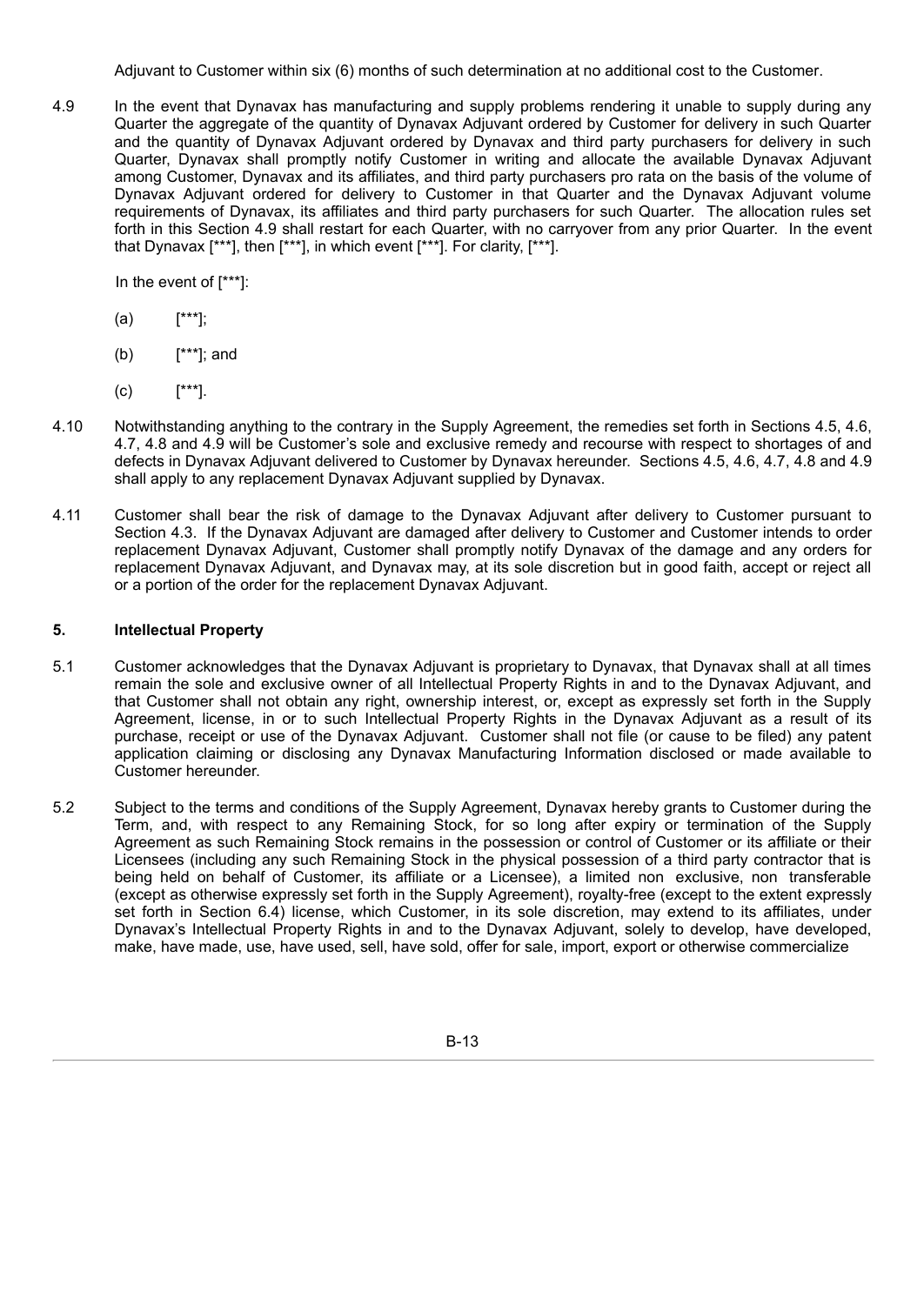Customer Product(s); *provided, however,* that the license to make and have made Customer Product(s) is limited to the right to make or have made Customer Product(s) using the Dynavax Adjuvant supplied by Dynavax pursuant to the Supply Agreement, and [\*\*\*]. The license granted to Customer under this Section 5.2, including as extended by Customer to its affiliates, includes the right to sublicense solely to: (i) Customer's or any of its affiliates' Licensees *provided that* any such Licensee that will develop and/or make Customer Product(s) shall first have entered into a written sublicense agreement with Customer or its affiliate obligating such Licensee to be bound by all applicable provisions of this Agreement. However, (a) Customer or its affiliate(s) or their Licensees may contract with third party contract manufacturers for the manufacture on behalf of Customer or its affiliate(s) or their Licensees, as applicable, of Customer Product(s) using the Dynavax Adjuvant supplied hereunder, (b) Customer or its affiliate(s) or their Licensees may contract with third party contract research organizations for the development on behalf of Customer or its affiliate(s) or their Licensees, as applicable, of Customer Product(s) using the Dynavax Adjuvant supplied hereunder, (c) Customer or its affiliate(s) or their Licensees may contract with third parties including distributors, wholesalers, retailers, GPOs, and purchasing organizations (such as COVAX, GAVI) for warehousing, distribution and/or sale whether independently or on behalf of Customer or its affiliate(s) or their Licensees, as applicable, of Customer Product(s), and (d) Customer or its affiliate(s) may contract with any third party for that third party to apply for, obtain, update and maintain Regulatory Approval(s) for the Customer Product(s) on behalf of Customer and/or its affiliate, or on such third party's own behalf if it is also a Licensee, in each case, in accordance with Section 10.5, and such contracting in each case (clauses (a), (b), (c) and (d)) shall not be considered a sublicense. The foregoing license shall not be construed to obligate Dynavax to disclose or transfer to Customer any such Intellectual Property Rights [\*\*\*]. Customer shall be responsible and liable for the compliance of its affiliates, their Licensees, and third party contractors with the terms and conditions of this Agreement.

- 5.3 Dynavax acknowledges that (a) the Customer Vaccine and Customer Product(s) (excluding the Dynavax Adjuvant incorporated or included in or with Customer Product(s), which is proprietary to Dynavax) are proprietary to Customer, and that Customer shall at all times remain the sole and exclusive owner of all Intellectual Property Rights in and to the Customer Vaccine and Customer Product(s) (excluding the Dynavax Adjuvant incorporated or included in or with Customer Product(s), which is proprietary to Dynavax), and (b) any other rights including Intellectual Property Rights in and to the Customer Vaccine and Customer Product(s) (excluding the Dynavax Adjuvant incorporated or included in or with Customer Product(s), which is proprietary to Dynavax) (i) owned or controlled by Customer, its affiliates and their licensor(s) and Licensee(s) as of the Effective Date, or (ii) created, licensed or otherwise acquired independently of this Supply Agreement by Customer, its affiliates and their licensor(s) and Licensee(s) shall remain their respective, sole and absolute property, and that Dynavax shall not obtain any right or ownership interest thereto. For clarity, nothing in the Supply Agreement, including this Section 5.3 is intended to or will be construed to imply that Dynavax Adjuvant is proprietary to Customer.
- 5.4 The Parties hereby agree that all rights to any invention, whether or not patentable, that is generated by or on behalf of Customer in the course of using any of the Dynavax Adjuvant supplied hereunder or developing, using, manufacturing or having manufactured Customer Product(s), that, in each case, [\*\*\*] shall be [\*\*\*] and [\*\*\*].

The Parties hereby agree that [\*\*\*]. The Parties agree that [\*\*\*].

- 5.5 Dynavax and Customer shall [\*\*\*]. The Parties agree that [\*\*\*]. Customer hereby grants Dynavax (a) [\*\*\*], and (b)  $[***]$ . Dynavax hereby grants Customer (a)  $[***]$ ; and (b)  $[***]$ .
- 5.6 In the event a [\*\*\*]Invention is created by a Party, such Party shall notify the other Party without delay including provision of details of such [\*\*\*]Invention. [\*\*\*].
- 5.7 In the event a Party becomes aware of any suspected infringement of [\*\*\*] by a third party, it shall notify the other Party without delay. The Parties will discuss in good faith the best way forward.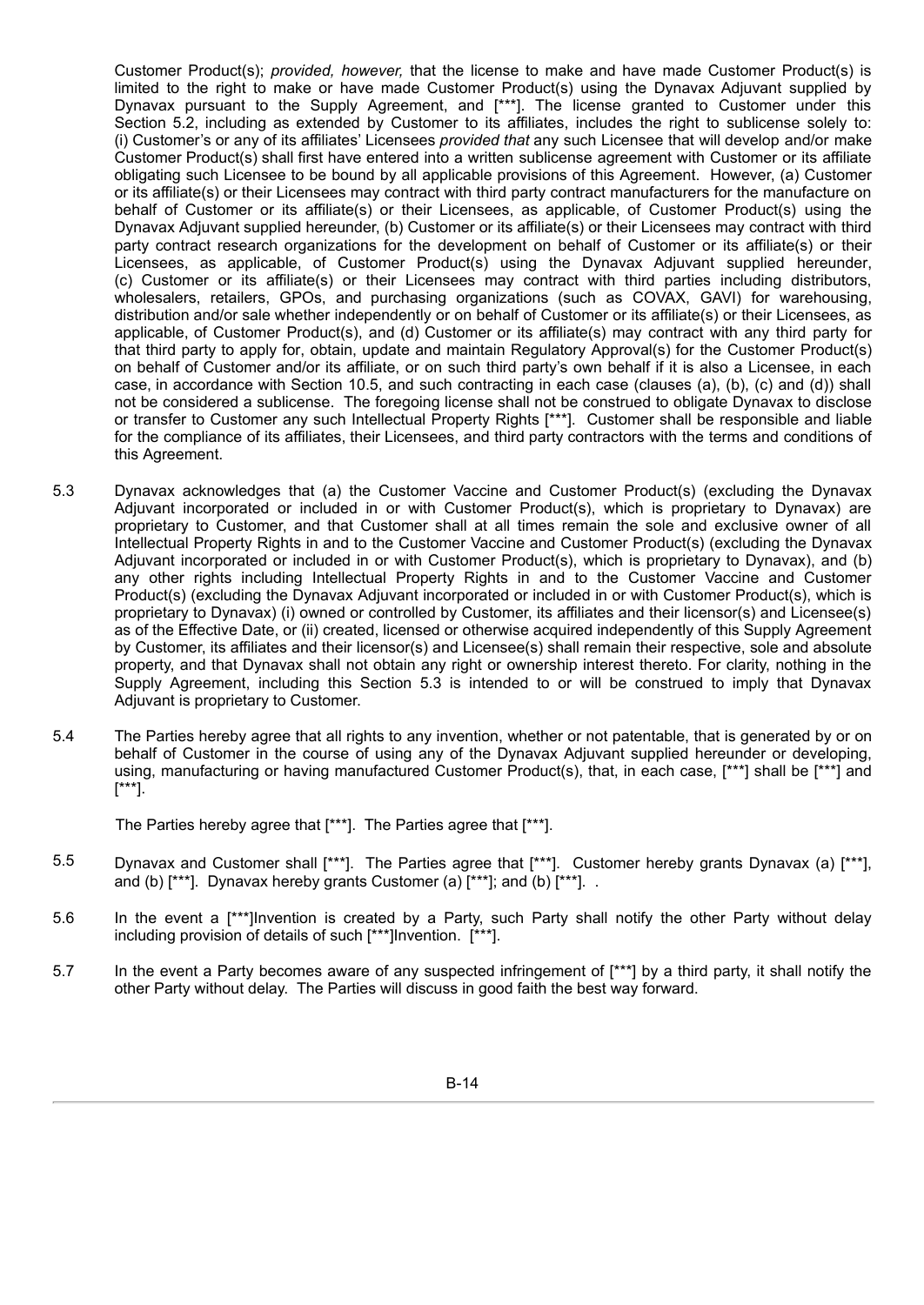- 5.8 No right or license under any Intellectual Property Rights of a Party is granted or shall be granted to the other Party by implication, estoppel or otherwise. Any such rights or licenses are or shall be granted only as expressly provided in the Supply Agreement.
- 5.9 The Parties acknowledge and agree that the Supply Agreement is not a "joint research agreement" as defined in 35 U.S.C. § 100(h), and neither Party shall invoke the America Invents Act Joint Research Agreement exception codified at 35 U.S.C. § 102(c) (or any equivalent law outside the United States) in exercising any of its rights under the Supply Agreement without the prior written consent of the other Party.
- 5.10 This Section 5 supersedes the entirety of (i) Section 6 of the Clinical Collaboration Agreement, which shall be of no further force or effect, and (ii) the entirety of Section 3 and the last sentence of Section 5 of the Collaboration Agreement, which shall be of no further force or effect.
- 5.11 Notwithstanding anything to the contrary in the Supply Agreement including this Section 5, nothing in the Supply Agreement is intended to or shall be construed to [\*\*\*].

# **6. Prices, Royalties and Payments**

6.1 **Prices.** The prices for the Dynavax Adjuvant shall be as set forth in Annex A, subject to Section 6.3.

#### 6.2 **Invoicing and Payment.**

- (a) In respect of the Dynavax Adjuvant requested and supplied in the Order(s) for the [\*\*\*] of the Dynavax Adjuvant referred to in row 1 of the table set forth in Annex A of the Supply Agreement as "CEPI allocation," Dynavax shall invoice the Customer one hundred percent (100%) of the aggregate price of the Dynavax Adjuvant covered by such Order(s) upon delivery of the Dynavax Adjuvant to Customer. Customer shall pay the amounts in such invoice(s) to Dynavax within fifteen (15) days of receiving the corresponding invoice(s) from Dynavax.
- (b) In respect of the Dynavax Adjuvant requested in any Order(s) hereunder beyond the [\*\*\*] of the Dynavax Adjuvant referred to in Section 6.2(a), Dynavax shall invoice the Customer [\*\*\*] percent ([\*\*\*]%) of the aggregate price of the Dynavax Adjuvant covered by an Order upon acceptance of such Order (which, except as otherwise provided in Annex A of the Supply Agreement or agreed to by the Parties in writing, shall be placed six (6) months in advance of delivery date in such Order) from Customer. Customer shall pay the amounts in such invoice(s) to Dynavax within fifteen (15) days of receiving the corresponding invoice(s) from Dynavax. For the avoidance of doubt, Dynavax will not be obligated to submit to the Dynavax CMO an order for Dynavax Adjuvant ordered by Customer for delivery in 2022 prior to Dynavax's receipt from Customer of payment of the initial [\*\*\*] percent ([\*\*\*]%) of the aggregate price of such Dynavax Adjuvant invoiced under this Section 6.2(b).
- (c) In respect of the Dynavax Adjuvant requested in any Order(s) hereunder referred to in the preceding paragraph of this Section 6.2(b), upon Customer's receipt of the Dynavax Adjuvant covered by an Order, Dynavax shall issue an invoice to Customer for the remaining [\*\*\*] percent ([\*\*\*]%) of the aggregate price of such Dynavax Adjuvant which shall be payable by Customer within fifteen (15) days of receipt of the invoice by Customer.
- (d) The price of the Dynavax Adjuvant in each invoice delivered under Section 6.2(a) or Section 6.2(b) shall be based on the LMIC Price only. Each invoice shall include such supporting information required by the Customer to verify the accuracy of the invoice, including but not limited to the relevant purchase order number. The Customer shall pay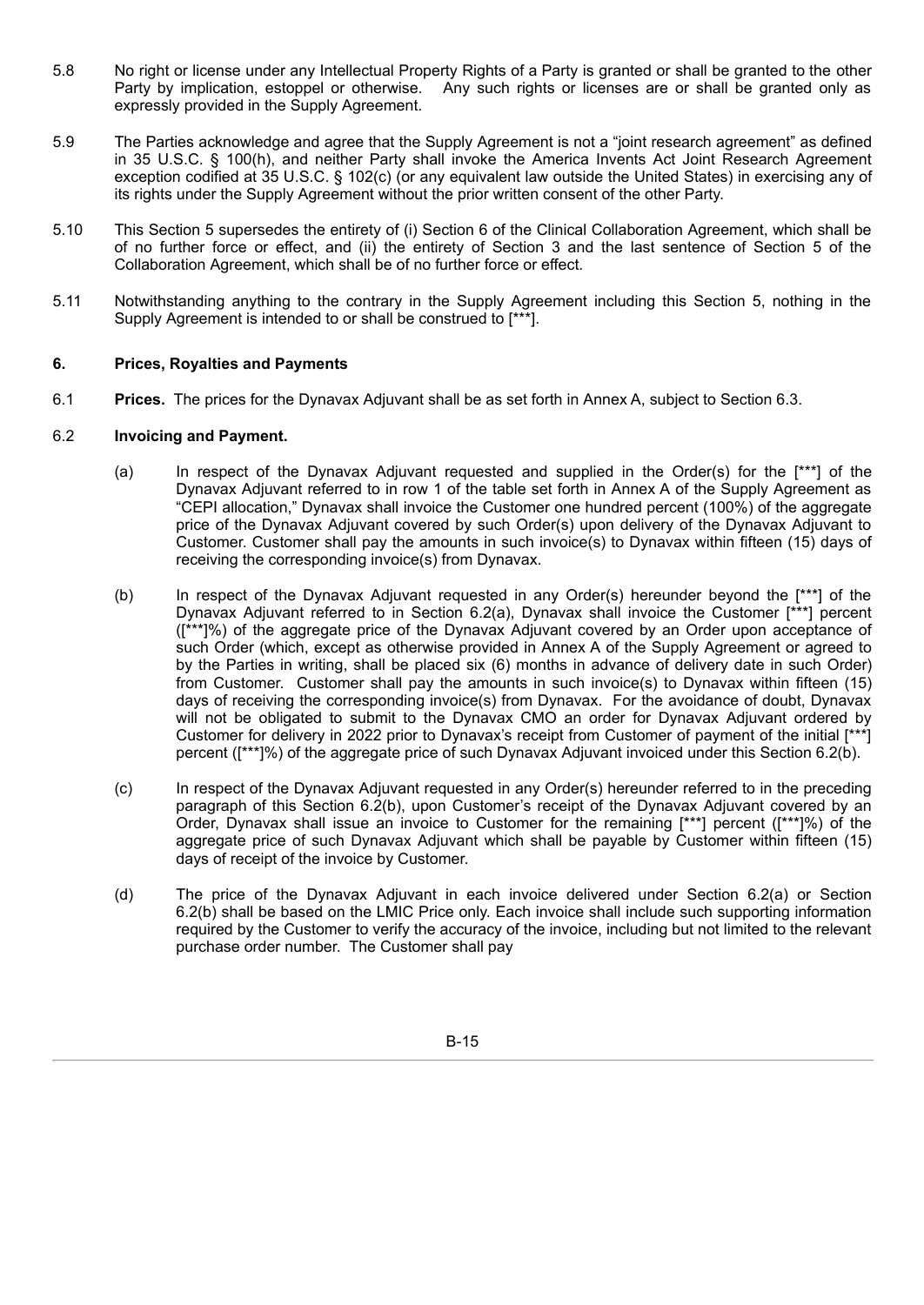the amounts invoiced under Sections 6.2(a) and 6.2(b) as soon as practicable after, and in any event within fifteen (15) days of, the date of receipt of the invoice to a bank account designated in writing by Dynavax.

6.3 **Trueing up.** For purposes of this Section 6.3, a Unit of Customer Product will be deemed to have been "**Disposed**" of by or on behalf of Customer (including, for purposes of this Section 6.3, by Customer, Customer's affiliates and their Licensees) in a particular country (i.e., an LMIC, UMIC or HIC, as applicable) if it is actually sold by or on behalf of Customer for delivery or distribution in such country; *provided, however,* that a Unit of Customer Product will be deemed to have been "Disposed" of by or on behalf of Customer (including, for purposes of this Section 6.3, by Customer, Customer's affiliates and their Licensees) (i) at the  $[***]$  UMIC Price  $[***]$  if it is actually sold by or on behalf of Customer for a private market in an LMIC or (ii) at the [\*\*\*] HIC Price [\*\*\*] if it is actually sold by or on behalf of Customer for a private market in a UMIC. Within twenty (20) Business Days of the end of each Quarter in which any Customer Product containing Dynavax Adjuvant supplied hereunder is Disposed of by or on behalf of Customer anywhere in the world, the Parties shall undertake a 'trueing up' exercise in order to establish whether the Customer has Disposed of any Doses for which Customer paid the [\*\*\*]LMIC Price [\*\*\*] at prices that are deemed to exceed the [\*\*\*] LMIC Price [\*\*\*]. For clarity, this Section 6.3 assumes that [\*\*\*]. In the event that [\*\*\*].

For purposes of performing such trueing up exercise, within ten (10) Business Days after the end of each Quarter, the Customer shall report to Dynavax: (i) the total number of Doses of Dynavax Adjuvant contained in all Units of Customer Product(s) Disposed of by or on behalf of Customer in LMICs (excluding private markets in LMICs) during such Quarter; (ii) the total number of Doses of Dynavax Adjuvant contained in all Units of Customer Product(s) Disposed of by or on behalf of Customer (a) in UMICs (excluding private markets in UMICs) and (b) for private markets in LMICs during such Quarter; and (iii) the total number of Doses of Dynavax Adjuvant contained in all Units of Customer Product(s) Disposed of by or on behalf of Customer (a) in HICs and (b) for private markets in UMICs, in each case, during such Quarter.

If the total number of Doses of Dynavax Adjuvant invoiced by Dynavax to Customer at the LMIC Price in such Quarter exceeds the total number of Doses of Dynavax Adjuvant contained in all Units of Customer Product(s) Disposed of by or on behalf of Customer in LMICs (excluding private markets in LMICs) during such Quarter, then Customer shall pay to Dynavax an additional amount (the "**Additional Amount**") calculated in USD (United States dollars) according to the following formula: **[(UMIC Price – LMIC Price) MULTIPLIED BY (W – X – Z))] PLUS [(HIC Price – LMIC Price) MULTIPLIED BY (W – X – Y)]**; where:

"W" equals the total number of Doses of Dynavax Adjuvant invoiced by Dynavax to Customer at the LMIC Price in such Quarter;

"X" equals the total number of Doses of Dynavax Adjuvant contained in all Units of Customer Product(s) Disposed of by or on behalf of Customer in LMICs (excluding private markets in LMICs) in such Quarter;

"Y" equals the sum of (a) the total number of Doses of Dynavax Adjuvant contained in all Units of Customer Product(s) Disposed of by or on behalf of Customer in UMICs (excluding private markets in UMICs), and (b) the total number of Doses of Dynavax Adjuvant contained in all Units of Customer Product(s) Disposed of by or on behalf of Customer in private markets in LMICs; and

"Z" equals the sum of (a) the total number of Doses of Dynavax Adjuvant contained in all Units of Customer Product(s) Disposed of by or on behalf of Customer in HICs, and (b) the total number of Doses of Dynavax Adjuvant contained in all Units of Customer Product(s) Disposed of by or on behalf of Customer in private markets in UMICs.

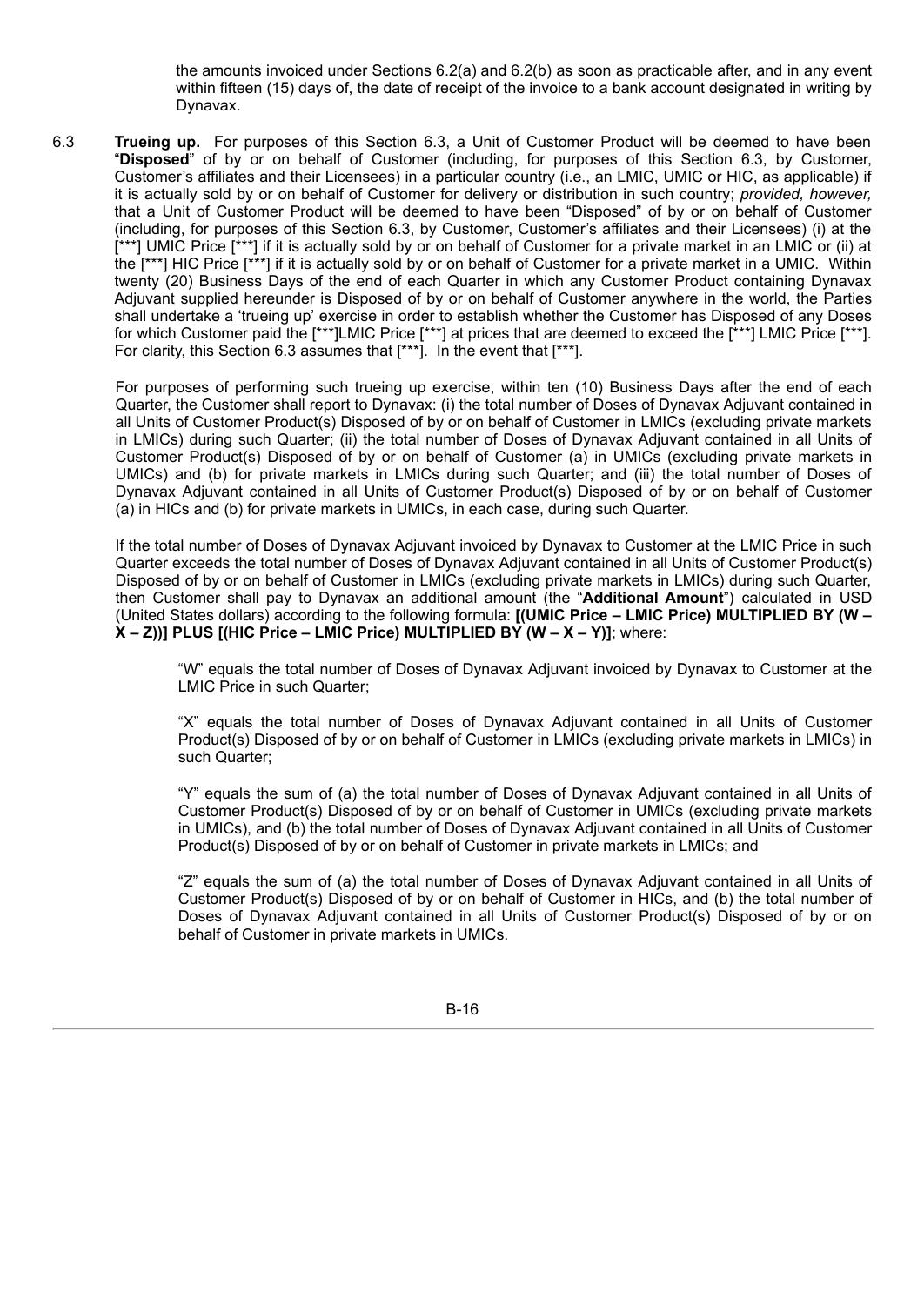The Customer shall provide to Dynavax promptly upon request all such additional information as Dynavax may reasonably request in order to determine the Additional Amount. The Additional Amount shall be due and payable within thirty (30) days of the date of receipt by Customer of an invoice from Dynavax for the Additional Amount.

- 6.4 **Royalties.** For any Quarter in which Net Sales Per Unit of Customer Product(s) (other than Customer Product(s) sold under any COVAX Supply Agreement or GAVI Customer Agreement) exceed the Unit Threshold Price, Customer shall pay to Dynavax a royalty equal to [\*\*\*]% of the amount determined by multiplying (x) Adjusted Net Sales Per Unit in such Quarter, by (y) Units Sold in such Quarter. For clarity, no royalties shall be payable under this Section 6.4 (a) for any portion of Net Sales Per Unit of Customer Product(s) that does not exceed the Unit Threshold Price, or (b) on any sales of Customer Product(s) under any COVAX Supply Agreement or GAVI Customer Agreement.
- 6.5 **Royalty Payments and Reports.** Royalties under Section 6.4 shall be calculated and reported for each Quarter and shall be paid within forty-five (45) days of the end of the Quarter. Within five (5) Business Days after the end of each Quarter, Customer shall deliver a written report to Dynavax with Customer's preliminary good faith estimate of Net Sales, Units Sold, Net Sales Per Unit and royalties for such Quarter. In addition, within ten (10) Business Days after the end of each Quarter, Customer shall deliver to Dynavax a report of Net Sales, Units Sold, and Net Sales Per Unit in the applicable Quarter in sufficient detail to permit confirmation of the accuracy of the payment due or made, including, on a Customer Product-by-Customer Product and country-by-country basis (for sales of Customer Product(s) that are made to specific country(ies)), the number of each type of Customer Product(s) sold, gross sales, Net Sales and itemized deductions from gross sales (by major category as set forth in the definition of Net Sales), the royalties payable, and the exchange rates used.
- 6.6 **Late Payment.** If any payment (other than any invoiced amount, or portion thereof, that is subject to good faith dispute) due under the Supply Agreement is not paid when due in accordance with the applicable provisions of these Conditions, such payment shall accrue interest at a rate per annum that is [\*\*\*] basis points (i.e., [\*\*\*] percentage points) above the then-current prime rate quoted by Citibank in New York City (or such other rate and source as the Parties mutually agree in writing) for the period from the due date for payment until the date of actual payment; provided, however, that in no event shall such rate exceed the maximum legal annual interest rate. If Customer in good faith disputes any invoiced amount or portion thereof, Customer shall timely pay the undisputed portion (if any) of such invoiced amount, and notify Dynavax in writing of the disputed amount and its basis for such dispute, in each case, no later than the due date for payment of such invoiced amount as set forth above in this Section 6. Promptly following Customer's delivery of any such notice of dispute, the Parties shall attempt in good faith to resolve such dispute. The payment of such interest shall not limit Dynavax from exercising any other rights it may have as a consequence of the lateness of any payment.
- 6.7 **VAT.** All amounts payable by the Customer under the Supply Agreement are exclusive of amounts in respect of valued added tax (or national equivalent) applicable to the Dynavax Adjuvant from time to time ("**VAT**"). Where any taxable supply for VAT purposes is made under the Supply Agreement by Dynavax to the Customer, the Customer shall, on receipt of a valid VAT invoice from Dynavax, pay to Dynavax such additional amounts in respect of VAT as are chargeable on the supply of the Dynavax Adjuvant at the same time as payment is due for the supply of the Dynavax Adjuvant.
- 6.8 **Other Taxes or Duties.** Notwithstanding the above, all amounts payable by the Customer under the Supply Agreement are exclusive of any applicable sales tax, or any other taxes (other than income taxes imposed on Dynavax).

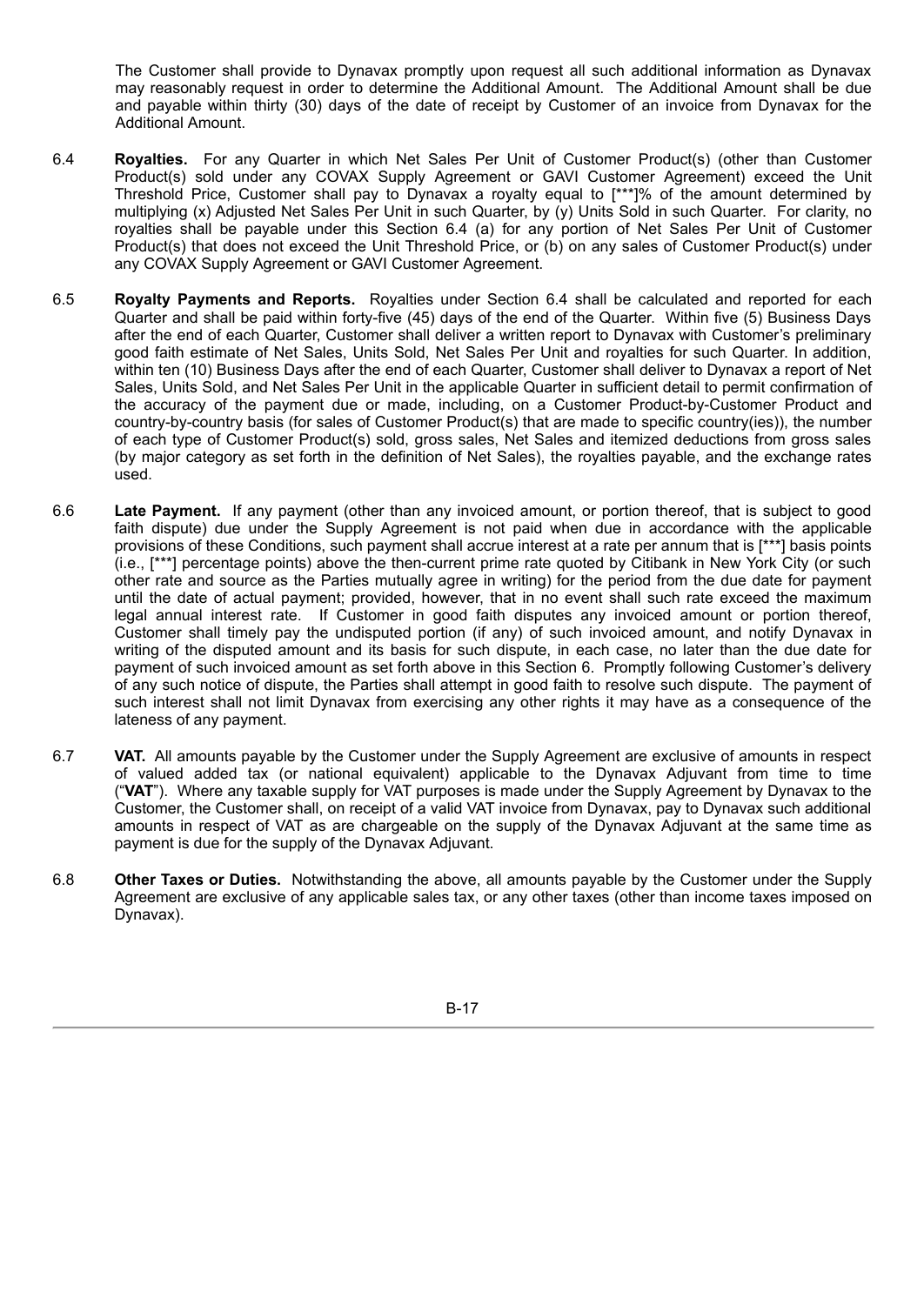# 6.9 **Audits.**

- (a) Customer shall keep, and shall cause its affiliates and Licensees to keep, complete and accurate records pertaining to the sale of Customer Product(s) in sufficient detail to permit Dynavax to confirm (i) the country in which each Unit of Customer Product(s) is Disposed of (if sales are made to a specific country); and (ii) the accuracy of all royalties paid hereunder; in each case, for at least three (3) full calendar years following the end of the calendar year to which they pertain. Dynavax shall have the right, once annually, to cause an independent, certified public accountant of international standing and reasonably acceptable to Customer to audit such records to confirm Additional Amounts, Net Sales, Units Sold, Net Sales Per Unit, Adjusted Net Sales per Unit and royalties for a period covering not more than the preceding three (3) full calendar years. No calendar year shall be subject to audit under this section more than once. Such audits may be exercised during normal business hours upon ten (10) days prior written notice to Customer. The auditor will execute a reasonable written confidentiality agreement with Customer and will disclose to Dynavax only such information as is reasonably necessary to provide Dynavax with information regarding any discrepancies between (i) amounts reported and actually paid, and (ii) amounts payable under the Supply Agreement. The auditor will send a copy of the report to Customer at the same time it is sent to Dynavax. The report sent to both Parties will include the methodology and calculations used to determine the results. If such audit reveals that Customer has failed to accurately report information pursuant to Section 6.3 or Section 6.5 or to make any Additional Amount or royalty payment (or portion thereof) when due under the Supply Agreement, then Customer, within thirty (30) days after receipt of the final audit report, shall pay to Dynavax any underpaid amounts due under the Supply Agreement, together with interest on such underpaid or late amounts calculated in accordance with Section 6.6. Dynavax shall bear the full cost of such audit unless such audit discloses an underpayment by Customer of more than 5% of the amount due for any calendar year under the Supply Agreement, in which case Customer shall bear the full cost of such audit. If such audit discloses an overpayment by Customer, then Dynavax, within thirty (30) days after receipt of the final audit report, shall pay to Customer any overpaid amounts under the Supply Agreement.
- (b) Dynavax shall keep (or shall cause to be kept, as applicable) appropriate and complete records relating to the manufacture of the Dynavax Adjuvant supplied under the Supply Agreement as required for compliance with Applicable Laws. Customer and/or its authorized representative, shall be entitled once a year, upon twenty (20) days' notice to Dynavax, during normal business hours to audit the applicable documentation, to ensure compliance with Applicable Laws. Dynavax shall provide all reasonable assistance to Customer and/or its authorized representative to have access to the applicable documentation. In the event that Customer has reasonable cause to suspect a breach of the Supply Agreement by Dynavax, Customer shall only be required to give forty-eight (48) hours' notice to conduct such an audit and such audit may be in addition to the once a year audit limitation mentioned above.
- (c) Dynavax shall, where permitted and as soon as reasonably practicable, notify the Customer if it (or the Dynavax CMO) receives notification from any Regulatory Authority or any other authority of an inspection which specifically relates to or impacts on the manufacturing or supply of the Dynavax Adjuvant under the Supply Agreement and will promptly provide to the Customer extracts or copies of all correspondence, reports, notices, findings and other material pertinent to such inspections received or produced by Dynavax, but only if such inspection relates to or impacts the manufacturing and/or supply of the Dynavax Adjuvant under the Supply Agreement (and the scope of such disclosure does not include the aforementioned information to the extent it specifically relates to services provided to other Dynavax clients). Furthermore, Dynavax shall keep Customer reasonably informed of any follow-on actions / remedial measures that may be required to be undertaken by Dynavax/Dynavax CMO to address any issues identified on account of the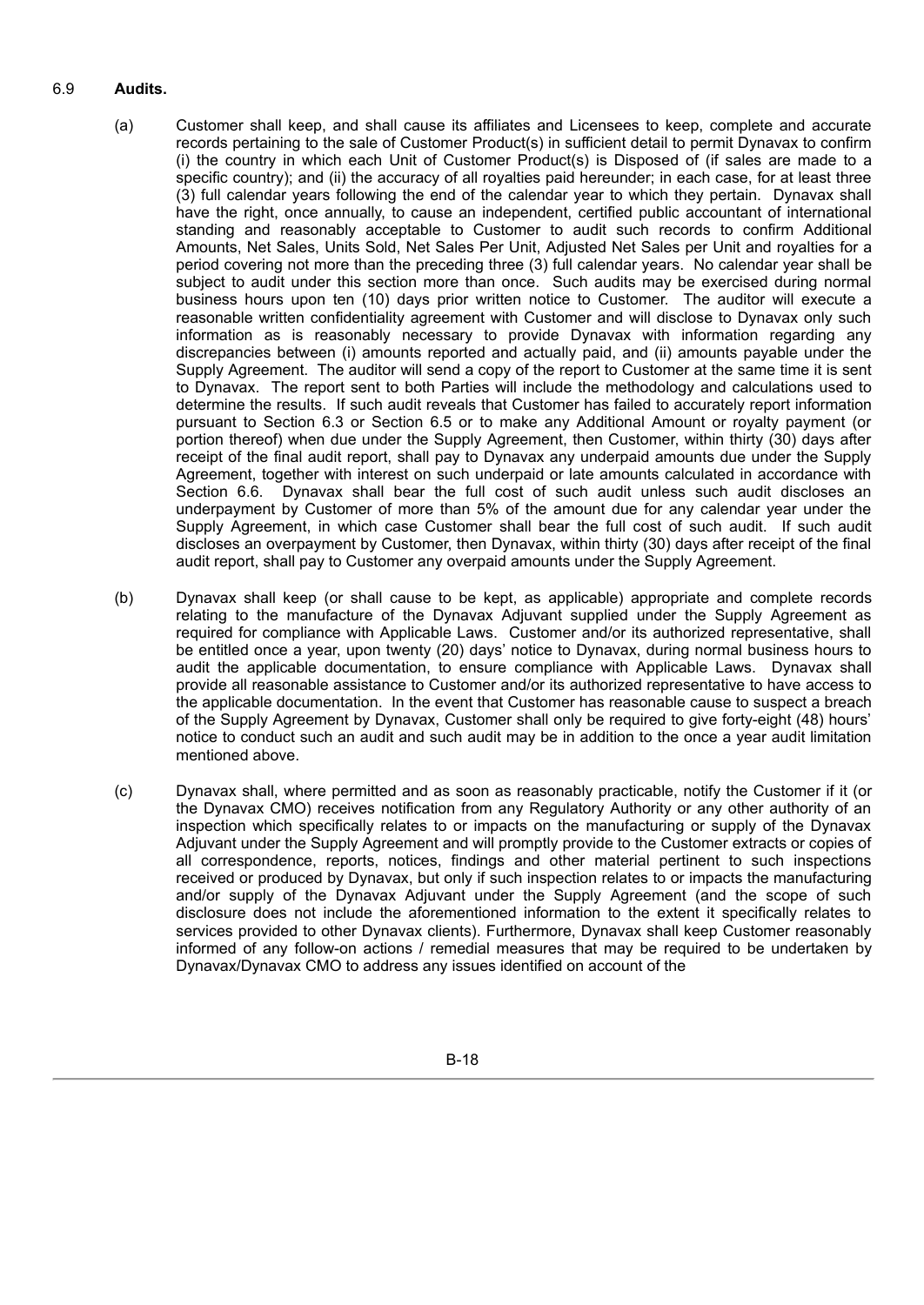foregoing. Dynavax shall (and shall cause Dynavax CMO to) diligently attend to any such follow-on actions / remedial measures to ensure that the supply of the Dynavax Adjuvant under the Supply Agreement and the manufacturing and sale of the Customer Product(s) remain unaffected or minimally affected.

### **7. Covenants and Warranties**

- 7.1 In addition to any covenants made by it elsewhere in the Supply Agreement, each Party hereby covenants to the other Party that in connection with the exercise of such Party's rights or performance of such Party's obligations under the Supply Agreement:
	- (a) neither such Party nor any of its affiliates will, directly or indirectly through affiliates or third parties, pay, promise or offer to pay, or authorize the payment of, any money or give any promise or offer to give, or authorize the giving of anything of value to a public official or entity or other Person for purpose of obtaining or retaining business for or with, or directing business to, any Person, including such Party and its affiliates, nor will such Party or any of its affiliates directly or indirectly promise, offer or provide any corrupt payment, gratuity, emolument, bribe, kickback, illicit gift or hospitality or other illegal or unethical benefit to a public official or entity or any other Person;
	- (b) neither such Party nor any of its affiliates (or any of their respective employees and contractors), in connection with the exercise of such Party's rights or performance of such Party's obligations under the Supply Agreement, shall cause the other Party to be in violation of Anti-Corruption Laws or Export Control Laws;
	- (c) such Party shall immediately notify the other Party if such Party has any information that there is or is likely to be a violation of Anti-Corruption Laws or Export Control Laws in connection with the exercise of such Party's rights or performance of such Party's obligations under the Supply Agreement; and
	- (d) each Party shall undertake due diligence activities appropriate to its activities under the Supply Agreement in accordance with applicable Anti-Corruption Laws and related guidance, including guidance issued by the U.S. Department of Justice Criminal Division (entitled "Evaluation of Corporate Compliance Programs") as amended from time to time, concerning the Foreign Corrupt Practices Act (15 U.S.C. §§78dd-1, et. seq.), and issued by the U.K. Ministry of Justice concerning the UK Bribery Act 2010 as amended from time to time, such activities to include the conduct of appropriate due diligence in relation to third party contractors, and shall collaborate with the other Party to ensure such compliance.

Each Party has the right, upon reasonable notice and at its sole expense, to conduct, or have conducted by an independent third party reasonably acceptable to the other Party, no more than once every three years (except for cause), a reasonable and customary audit of the other Party for the purposes of monitoring compliance with this Section 7.1, and the other Party shall, subject to compliance with Applicable Laws, provide to such Party any relevant documents reasonably requested by such Party in relation thereto. Save in respect of such an audit for cause, the auditing Party shall reimburse the audited Party for reasonable and documented out-of-pocket costs and expenses incurred by the audited Party in complying with the foregoing audit requirements.

- 7.2 Dynavax warrants and represents to Customer that:
	- (a) it has the requisite power and authority to enter into the Supply Agreement and to perform its obligations hereunder;
	- (b) as of the Effective Date neither Dynavax nor any of its officers or employees has been debarred under the U.S. Food, Drug and Cosmetic Act or any equivalent foreign law, and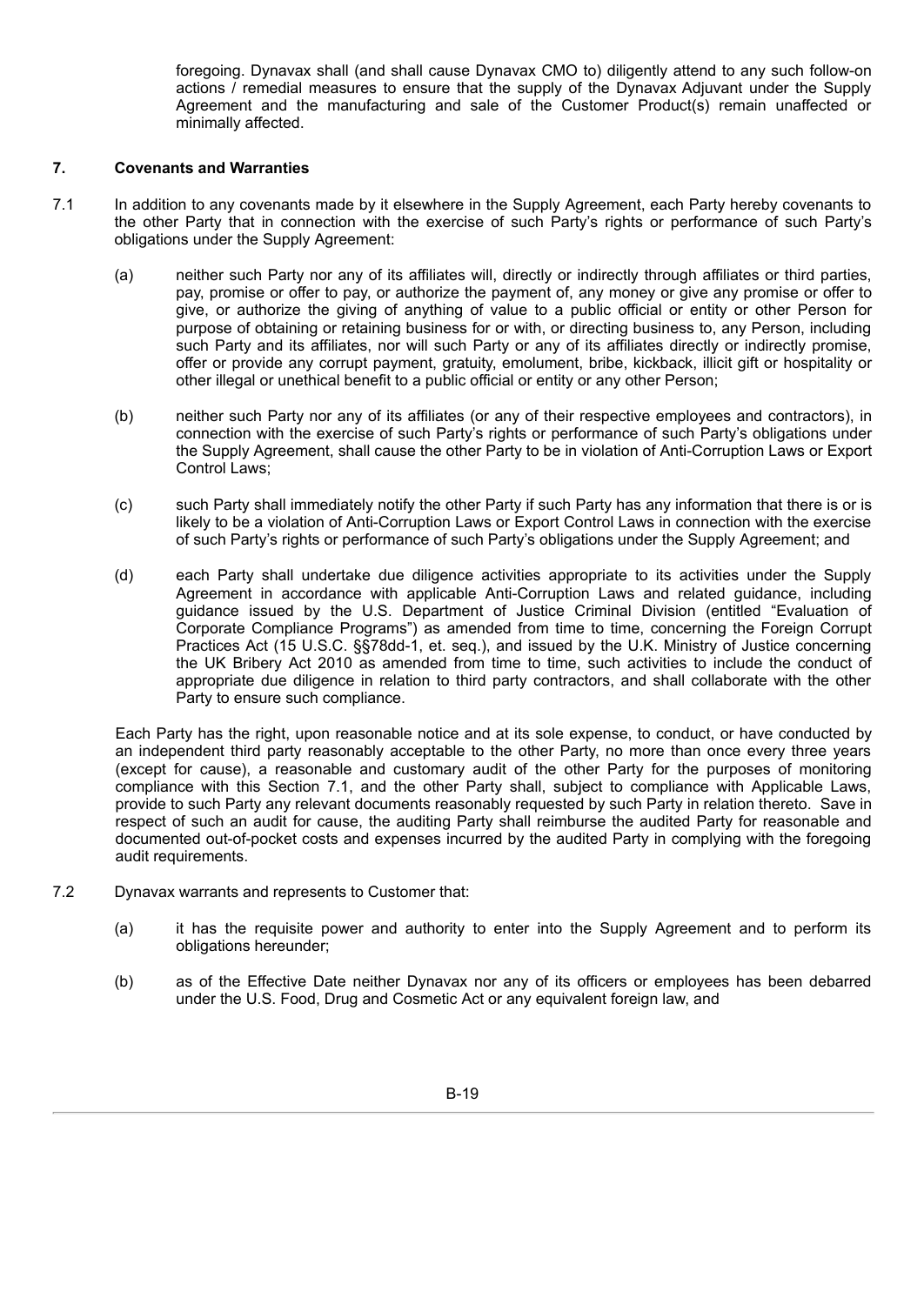Dynavax is not involved, nor to its knowledge are any of its officers or employees involved, in any such debarment proceeding. Dynavax agrees that it will (i) not use, and (ii) require that any thirdparty from whom it obtains services in connection with this Supply Agreement not use, the services of any person debarred under the U.S. Food, Drug and Cosmetic Act or any equivalent foreign law;

- (c) as of the Effective Date, there (i) have not been any lawsuit(s) or dispute(s) and (ii) are no pending lawsuit(s) / dispute(s) (or any notice of any imminent lawsuit / dispute), in each case, against Dynavax or its affiliates, or, to Dynavax's knowledge, Dynavax CMO, relating to the Dynavax Adjuvant:
- (d) to the best of Dynavax's knowledge, the manufacturing, offering for sale, selling, exporting, importing and using of the Dynavax Adjuvant shall not infringe the intellectual property rights of any third party;
- (e) it and Dynavax CMO hold all authorizations, permits and licenses which are necessary to fulfil Dynavax's obligations hereunder;
- (f) there are no agreements between Dynavax and any third party that conflict with the Supply Agreement.
- 7.3 Customer warrants and represents to Dynavax that:
	- (a) it has the requisite power and authority to enter into the Supply Agreement and to perform its obligations hereunder; and
	- (b) there are no agreements between Customer and any third party that conflict with the Supply Agreement.

### **8. Indemnity,** [\*\*\*] **and Insurance.**

#### 8.1 **Indemnity.**

(a) Dynavax shall indemnify, defend and hold Customer, its affiliate(s), and their respective officers, directors, employees, and agents (each a "**Customer Indemnitee**") harmless from all losses, liabilities, damages and expense (including reasonable attorneys' fees and costs) incurred by a Customer Indemnitee that arise as a result of any claim, demand, action or other proceeding by a third party to the extent caused by (i) the negligence or wilful misconduct of any Dynavax Indemnitee (as defined below) and Dynavax CMO, (ii) any breach by Dynavax of its covenants, representations, warranties or other obligations hereunder, (iii) the manufacturing, storage and/or supply of the Dynavax Adjuvant by Dynavax, its affiliates or Dynavax CMO; and/or (iv) the infringement of the Intellectual Property Rights of a third party arising from: (1) Dynavax's, its affiliate(s)' or Dynavax CMO's manufacture and supply of Dynavax Adjuvant hereunder; or (2) the use, sale, offer for sale, import or commercialization by or on behalf of Customer, its affiliates, or their Licensees of the Dynavax Adjuvant as a component of Customer Product(s) for the purposes set forth in the Supply Agreement; in each case (i), (ii), (iii) and (iv) above, other than to the extent caused by (A) the negligence or wilful misconduct of any Customer Indemnitee, (B) any breach by Customer of its covenants, representations, warranties or other obligations hereunder, (C) the infringement of third party Intellectual Property Rights arising out of the manufacture, use, sale, offer for sale or import of Customer Vaccine as a component of Customer Product(s), (D) the research, development, manufacture (excluding manufacture of the Dynavax Adjuvant), use, marketing, promotion, distribution, handling, storage, sale or other disposition by or on behalf of Customer, its affiliates, or their Licensees of Customer Vaccine as a component of the Customer Product; or (E) [\*\*\*].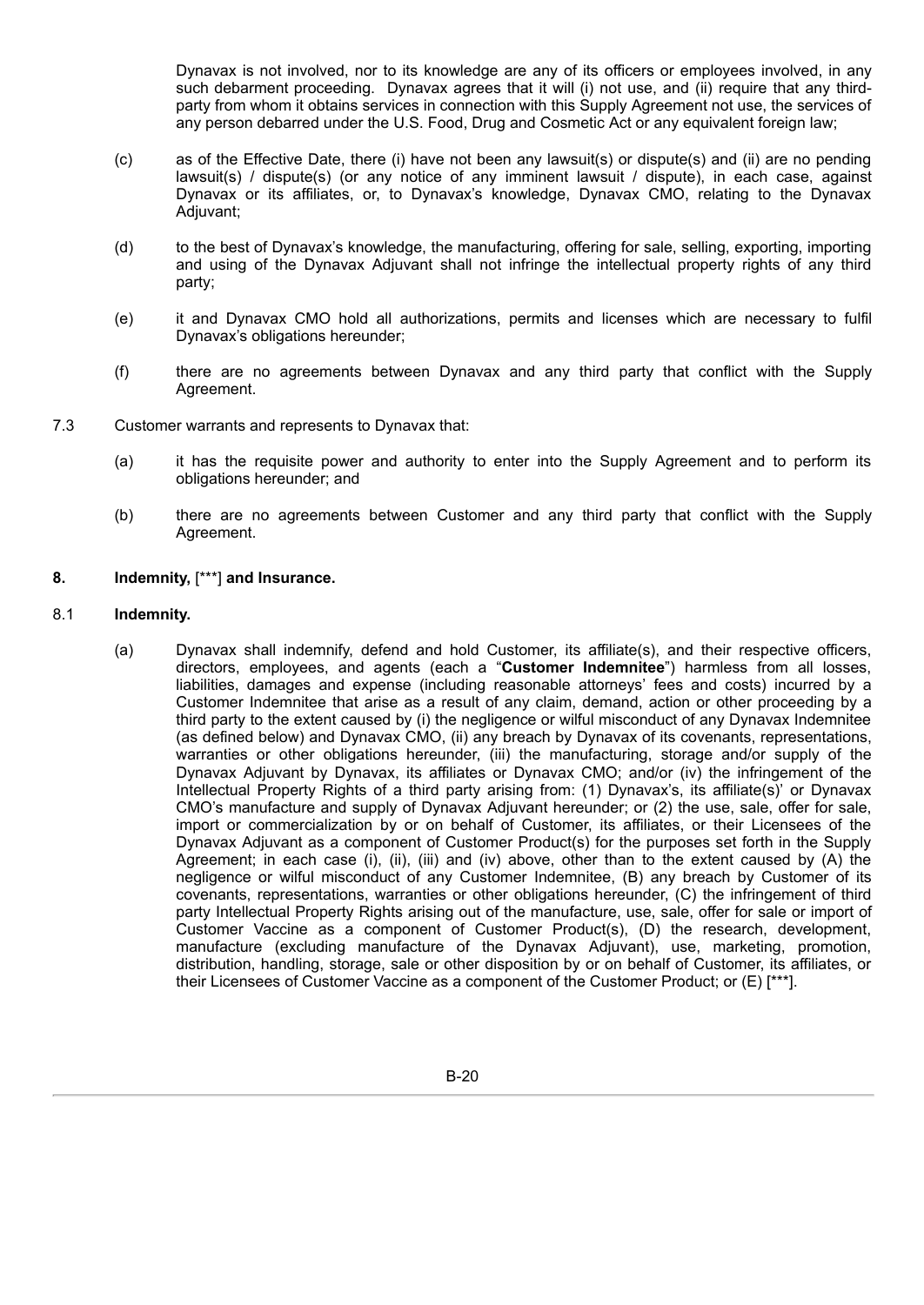- (b) Customer shall indemnify, defend and hold Dynavax, its affiliates and their respective officers, directors, employees, and agents (each a "**Dynavax Indemnitee**") harmless from all losses, liabilities, damages and expense (including reasonable attorneys' fees and costs) incurred by a Dynavax Indemnitee that arise as a result of any claim, demand, action or other proceeding by a third party to the extent caused by (i) the negligence or wilful misconduct of any Customer Indemnitee, (ii) any breach by Customer of its covenants, representations, warranties or other obligations hereunder, (iii) the infringement of the Intellectual Property Rights of a third party arising out of the manufacture, use, sale, offer for sale or import by or on behalf of Customer, its affiliates, or their Licensees of Customer Vaccine as a component of Customer Product(s), (iv) the research, development, manufacture, use, marketing, promotion, distribution, handling, storage, or sale by or on behalf of Customer, its affiliates, or their Licensees of Customer Vaccine as a component of Customer Product(s); or (v) [\*\*\*]; in each case (clauses (i) through (v) above), other than to the extent caused by (A) the negligence or wilful misconduct of any Dynavax Indemnitee, (B) any breach by Dynavax of its covenants, representations, warranties or other obligations hereunder, (C) the manufacturing, storage and/or supply of the Dynavax Adjuvant by Dynavax, its affiliates or Dynavax CMO; and/or (D) the infringement of the Intellectual Property Rights of a third party arising from: (1) Dynavax's, its affiliate(s)' or Dynavax CMO's manufacture and supply of Dynavax Adjuvant hereunder; or (2) the use, sale, offer for sale, import or commercialization by or on behalf of Customer, its affiliates, or their Licensees of the Dynavax Adjuvant as a component of Customer Product(s).
- (c) In the event a Party (the "Indemnified Party") seeks indemnification under Section 8.1(a) or Section 8.1(b), the Indemnified Party shall: (i) inform the other Party (the "Indemnifying Party") of a claim as soon as reasonably practicable after it receives notice of the claim (it being understood and agreed, however, that the failure by an Indemnified Party to give notice of a claim as provided in this Section 8.1(c) shall not relieve the Indemnifying Party of its indemnification obligation under the Supply Agreement except and only to the extent that such Indemnifying Party's ability to defend against such claim is prejudiced as a result of such failure to give notice); (ii) permit the Indemnifying Party to assume direction and control of the defence of the claim (including the right to settle the claim solely for monetary consideration), using counsel reasonably satisfactory to the Indemnified Party, at the Indemnifying Party's sole cost and expense; and (iii) cooperate as reasonably requested (at the expense of the Indemnifying Party) in the defence of the claim. If the Indemnifying Party does not assume control of such defence within thirty (30) days after receiving notice of the claim from the Indemnified Party, the Indemnified Party shall control such defence but without limiting the Indemnifying Party's indemnification obligations under this Section 8. The Party not controlling the defence of any claim pursuant to this Section 8.1(c) may participate in the legal proceedings with a counsel of its choosing at its own expense. The Party controlling the defence of any claim pursuant to this Section 8.1(c) shall keep the other Party advised of the status of such action, suit, proceeding or claim and the defence thereof and shall consider recommendations made by the other Party with respect thereto. The Indemnified Party shall not agree to any settlement of such action, suit, proceeding or claim without the prior written consent of the Indemnifying Party, which shall not be unreasonably withheld, delayed or conditioned. The Indemnifying Party shall not agree to any settlement of such action, suit, proceeding or claim or consent to any judgment in respect thereof that (i) does not include a complete and unconditional release of the Indemnified Party from all liability with respect thereto, (ii) imposes any liability or obligation on the Indemnified Party, or (iii) acknowledges fault by the Indemnified Party without the prior written consent of the Indemnified Party.
- 8.2 [\*\*\*].
- 8.3 **Exclusions.** Neither Party shall be liable to the other Party for any loss of an indirect or consequential nature including any loss of turnover, profits, business or goodwill, whether in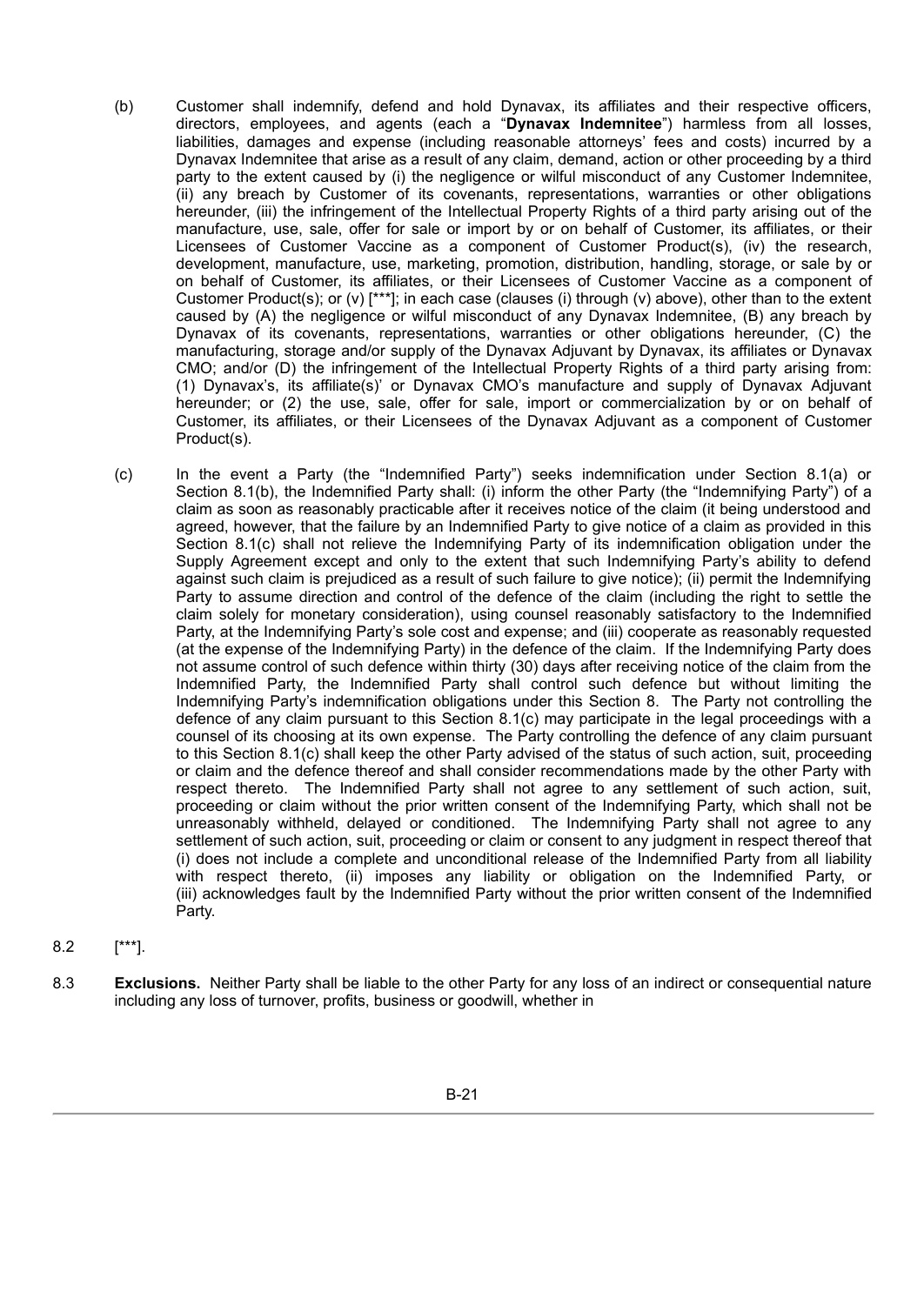contract, warranty, negligence, tort, strict liability or otherwise, arising out of any breach of or failure to perform any of the provisions of the Supply Agreement.

- 8.4 **Exclusions** [\*\*\*]**.** Notwithstanding the foregoing, nothing in the Supply Agreement shall limit the liability of either Party in respect of:
	- (a) personal injury or death arising out of that Party's negligence or wilful misconduct; or
	- (b) that Party's fraud or fraudulent misrepresentation or wilful misconduct; or
	- (c) any other liability of such Party which cannot be limited or excluded as a matter of law; or
	- (d) any material breach by such Party of applicable Data Protection Legislation; or
	- (e) any material breach by such Party of applicable Anti-corruption Laws;
	- (f) any indemnities of such Party set out under Section 8.1; or
	- (g) any breach by such Party of confidentiality obligations set out under Section 10.
- 8.5 **Mitigating Steps.** Each Indemnified Party shall take reasonable steps to minimise and mitigate any loss or damage for which such Indemnified Party is entitled to seek indemnification from the Indemnifying Party pursuant to the indemnities set forth in Section 8.1.
- 8.6 This Section 8 shall survive termination or expiration of the Supply Agreement.

# **9. Insurance**

[\*\*\*] will, at its own expense, obtain and maintain [\*\*\*], (a) product liability and general liability insurance providing protection in the amount of [\*\*\*] and (b) workers' compensation insurance with not less than the minimum coverage limit as required by law. Upon written request [\*\*\*], [\*\*\*] will furnish to [\*\*\*], a copy of the certificate of insurance evidencing compliance with the provisions of this Section. The existence of such coverage will in no way limit [\*\*\*] liability or obligations expressly set forth in the Supply Agreement.

# **10. Confidentiality**

- 10.1 The Customer undertakes that it shall not at any time during the Term and for a period of seven (7) years after expiry or termination of the Supply Agreement, disclose to any person any Confidential Information (including for the avoidance of doubt any personal data) of Dynavax, except as permitted by Section 10.3 and 10.4; *provided, however,* that Customer's obligations of non-disclosure under the Supply Agreement, including this Section 10, with respect to any Dynavax Manufacturing Information, and Customer's obligations of non use under the Supply Agreement, including Section 3.3 and Section 3.10, with respect to any Dynavax Manufacturing Information, shall continue beyond such seven- (7) year period after expiry or termination of the Supply Agreement until such time as such Dynavax Manufacturing Information becomes publicly known through no fault or omission on the part of Customer or any of its affiliates or their Licensees.
- 10.2 Dynavax undertakes that it shall not at any time during the Term and for a period of seven (7) years after expiry or termination of the Supply Agreement, disclose to any person any Confidential Information (including for the avoidance of doubt any personal data) disclosed by or on behalf of the Customer and its affiliates (including any confidential information of their Licensees or any Authorized Third Party) except as permitted by Section 10.3 [\*\*\*].
- 10.3 The Receiving Party may disclose Confidential Information of the Disclosing Party: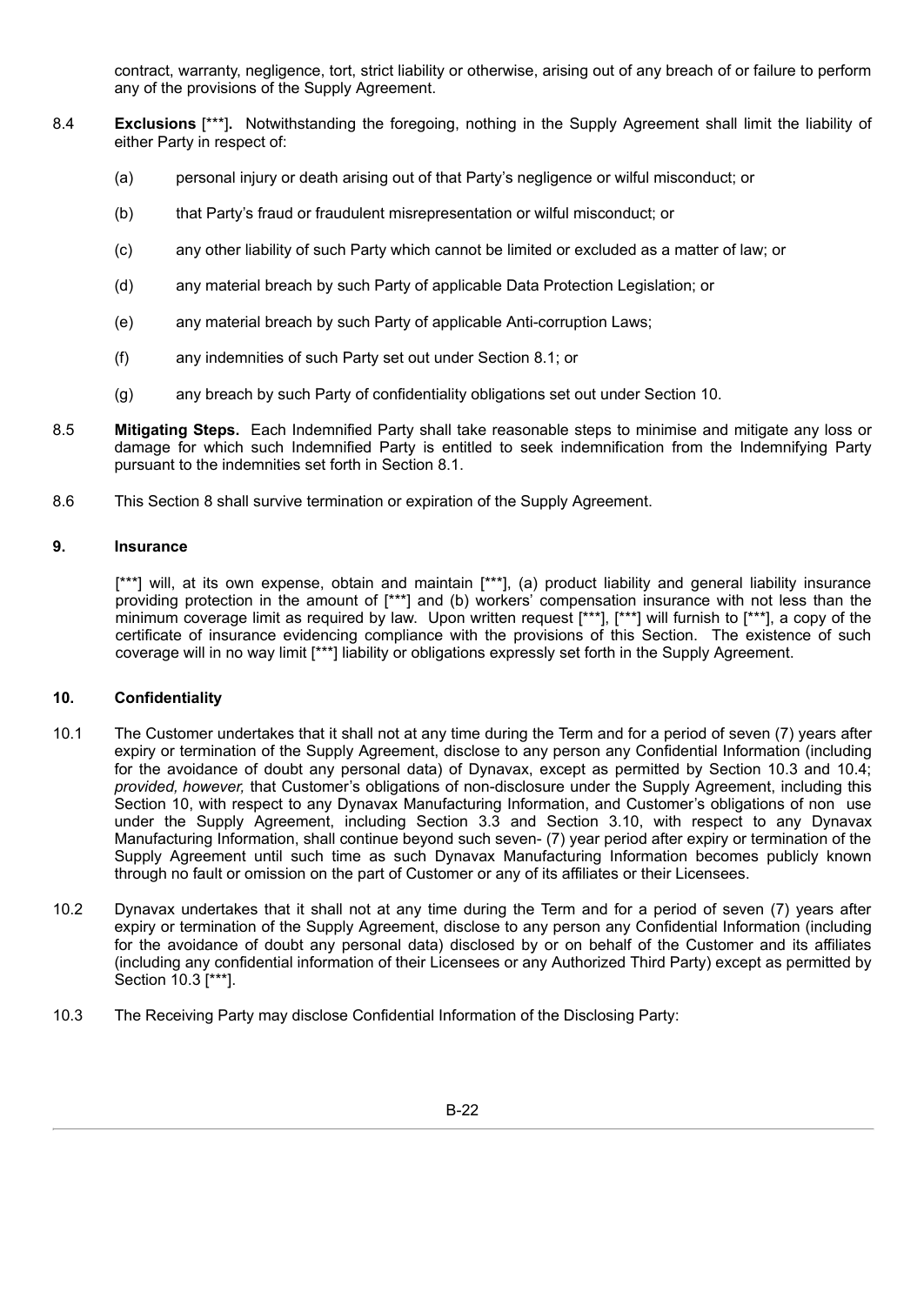- (a) to the Receiving Party's or its affiliates' directors, employees, officers, representatives, professional advisers, or permitted subcontractors, and additionally in the case of Customer or its affiliates being the Receiving Party, Licensees and Authorized Third Parties; in each case, who need to know such information for the purposes of exercising the Receiving Party's rights or carrying out its obligations under the Supply Agreement. The Receiving Party shall ensure that its and its affiliates' directors, employees, officers, representatives, professional advisers, and permitted subcontractors, and, in the case of Customer or its affiliates being the Receiving Party, Licensees and Authorized Third Parties, to whom it discloses the Disclosing Party's Confidential Information comply with this Section 10, and the Receiving Party shall be responsible and liable for any non compliance by any of the foregoing with this Section 10; and
- (b) as may be required by Applicable Laws, a court of competent jurisdiction or any governmental authority or Regulatory Authority, or the rules of any securities exchange on which the Receiving Party's or its affiliate's, and additionally in the case of Customer or its affiliates being the Receiving Party, Licensees' and Authorized Third Parties'; in each case, securities are listed; provided that the Receiving Party will, except where impermissible, give reasonable advance notice to the Disclosing Party of such required disclosure and comply with all reasonable requests of the Disclosing Party with respect to maintaining confidence of such Confidential Information and in any event shall use at least the same diligent efforts to secure confidential treatment of such Confidential Information as the Receiving Party would use to protect its own confidential information of a similar nature, but in no event less than reasonable efforts; and
- (c) to actual and bona fide potential investors, acquirors, and other financial partners of the Receiving Party or its affiliates, and additionally in the case of Customer or its affiliates being the Receiving Party, Licensees and Authorized Third Parties; in each case, for the purpose of evaluating or carrying out an actual or potential investment or acquisition, in each case under reasonable written obligations of confidentiality and non-use; provided that the Receiving Party or its affiliate limits such disclosure to the maximum extent possible and redacts the financial terms and other provisions of the Supply Agreement that are not reasonably required to be disclosed to existing or potential investors, acquirors and other financial partners in connection with such potential investment or acquisition.
- 10.4 Specifically and without limiting the foregoing, but subject to Sections 3.3 and 3.10, Dynavax hereby gives consent for Customer, its affiliates, their Licensees, and Authorized Third Party(ies), to disclose Dynavax Confidential Information to Regulatory Authorities solely to the extent necessary to apply for, obtain, update and maintain Regulatory Approval(s) for Customer Product(s).
- 10.5 It is understood that in the event that Customer does not have an affiliate in a particular country (or countries), Customer or its affiliate in another country may contract with a third party for that third party to apply for, obtain, update and maintain Regulatory Approval(s) for Customer Product(s) in that country (or countries) on behalf of Customer and/or its affiliate or on such third party's own behalf if such third party is also a Licensee (any such third party, an "**Authorized Third Party**").
- 10.6 Dynavax shall keep Customer informed of all matters relating to the manufacturing and supply of the Dynavax Adjuvant by or on behalf of Dynavax that would reasonably be expected to require an amendment to, or have an adverse impact, on the Regulatory Approval(s) / regulatory submissions for the Customer Product(s) [\*\*\*].

# **11. Publications and Announcements**

11.1 Except as required by law, regulation, or any competent government authority or Regulatory Authority or in compliance with this Section 11, the Parties shall consult on and agree in writing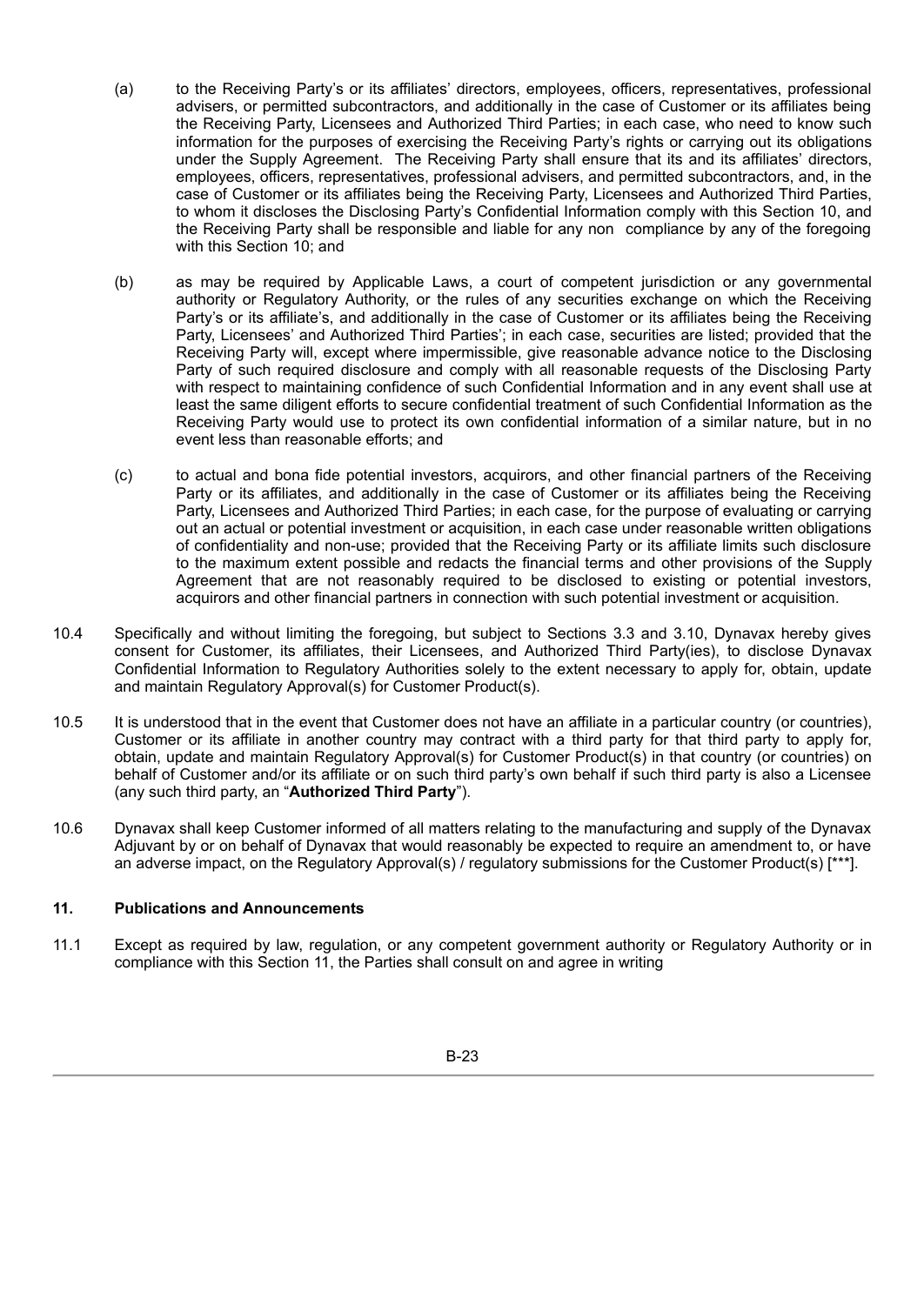upon the form of all press releases, publications, public announcements and public disclosures concerning the Supply Agreement or its subject matter (each a "**Publication**").

- 11.2 Neither Party shall use the names, logos or trademarks of the other in any Publication, advertising, promotion, or commercially-related publicity without the named Party's prior express written consent, except as expressly provided for in this Section 11.
- 11.3 Notwithstanding the foregoing, the Customer may issue a Publication regarding Customer Vaccine / Customer Product at any time provided that such Publication does not include any Confidential Information of Dynavax.

#### **12. Compliance with Applicable Laws**

- 12.1 In performing its obligations under the Supply Agreement, Dynavax and Customer shall comply, and shall ensure that their respective affiliates comply, and Dynavax shall ensure that the Dynavax CMO complies, with all Applicable Laws.
- 12.2 Dynavax or Dynavax CMO, as applicable, shall manufacture, sample, test and store all Dynavax Adjuvant and provide a COA and COC in accordance with the Quality Agreement.
- 12.3 On reasonable prior notice, Dynavax shall provide all reasonable co-operation to any inspection by any Regulatory Authority, and shall permit such Regulatory Authority access to the Dynavax or Dynavax CMO manufacturing site, as applicable, and all relevant records necessary or reasonably desirable, in each case, in support of the use of the Dynavax Adjuvant as expressly permitted by the Supply Agreement and shall share the results of such inspection promptly with Customer, in writing.
- 12.4 If any Regulatory Authority notifies Dynavax CMO or Dynavax of a violation or deficiency in compliance which would impact the use of the Dynavax Adjuvant as expressly permitted by the Supply Agreement, Dynavax shall share such notification with Customer within three (3) days of receipt of the same. [\*\*\*].

#### **13. Data Protection**

Both Parties will comply with all applicable requirements of the Data Protection Legislation. Except as specifically agreed otherwise in writing between the Parties, it is hereby acknowledged and agreed that (i) no personal data will be shared between the Parties under or in connection with the Supply Agreement; and (ii) if the sharing of personal data between the Parties is strictly needed in order to perform their obligations under the Supply Agreement, a specific additional written data sharing agreement (incorporating such terms as may be required by applicable Data Protection Legislation) shall be agreed and signed by the Parties before any such sharing of personal data.

# **14. Extension of Expiration Date; Termination**

- 14.1 The Parties may extend the Expiration Date of the Supply Agreement by mutual written agreement on commercially reasonable terms to be negotiated in good faith, such agreement not to be unreasonably delayed, withheld or conditioned by Dynavax.
- 14.2 Without affecting any other right or remedy available to it, either Party may terminate the Supply Agreement with immediate effect by giving written notice to the other Party if:
	- (a) the other Party commits a material breach of any term of the Supply Agreement which breach is irremediable or if such breach is remediable fails to remedy that breach within a period of thirty (30) days after being notified to do so;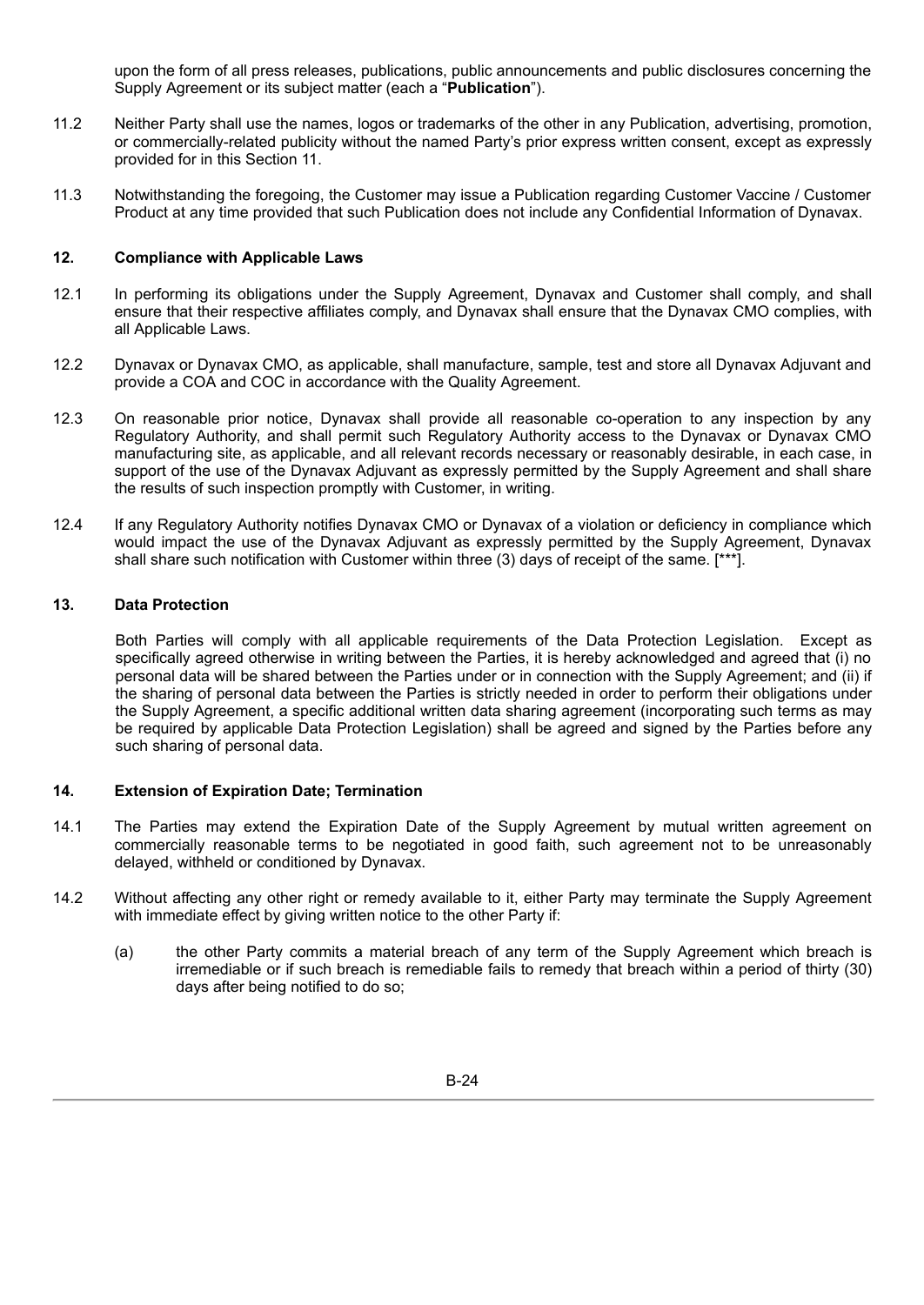- (b) the other Party takes any step or action in connection with its entering administration, provisional liquidation or any composition or arrangement with its creditors (other than in relation to a solvent restructuring), being wound up (whether voluntarily or by order of the court, unless for the purpose of a solvent restructuring), having a receiver appointed to any of its assets or ceasing to carry on business or, if the step or action is taken in another jurisdiction, in connection with any analogous procedure in the relevant jurisdiction;
- (c) the other Party suspends, or threatens to suspend, or ceases or threatens to cease to carry on all or a substantial part of its business;
- (d) the other Party or any of its directors, employees, or consultants have been found to have violated any applicable Anti-Corruption Laws.
- 14.3 Customer has the right to terminate the Supply Agreement upon thirty (30) days' written notice to Dynavax in the event:
	- (a) there is a significant efficacy or safety concern related to the Customer Product(s) or the Dynavax Adjuvant or the Customer Vaccine that cannot be resolved to a Regulatory Authority's satisfaction; or
	- (b) a Regulatory Authority directs that the Customer Product(s) / Customer Vaccine / Dynavax Adjuvant be recalled or removed from the market;
	- (c) Customer Product(s) / Customer Vaccine do not receive the necessary Regulatory Approval(s) for the development, manufacturing or commercialization; or
	- (d) for any other reason including for convenience;

in each case, subject to the provisions of Section 15.

### **15. Consequences of Termination or Expiration**

- 15.1 Neither expiration nor termination of the Supply Agreement shall relieve either Party of any obligation or liability accruing under the Supply Agreement prior to such expiration or termination, nor shall expiration or termination of the Supply Agreement preclude either Party from pursuing all rights and remedies it may have under the Supply Agreement, at law or in equity, with respect to any material breach of the Supply Agreement.
- 15.2 Upon the earlier of expiration or termination of the Supply Agreement for any reason, following a written request by the Disclosing Party, the Receiving Party shall promptly return to the Disclosing Party, or delete or destroy (in the Receiving Party's discretion), all records and materials in the possession or control of (a) the Receiving Party and (b) (i) in the case of Dynavax or its affiliates as the Receiving Party, its and its affiliate's sub-contractors and Dynavax CMO, or (ii) in the case of Customer or its affiliates as the Receiving Party, Licensees and Authorized Third Party(ies), that, in each case, (a) and (b) above contain Confidential Information of the Disclosing Party; provided that the Receiving Party shall be permitted to retain one (1) copy of such Confidential Information for the sole purpose of performing, or monitoring compliance with, any continuing obligations under the Supply Agreement, as required by Applicable Law, or for legal archival purposes, which copy shall remain subject to the non-use and non-disclosure provisions contained herein. Notwithstanding the foregoing, the Receiving Party shall not be required to return or destroy any electronic copy of files containing the Disclosing Party's Confidential Information that are created automatically in the ordinary course of business pursuant to the Receiving Party's electronic back-up procedures that apply to its own general electronic files (a) so long as such electronic copies of files are (i) maintained only on centralized storage servers (and not on personal computers or devices), and (ii) not readily accessible by the Receiving Party's representatives (other than its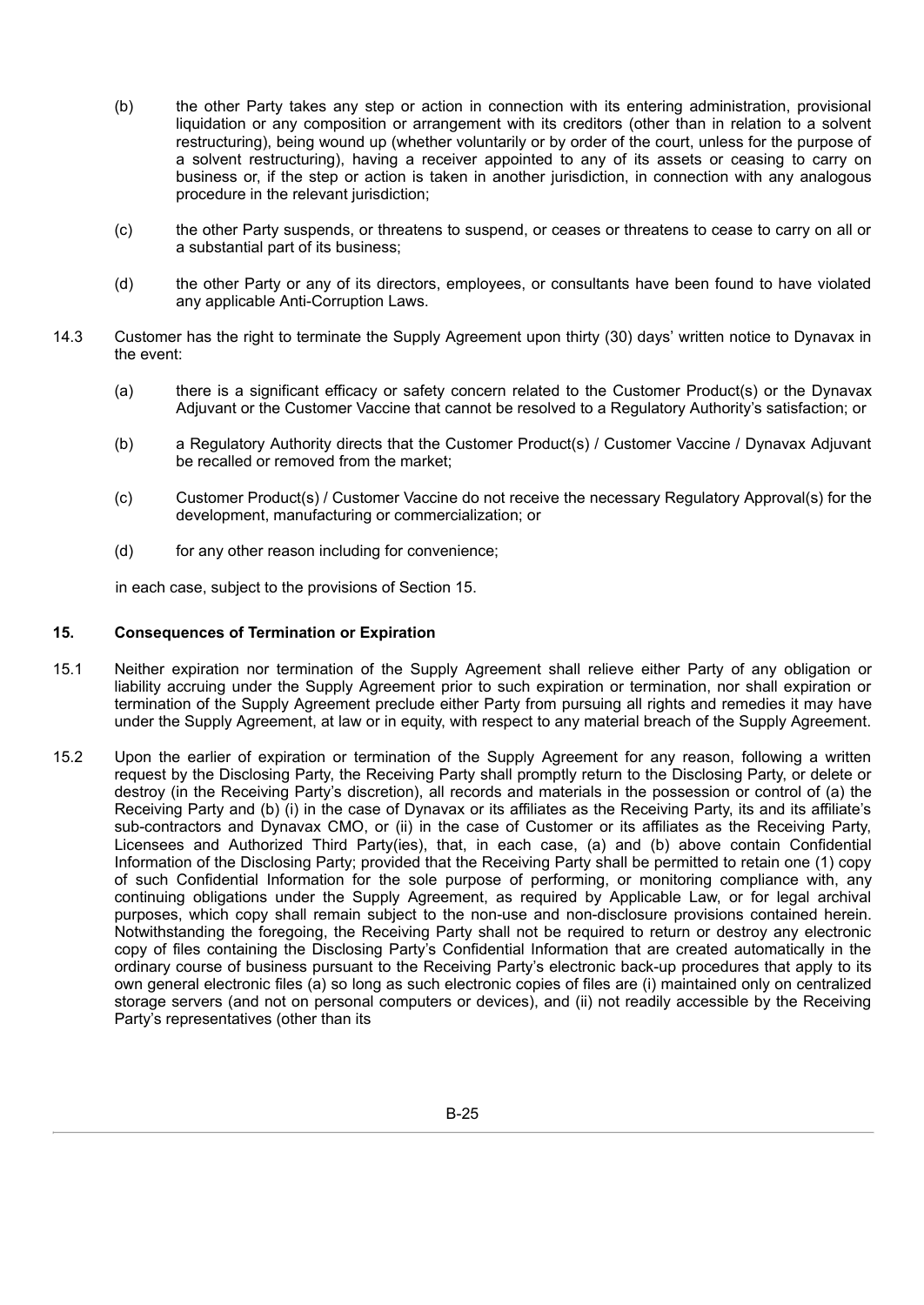information technology specialists), and (b) all of the Disclosing Party's Confidential Information contained in such electronic copies of files shall remain subject to the non-use and non-disclosure provisions contained herein.

15.3 Upon expiration or termination of the Supply Agreement for any reason: Customer shall pay all outstanding invoices for: (a) Dynavax Adjuvant delivered by Dynavax; and (b) Orders for Binding Quantities not yet delivered that are Uncancellable [\*\*\*].

Upon expiration or termination of the Supply Agreement for any reason: Dynavax shall, subject to prior payment by Customer of (i) all outstanding invoices for (A) Dynavax Adjuvant delivered by Dynavax; and (B) Orders for Binding Quantities not yet delivered that are Uncancellable; and (ii) in the case of Orders for Binding Quantities scheduled for delivery in 2021 and not yet delivered (and therefore not yet invoiced by Dynavax under Section 6.2(a)), an invoice issued by Dynavax for [\*\*\*] percent ([\*\*\*]%) of the LMIC Price of such Binding Quantities; manufacture/deliver Orders for Binding Quantities (or any portion thereof) not yet delivered.

- 15.4 Upon expiration or termination of the Supply Agreement for any reason, Customer and its affiliates and their Licensees shall be entitled to sell any existing Customer Product(s) in stock and also use any Remaining Stock to manufacture Customer Product(s) for sale, subject in each case to Customer's payment and reporting obligations under Section 6 with respect to the sale of any such Customer Product(s).
- 15.5 The Parties' rights and obligations under Annex A (with regard to pricing of Doses of Dynavax Adjuvant and royalties on applicable Net Sales) and under Sections 1, 3.3, 3.6 (only so long as the Remaining Stock is available with Customer, its affiliates, their Licensees or their respective sub-contractors), 3.7, 3.9, 3.10, 3.11, 3.12, 4.1-4.5 (solely with respect to deliveries of Dynavax Adjuvant made after expiration or termination of the Supply Agreement), 4.6, 4.7, 4.8, 4.9 (solely in the event of [\*\*\*]), 4.10, 4.11, 5, 6.2, 6.3, 6.4, 6.5, 6.6, 6.7, 6.8, 6.9, 7, 8, 9, 10, 11, 12.3, 12.4, 13, 15 and 17 of these Conditions shall survive expiration or termination of the Supply Agreement.

#### **16. Force Majeure**

- 16.1 Provided it has complied with the remaining provisions of this Section 16, if a Party is prevented, hindered or delayed in or from performing any of its obligations under the Supply Agreement by a Force Majeure Event ("**Affected Party**"), the Affected Party shall not be in breach of the Supply Agreement or otherwise liable for any such failure or delay in the performance of such obligations.
- 16.2 The corresponding obligations of the other Party will be suspended to the same extent as those of the Affected Party.
- 16.3 The Affected Party shall:
	- (a) as soon as reasonably practicable after the start of the Force Majeure Event but not later than three (3) Business Days from its start, notify the other Party in writing of the Force Majeure Event, the date on which it started, its likely potential duration, and the effect of the Force Majeure Event on its ability to perform any of its obligations under the Supply Agreement; and
	- (b) use all reasonable endeavours to mitigate the effect of the Force Majeure Event.
- 16.4 An Affected Party cannot claim relief if the Force Majeure Event is attributable to the Affected Party's wilful act or negligence.
- 16.5 The Affected Party shall notify the other Party in writing as soon as practicable after the Force Majeure Event ceases or no longer causes the Affected Party to be unable to comply with its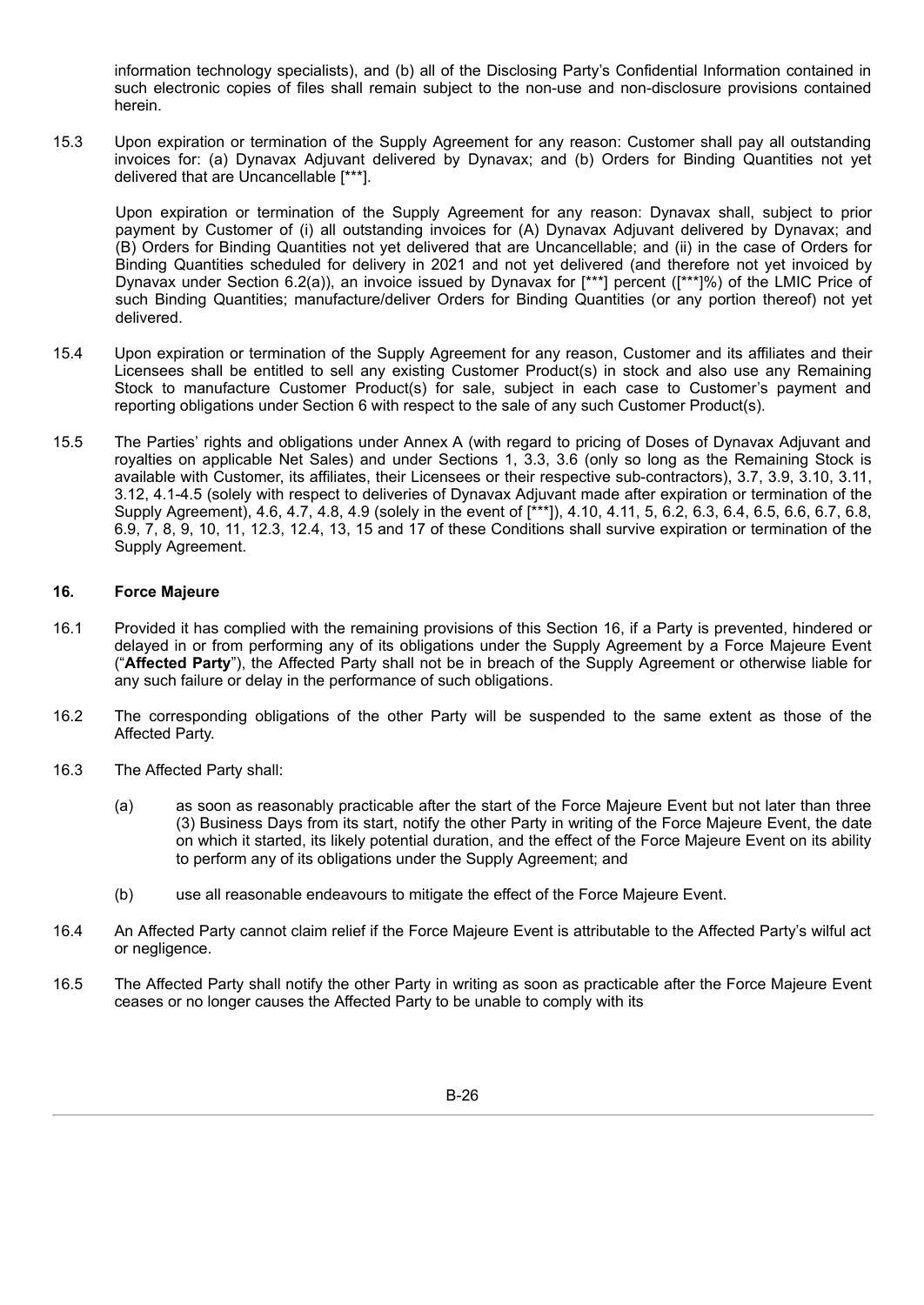obligations under the Supply Agreement. Following such notification, the Supply Agreement shall continue to be performed on the terms existing immediately before the occurrence of the Force Majeure Event unless mutually agreed otherwise in writing by the Parties.

16.6 If the Force Majeure Event prevents, hinders or delays the Affected Party's performance of its obligations for a continuous period of more than three (3) months, the Party not affected by the Force Majeure Event may terminate the Supply Agreement by giving four (4) weeks' prior written notice to the Affected Party.

# **17. General**

- 17.1 **Assignment.** Neither the Supply Agreement nor any rights or obligations hereunder may be assigned by a Party without the prior written consent of the other Party, except that a Party may, without the other Party's consent, assign the Supply Agreement and all of its rights and obligations hereunder: (a) in connection with the transfer or sale of all or substantially all of the business or assets of such Party relating to the Supply Agreement to a third party, whether by merger, consolidation, divesture, restructure, sale of stock, sale of assets, or otherwise; or (b) to an affiliate of such Party.
- 17.2 **Subcontracting.** The Parties agree that Dynavax may subcontract the manufacture of Dynavax Adjuvant to be supplied under the Supply Agreement to the Dynavax CMO. If Dynavax changes the approved Dynavax CMO that necessitates the vendor / product qualification for the use of Dynavax Adjuvant hereunder, Dynavax shall provide samples of Dynavax Adjuvant in quantities reasonably required for such purpose to Customer at no additional cost to Customer. If Dynavax proposes to subcontract any of its material obligations under the Supply Agreement, other than subcontracting of the manufacture of Dynavax Adjuvant to be supplied under the Supply Agreement to the Dynavax CMO, Dynavax shall (i) provide prior written notice to Customer of such subcontracting and identity of the subcontractor; and (ii) ensure that any such subcontract is consistent with the terms and conditions of the Supply Agreement. Dynavax shall remain responsible for all the acts and omissions of the Dynavax CMO and any of its other subcontractors as if they were its own.

# 17.3 **Notices.**

- (a) Any notice to be given pursuant to the Supply Agreement (other than routine communications incident to the performance or administration of this Agreement) shall be in writing in the English language to the address of the recipient Party set out in this Section or as a Party may otherwise from time to time designate by written notice to the other Party and shall be delivered:
	- (i) personally, in which case the notice will be deemed to have been received at the time of delivery;
	- (ii) by pre-paid, first-class post if the notice is being sent to an address within the country of posting, in which case the notice will be deemed to have been received at 09:00 in the country of receipt on the fifth (5th) Business Day in the country specified in the receiving Party's address for notices after the date of posting; or
	- (iii) by international courier service if being sent to an address outside the country of posting, in which case the notice will be deemed to have been received upon receipt by the receiving Party as documented by such international courier service.
- (b) A notice given under the Supply Agreement is valid if sent electronically or by fax if the paper version of notice is promptly dispatched to the receiving Party in any of the foregoing manners.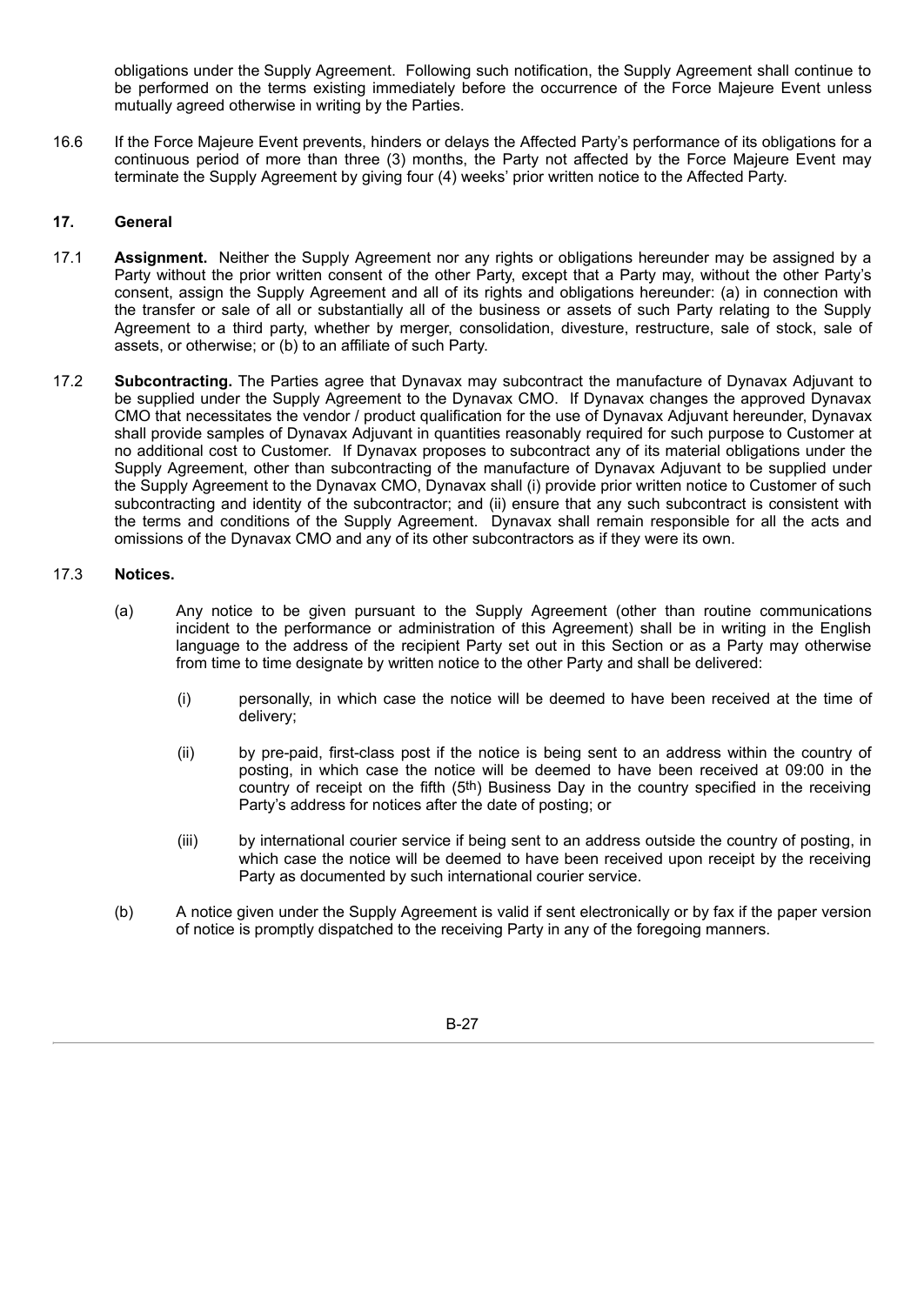#### **Customer address for notice:**

Biological E. Limited

Plot No 623-H, Road No 35

Jubilee Hills, Hyderabad 500 033

Telangana State, India

Attn: N. Eswara Reddy

Sr. Vice President - Legal

Fax: +91- 040 -7121 6332 Tel: +91 7121 6000

With a copy to Mahima Datla at the address above.

#### **Dynavax address for notice:**

Dynavax Technologies Corporation 2100 Powell Street, Suite 900 Emeryville, CA 94608 USA Attn: President and Chief Operating Officer Email: dnovack@dynavax.com

With a copy to:

Dynavax Technologies Corporation 2100 Powell Street, Suite 900 Emeryville, CA 94608 USA Attn: General Counsel Email: legal@dynavax.com

- 17.4 **Severability.** If any provision or part-provision of the Supply Agreement is or becomes invalid, illegal or unenforceable, it shall be deemed deleted, but that shall not affect the validity and enforceability of the rest of the Supply Agreement. If any provision of the Supply Agreement is deemed deleted under this Section 17.4 the Parties shall negotiate in good faith to agree to a legally valid replacement provision that, to the greatest extent possible, achieves the intended commercial result of the original provision.
- 17.5 **Waiver.** A waiver of any right or remedy under the Supply Agreement is only effective if given in writing and shall not be deemed a waiver of any subsequent right or remedy. A failure or delay by a Party to exercise any right or remedy provided under the Supply Agreement or under applicable law shall not constitute a waiver of that or any other right or remedy, nor shall it prevent or restrict any further exercise of that or any other right or remedy. No single or partial exercise of any right or remedy provided under the Supply Agreement or under applicable law shall prevent or restrict the further exercise of that or any other right or remedy.
- 17.6 **No Partnership or Agency.** Nothing in the Supply Agreement is intended to, or shall be deemed to, establish any employee/employer relationship, partnership or joint venture between the Parties, or constitute either Party the agent of the other, or authorise either Party to make or enter into any commitments for or on behalf of the other Party. Each Party confirms it is acting on its own behalf as an independent contractor and not on behalf of any third party.
- 17.7 **Entire Agreement.** The Supply Agreement constitutes the entire agreement and understanding between the Parties with respect to the subject matter hereof, and supersedes and extinguishes all previous agreements, promises, assurances, warranties, representations and understandings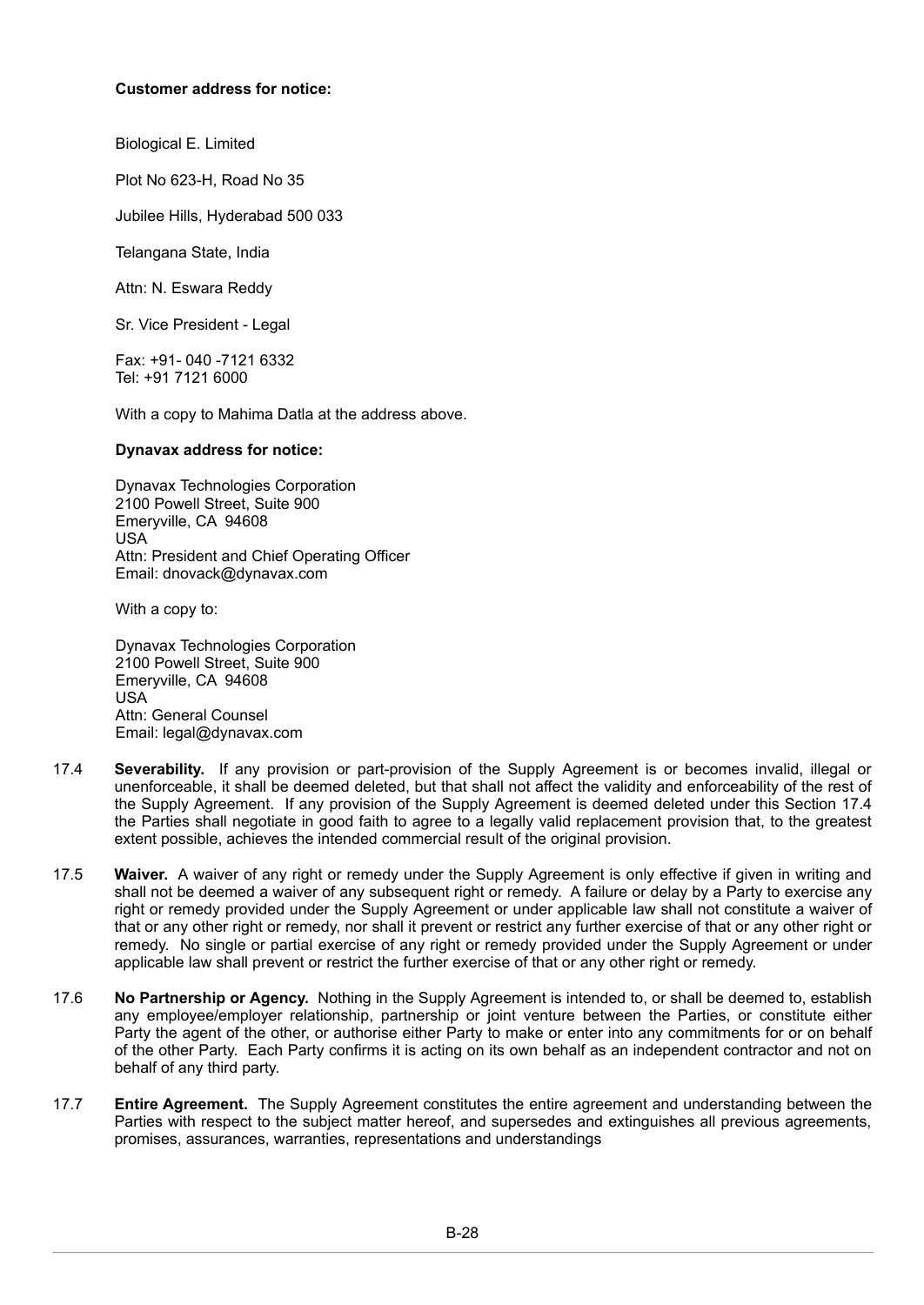between them, whether written or oral, relating to such subject matter, including the NDA, it being understood that information disclosed by a Party to the other Party pursuant to the NDA shall be subject to the non disclosure and non use obligations of the Parties under the Supply Agreement; provided that, except as set forth in Section 5.10 of the Supply Agreement, the Collaboration Agreements shall continue in full force and effect in accordance with their respective terms.

- 17.8 **Rights of Third Parties.** This Supply Agreement is neither expressly nor impliedly made for the benefit of any party other than those executing it.
- 17.9 **Variation.** No variation, amendment, modification or supplement to the Supply Agreement shall be valid unless and until it is made in writing and signed by a duly authorised representative of each Party.
- 17.10 **Further Assurances.** Each Party will execute, acknowledge and deliver such further instruments, and do all such other acts, as may be reasonably necessary or appropriate in order to carry out the expressly stated purposes and the clear intent of the Supply Agreement.
- 17.11 **Successors.** This Supply Agreement shall be binding upon and inure to the benefit of the Parties hereto and their respective successors and permitted assigns.
- 17.12 **Governing Law.** The Supply Agreement, and any dispute or claim (including non-contractual disputes or claims) arising out of or in connection with it or its subject matter or formation shall be governed by and construed in accordance with the laws of England and Wales without giving effect to any choice of law or conflict of law provisions or rules that would cause the application of the laws of any other jurisdiction. The U.N. Convention on Contracts for the International Sale of Goods (1980) is excluded and will not apply to the Supply Agreement. Nothing in the Supply Agreement shall prevent either Party from applying to a court of law for injunctive relief.

#### 17.13 **Dispute Resolution Procedure.**

- (a) **Escalation Process.** In the event of any disputes, controversies or differences between the Parties, arising out of, in relation to, or in connection with the Supply Agreement, including any alleged failure to perform, or breach, of the Supply Agreement, or any issue relating to the validity, construction, interpretation, enforceability, breach, performance, application, or termination of the Supply Agreement (each a "**Dispute**"), then upon the written request of either Party, the Parties agree to meet and discuss in good faith an amicable resolution thereof, which good faith efforts include at least one in-person or videoconference meeting between the Executive Officers of each Party.
- (b) Arbitration. All Disputes not resolved within thirty (30) days following the written request for amicable resolution shall be submitted to the International Court of Arbitration of the International Chamber of Commerce ("ICC") and shall be finally settled under the Rules of Arbitration of the International Chamber of Commerce (the "Rules") (which Rules are deemed to be incorporated by reference into the Supply Agreement). The following provisions shall apply, unless the Parties agree otherwise:
	- (i) The arbitral tribunal shall be composed of one or more arbitrators appointed in accordance with the Rules;
	- (ii) The seat, or legal place, of arbitration shall be London, England;
	- (iii) The language of the arbitration shall be English;
	- (iv) The tribunal shall draw up and submit to the Parties for signature the Terms of Reference within sixty (60) days of receiving the file;